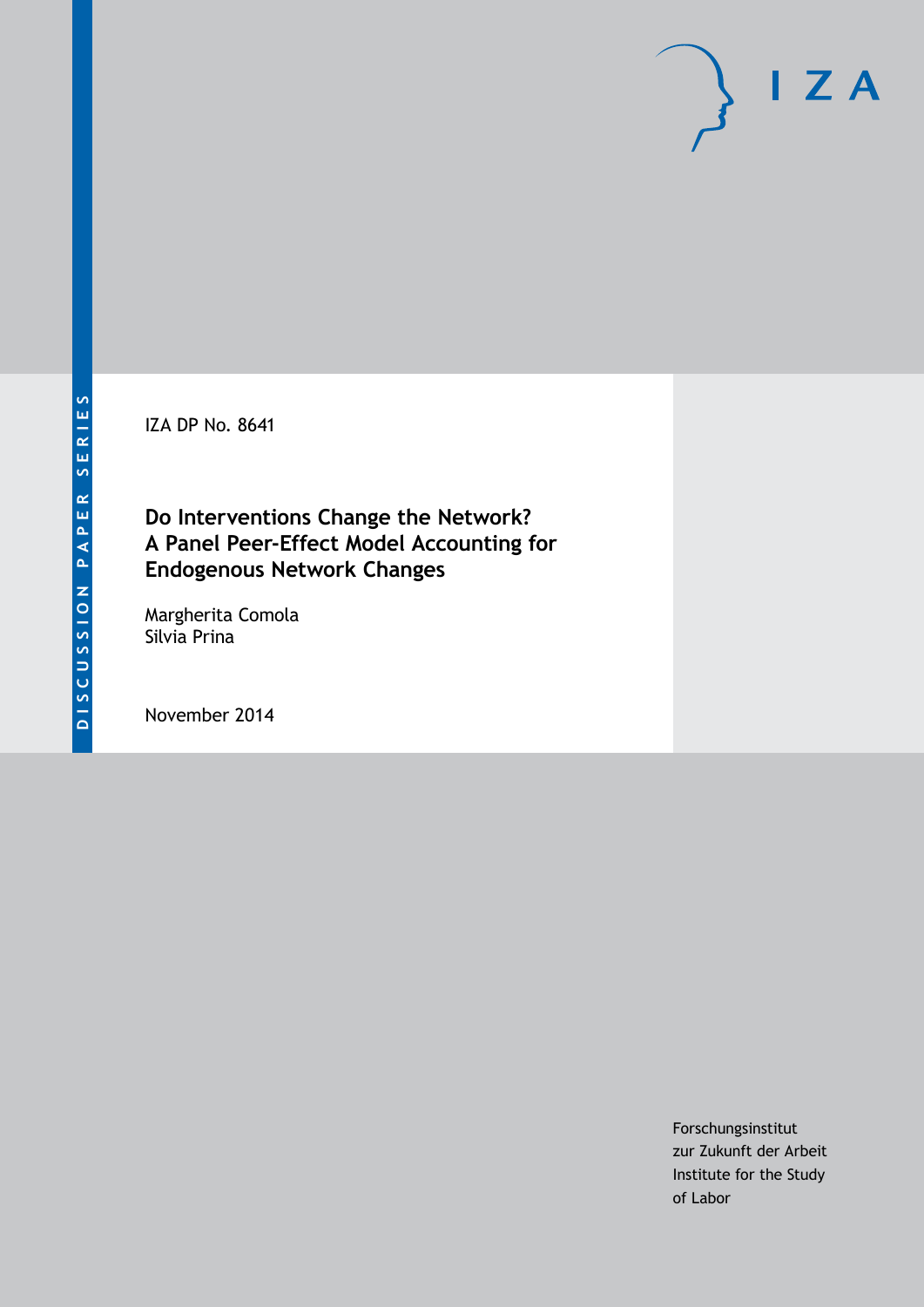# **Do Interventions Change the Network? A Panel Peer-Effect Model Accounting for Endogenous Network Changes**

# **Margherita Comola**

*PSE, Université Paris 1 Panthéon-Sorbonne and IZA*

## **Silvia Prina**

*Case Western Reserve University*

Discussion Paper No. 8641 November 2014

IZA

P.O. Box 7240 53072 Bonn **Germany** 

Phone: +49-228-3894-0 Fax: +49-228-3894-180 E-mail: [iza@iza.org](mailto:iza@iza.org)

Any opinions expressed here are those of the author(s) and not those of IZA. Research published in this series may include views on policy, but the institute itself takes no institutional policy positions. The IZA research network is committed to the IZA Guiding Principles of Research Integrity.

The Institute for the Study of Labor (IZA) in Bonn is a local and virtual international research center and a place of communication between science, politics and business. IZA is an independent nonprofit organization supported by Deutsche Post Foundation. The center is associated with the University of Bonn and offers a stimulating research environment through its international network, workshops and conferences, data service, project support, research visits and doctoral program. IZA engages in (i) original and internationally competitive research in all fields of labor economics, (ii) development of policy concepts, and (iii) dissemination of research results and concepts to the interested public.

<span id="page-1-0"></span>IZA Discussion Papers often represent preliminary work and are circulated to encourage discussion. Citation of such a paper should account for its provisional character. A revised version may be available directly from the author.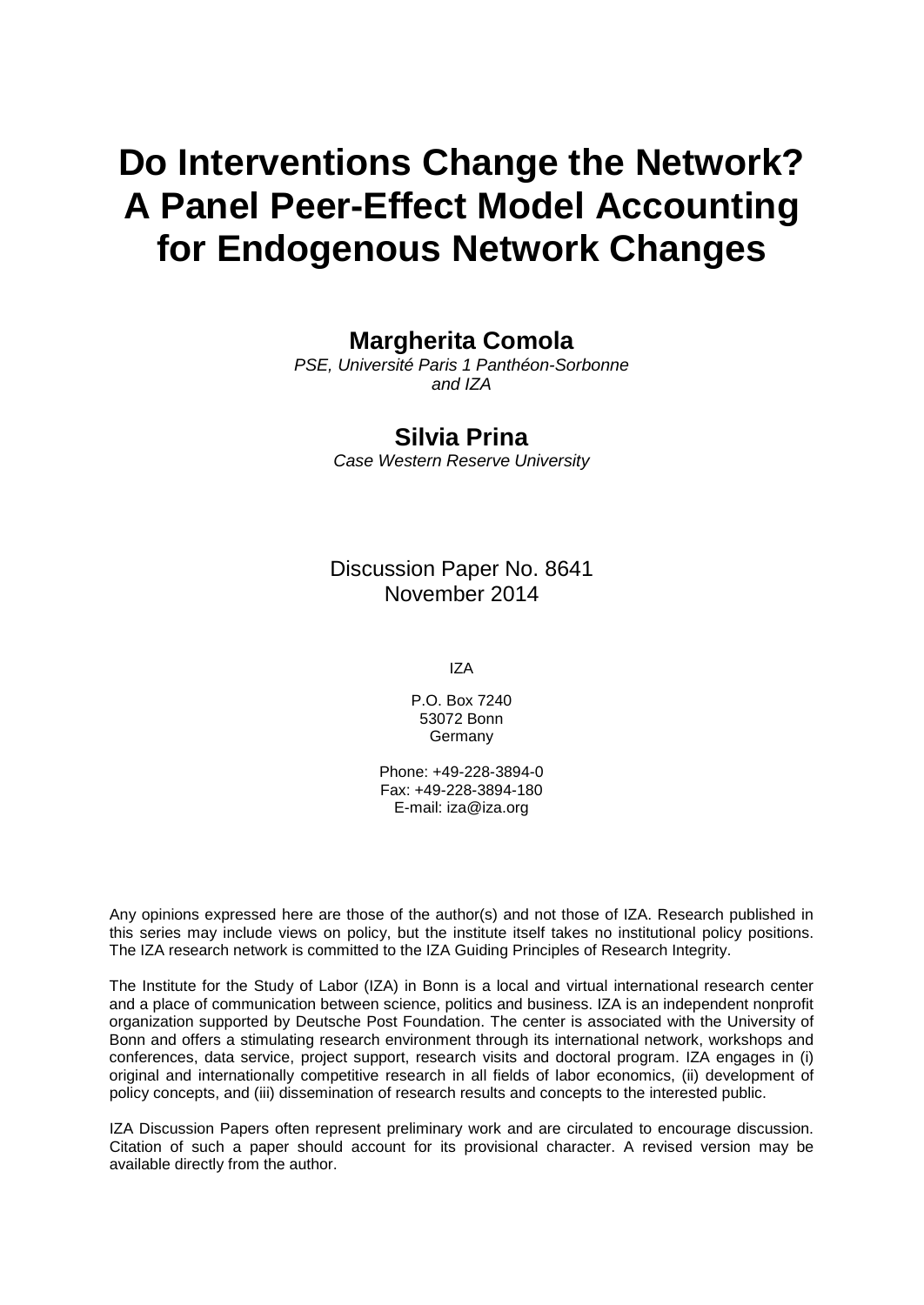IZA Discussion Paper No. 8641 November 2014

# **ABSTRACT**

# **Do Interventions Change the Network? A Panel Peer-Effect Model Accounting for Endogenous Network Changes[\\*](#page-1-0)**

A large literature has studied how peers affect behavior by exploiting the preexisting social network structure only. What if networks rewire in response to changes in the economic environment, such as a randomized intervention? We exploit a unique panel dataset that contains detailed information on the network of informal financial transactions before and after a field experiment that randomized access to savings accounts in Nepal. First, we show that the intervention affects the structure of the network of informal financial transactions among households. Second, we estimate a panel model of peer effects in expenditure where the network may change endogenously, and we exploit the design of the randomized intervention to instrument for the observed network change. Our results suggest that disregarding the network change would underestimate both total peer effects and the overall impact of the intervention.

JEL Classification: C31, D85, G2, O16

Keywords: networks, peer effects, financial access

Corresponding author:

Margherita Comola Paris School of Economics Université Paris 1 Panthéon-Sorbonne 106-112 Boulevard de l'Hopital 75647 Paris Cedex 13 France E-mail: [margherita.comola@psemail.eu](mailto:margherita.comola@psemail.eu)

We are grateful to Alfredo Burlando, Jing Cai, Carlos Chiapa, J. Paul Elhorst, Marcel Fafchamps, Bernard Fortin, Matt Jackson, Dina Pomeranz, Laura Schechter, Adam Szeidl, Susan Steiner, Mark Votruba, and seminar and conference participants at the ASSA meetings 2014, DIW-Berlin, GREQAM-Marseille, IFPRI, IZA workshop on social networks, IZA-Bonn, Nanterre University, NEUDC 2012, Paris School of Economics, Toulouse School of Economics, Universidade Nova de Lisboa, University of Alicante, University of Lille, University of Oxford, and University of Pittsburgh for helpful comments. We are grateful to GONESA for collaborating on this project, and to Zach Kloos and Adam Parker for outstanding research assistance. Silvia Prina thanks the IPA-Yale University Microsavings and Payments Innovation Initiative and the Weatherhead School of Management for generous support.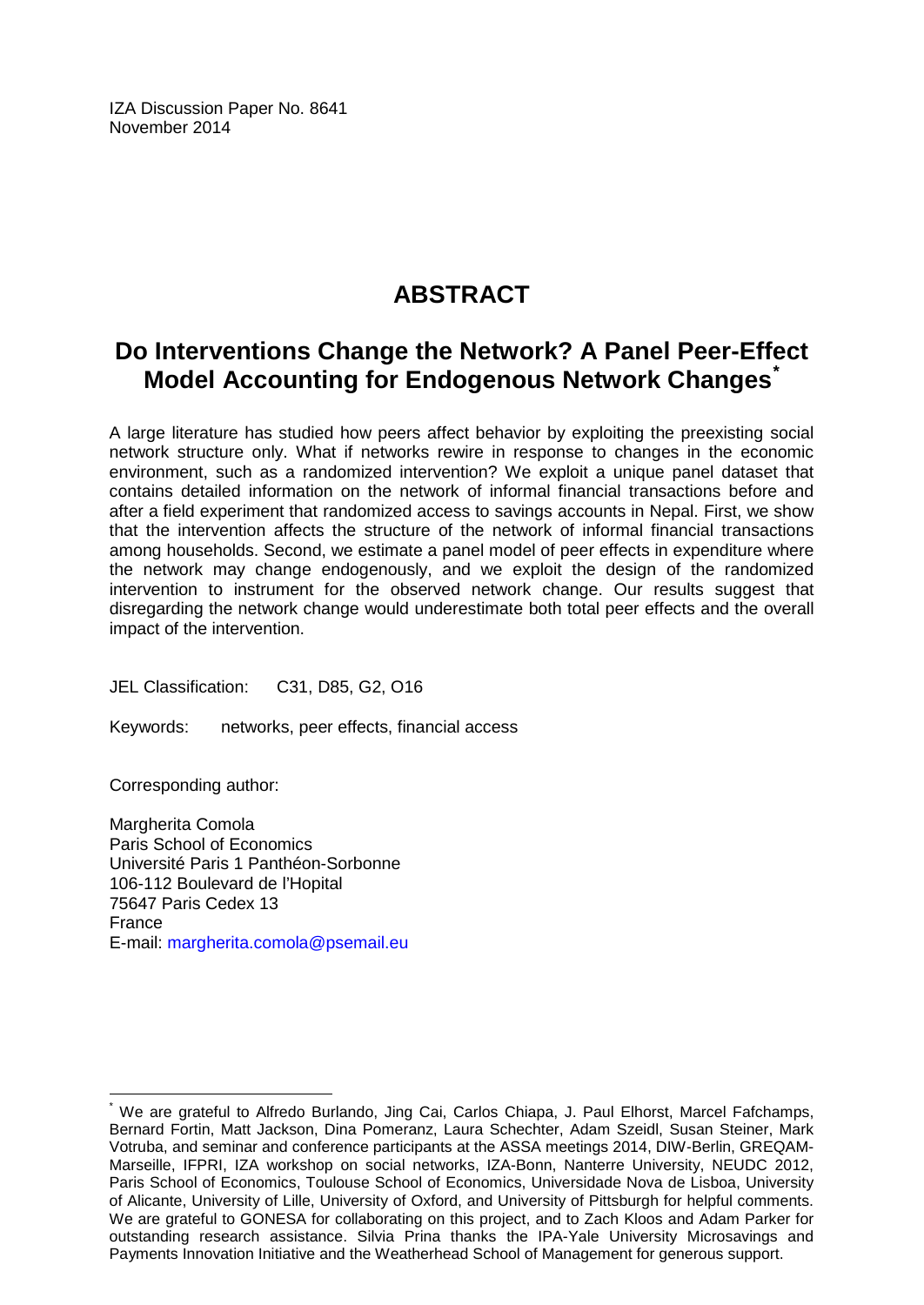### 1 Introduction

A large literature has documented how peer effects through social networks affect economic behavior and help spreading new products and technologies.<sup>1</sup> One implicit assumption grounding these studies is that pre-existing links matter for economic outcomes. This assumption is appropriate in a setting where the network is fixed or hard to change. However, it is also possible that informal networks can be rewired easily in response to changes in the economic environment, for example the introduction of a financial product. If this is the case, in order to capture the actual importance of networks in the diffusion process it is crucial to take into account how the introduction of new products and technologies may impact the pre-existing network.<sup>2</sup>

No previous empirical study has explored how interventions affect the structure of social networks, or estimated the effects of network changes on economic outcomes. Our paper intends to fill these gaps. Our contributions are twofold. First, we show that an exogenous intervention, namely an expansion in formal financial access, affects the structure of the network of informal financial transactions. Second, we use the exogenous intervention to instrument for the endogenous change in the network in a peer-effect estimation framework. This allows us to credibly evaluate the spillovers of the intervention through the network  $(i.e.$  the effects of the intervention-driven network changes on household outcomes) and the magnitude of the overall peer effect.

We take advantage of a field experiment that randomized access to savings accounts among all households living in 19 villages in Nepal. The savings account represented the first access to the formal financial system for the vast majority of the population sample. We argue that this exogenous variation in financial access may have changed the network of informal financial transactions, and that the effects could

<sup>&</sup>lt;sup>1</sup>The list of outcomes is long and varied. See Jackson  $(2008)$ , Jackson  $(2010)$ , and Jackson and Yariv (2010) for an extensive review.

<sup>&</sup>lt;sup>2</sup>In fact, anecdotal evidence and a few theoretical contributions suggest that the structure of networks evolves strategically with time. The issue of network evolution has been explored by theorists under specific assumptions (e.g. Watts 2001, Jackson and Watts 2002).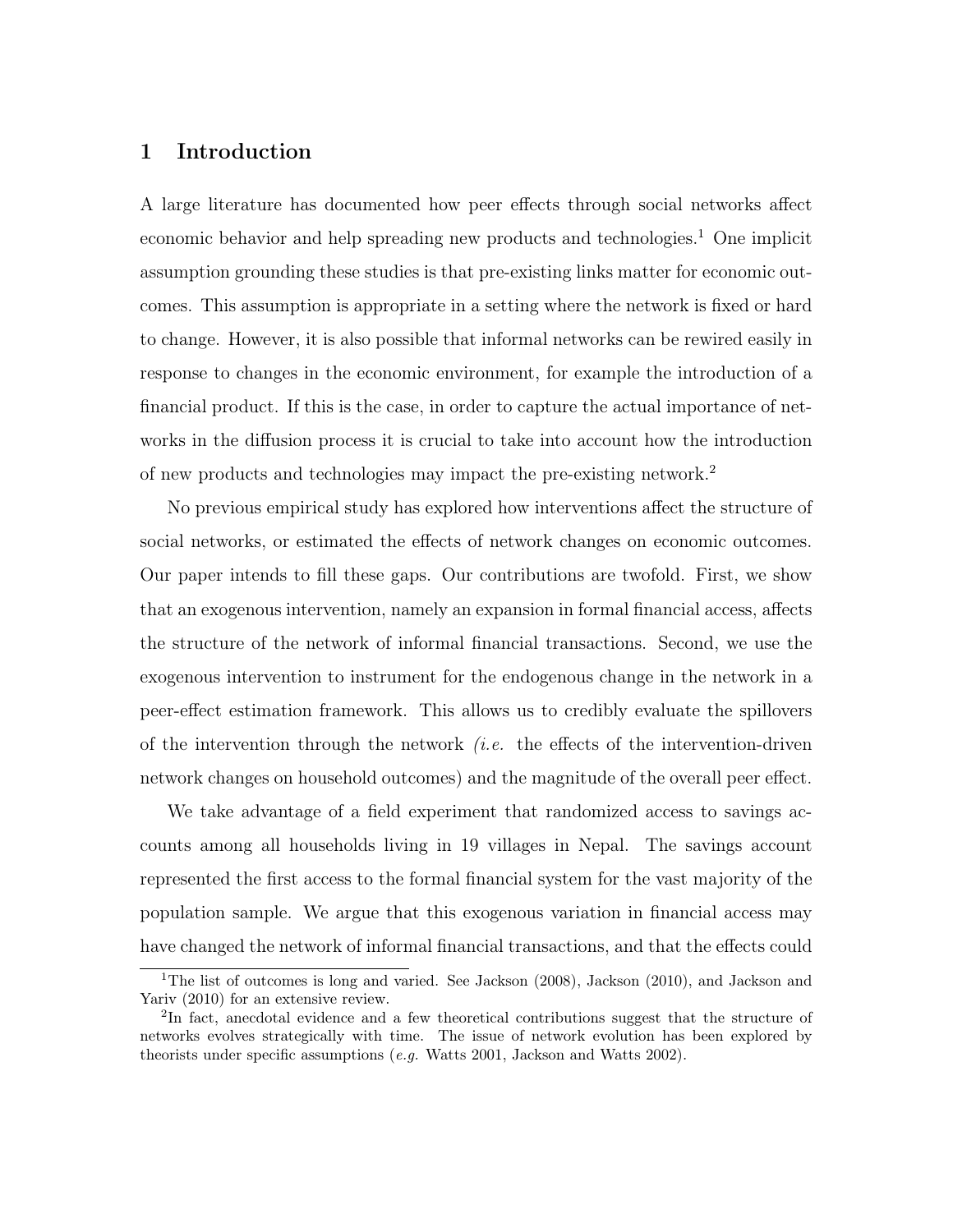be both positive and negative. On the one side, access to a savings account may allow households to accumulate a buffer stock that can be used to smooth consumption or to cope with negative shocks. Hence, it might offer a partial substitute for informal financial arrangements. As a result, informal transactions may be crowded out, reducing the level of mutual insurance and diminishing the effect of access to savings accounts on welfare (Ligon, Thomas, and Worrall 2000, Platteau 2000). On the other hand, access to savings can foster asset accumulation. Hence, households with greater resources might increase transfers to others, either because of altruism, or in fear of social sanction (Platteau 2000, Hoff and Sen 2006, Comola and Fafchamps 2010, Di Falco and Bulte 2011).

Our study exploits the combination of two unique features: the availability of network data before and after the intervention, and the within-village randomization. First, our panel dataset of all households living in 19 Nepalese villages contains detailed information on informal financial transactions (i.e. all loans and gifts given and received) before and after the randomized intervention. This allows us to exploit both the structure and the inter-temporal variation of the network to assess the effects of the intervention. Having census data we avoid making the distributional assumptions necessary for sampled dyadic observations (Chandrasekhar and Lewis 2011). Second, the within-village randomization creates exogenous variation in the treatment status of peers. This allows us to disentangle the direct treatment effect (*i.e.* the impact of own treatment on the individual) and the peer effect (i.e. the impact of peer characteristics and treatment status on the individual), which could not be distinguished with a village-level randomization design.

Our first contribution is to show, using household- and dyad-level regressions, that the intervention had a significant impact on the pre-existing network of informal financial transactions. Household-level regressions indicate that exogenous access to a savings account increased the number of network partners within the village. Next, we take advantage of the within-village randomization running dyadic regressions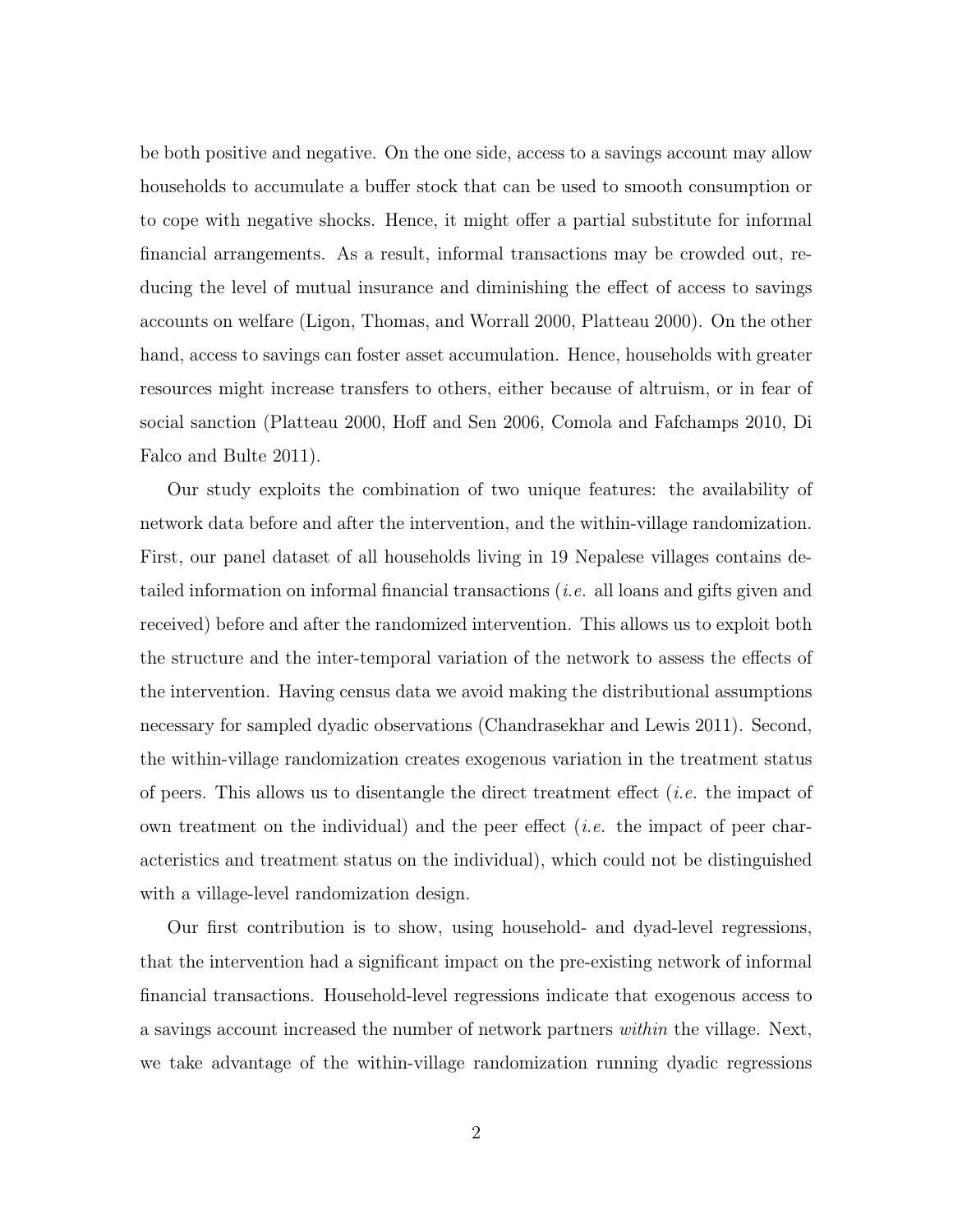which account for the fact that decisions to form or sever links are two-sided. Results show that being offered the savings account increases transfers towards others, independently of the treatment status of the receivers. Overall, our findings indicate that the intervention has *increased* the network activity within the village, suggesting that there might be complementarity between formal savings and informal financial activities.

Having shown that the network responded to the intervention, we argue that it may be incorrect to estimate diffusion through the network using pre-intervention network data only. We set up a panel peer-effect model of household expenditure where the matrix representing village-level interactions changes endogenously over time. Our second contribution is to use the design of our exogenous intervention to generate a measure of expected network change, which we use as an instrument for the observed network change. This novel identification strategy allows us to credibly address network endogeneity in the context of our peer-effect estimation framework. Using our data we show that disregarding the network changes leads to an underestimation of both the total peer effect, and of the overall impact of the intervention. Taken together, our results provide new insights on the way we should draw inference on the effects of pre-existing links on economic outcomes.

Our paper contributes to the growing literature studying the effects of networks on economic outcomes.<sup>3</sup> Most previous studies do not have detailed dyad-level network information. Thus, they identify the individual reference group on the basis of the respondents' social context. Exceptions are, for example, Banerjee, Duflo, Glennerster, and Kinnan (forthcoming), Oster and Thornton (2012), and Cai, de Janvry,

<sup>3</sup>Among the papers relying on a randomized intervention to identify the causal effect of social networks there are Banerjee, Chandrasekhar, Duflo, and Jackson (2013), Cai, de Janvry, and Sadoulet (forthcoming), Duflo and Saez (2003), Duflo, Kremer, and Robinson (2008), Dupas (2014), Kremer and Levy (2008), Kremer and Miguel (2007), Kling, Liebman, and Katz (2007), Oster and Thornton (2012). And, among the studies that use non-experimental methods to identify the causal effects of networks, we find Bandiera and Rasul (2006), Bertrand, Luttmer, and Mullainathan (2000), Card and Giuliano (forthcoming), Conley and Udry (2010), Foster and Rosenzweig (1995), Imberman, Kugler, and Sacerdote (2009), and Munshi (2003) and (2004).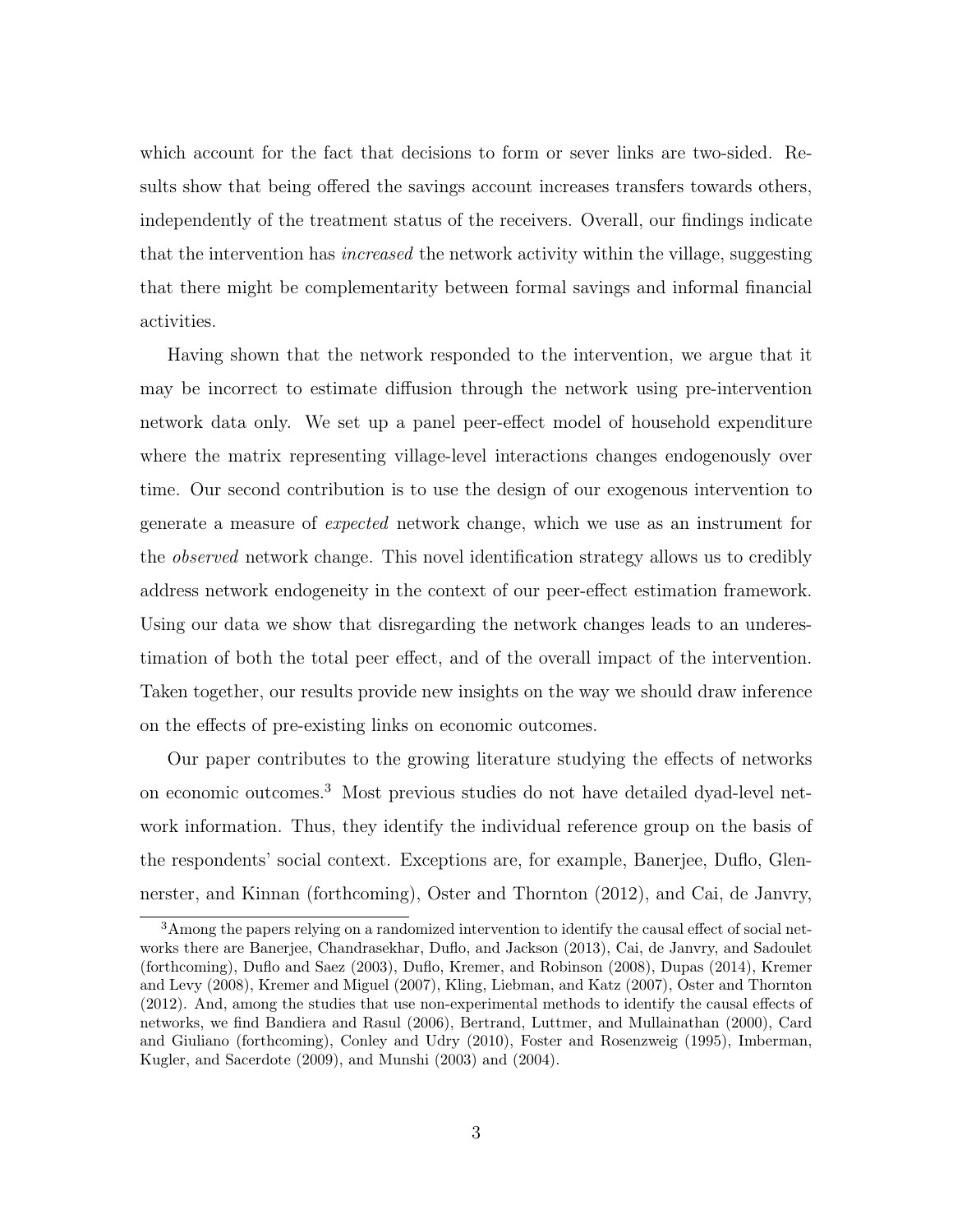and Sadoulet (forthcoming), that, similar to our case, have detailed data on the links between households in the sample, but, differently from us, exploit pre-intervention network data only. Our results are novel in that they combines exogenous variation from a within-village randomized experiment with pre- and post-intervention network data to address network endogeneity in a credible way. To the best of our knowledge the only two papers using panel network data are Patnam (2011) and Goldsmith-Pinkham and Imbens (2013) who do not exploit a randomized design.<sup>4</sup>

Our study also adds to the literature estimating peer effects through network data. By exploiting the longitudinal dimension of the network data and taking differences at the household and dyad level rather than at the partners' level (Bramoullé, Djebbari and Fortin 2009, Calvó-Armengol, Patacchini, and Zenou 2009, Lee, Liu and Lin 2010), we are able to address the problem of correlated unobservables more convincingly than before.

Furthermore, our study contributes to the large literature showing how access to financial products shapes the lives of the poor.<sup>5</sup> It also relates to the recent literature studying how access to savings accounts interacts with informal financial arrangements.<sup>6</sup> Finally, our paper is linked to the few studies that have analyzed how formal financial access might affect sharing arrangements. The evidence is not clear

<sup>4</sup>Patnam (2011) uses a panel data of firms in India to study corporate peer effects - however, she builds her identifying instruments from observational data rather than exploiting the exogenous variation generated by a randomized experiment. Goldsmith-Pinkham and Imbens (2013) address the concern of network endogeneity by adding a strategic model of network formation into their peer effect framework. For a discussion of their model see Bramoullé (2013), Graham (2013), and Jackson (2013). Out of the peer-effect context, Fafchamps and Quinn (2012) use dyadic regressions to investigate whether exogenous group assignment fostered social links between managers of African manufacturing firms.

<sup>5</sup>See, for example, Aportela (1999), Banerjee, Duflo, Glennerster and Kinnan (forthcoming), Banerjee et al. (2013), Bruhn and Love (2009), Burgess and Pande (2005), Carvalho, Prina and Sydnor (2014), Dupas and Robinson (2013), Kaboski and Townsend (2011), Karlan and Zinman (2010), Prina (2014).

<sup>6</sup>On the one side, research has shown that savings and commitment savings products might make it easier to resist requests for sharing with friends and family (Dupas and Robinson 2013b, Brune, Giné, Goldberg and Yang 2011). On the other side, one's social network can be used as a commitment device to save actively in a savings account (Kast, Meier, and Pomeranz 2011).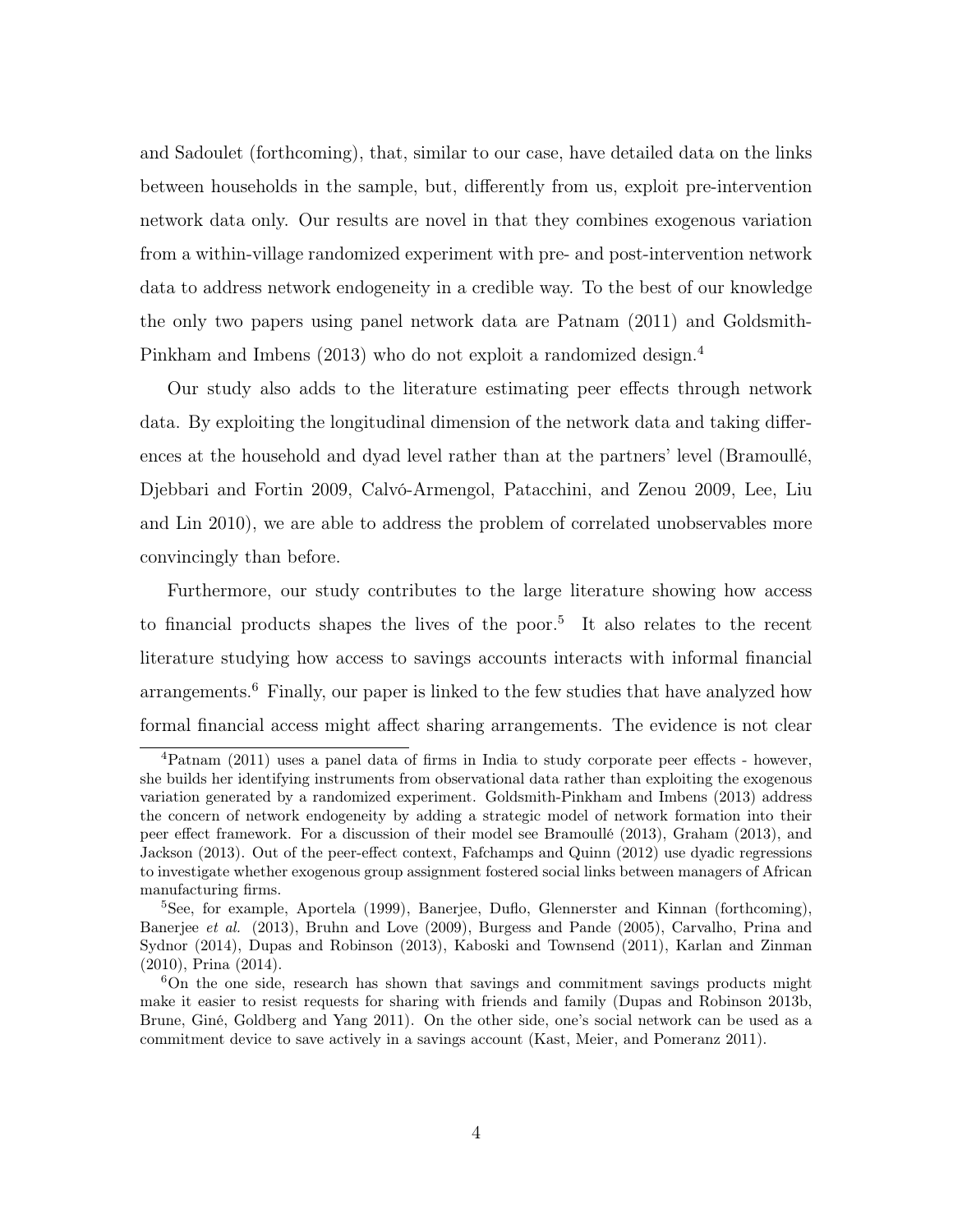cut.<sup>7</sup>

The following section describes the field experiment, the savings account, and the network data. Section 3 provides evidence that the exogenous expansion in formal financial access impacted the network of informal financial transactions. Section 4 introduces and estimates the peer-effect model with endogenous network changes and discusses the results. Section 5 concludes.

### 2 Experimental Design and Background

#### 2.1 Financial Institutions and the Savings Account Offered

Formal financial access in Nepal is very limited. According to the nationally representative "Access to Financial Services Survey," conducted in 2006 by the World Bank (Ferrari, Jaffrin, and Shrestha 2007) only 20% of Nepalese households have a bank account. Not surprisingly, access is concentrated in urban areas and among the wealthy. Thus, most households typically save informally, storing cash at home, saving in the form of durable goods and livestock, or participating to Rotating Savings and Credit Associations (ROSCAs).

In the randomized field experiment described in Prina (2014), GONESA bank gave access to savings accounts to a random sample of poor households in 19 villages surrounding Pokhara, Nepal's second largest city. The accounts have all the characteristics of any formal savings account. The enrollment procedure is simple and account holders are provided with an easy-to-use passbook savings account. The bank does not charge any opening, maintenance, or withdrawal fees and pays a 6% nominal yearly interest, similar to the average alternatives available in the Nepalese market (Nepal Rastra Bank, 2011).<sup>8</sup> In addition, the savings account does not have a

<sup>&</sup>lt;sup>7</sup>For example, Feigenberg, Field, and Pande (2013) and Henrich *et al.* (2010) find positive effects, while Binzel, Field, and Pande (2013) and Conning and Udry (2010) find negative effects.

<sup>8</sup>The International Monetary Fund Country Report for Nepal (2011) indicates a 10.5% rate of inflation during the intervention period.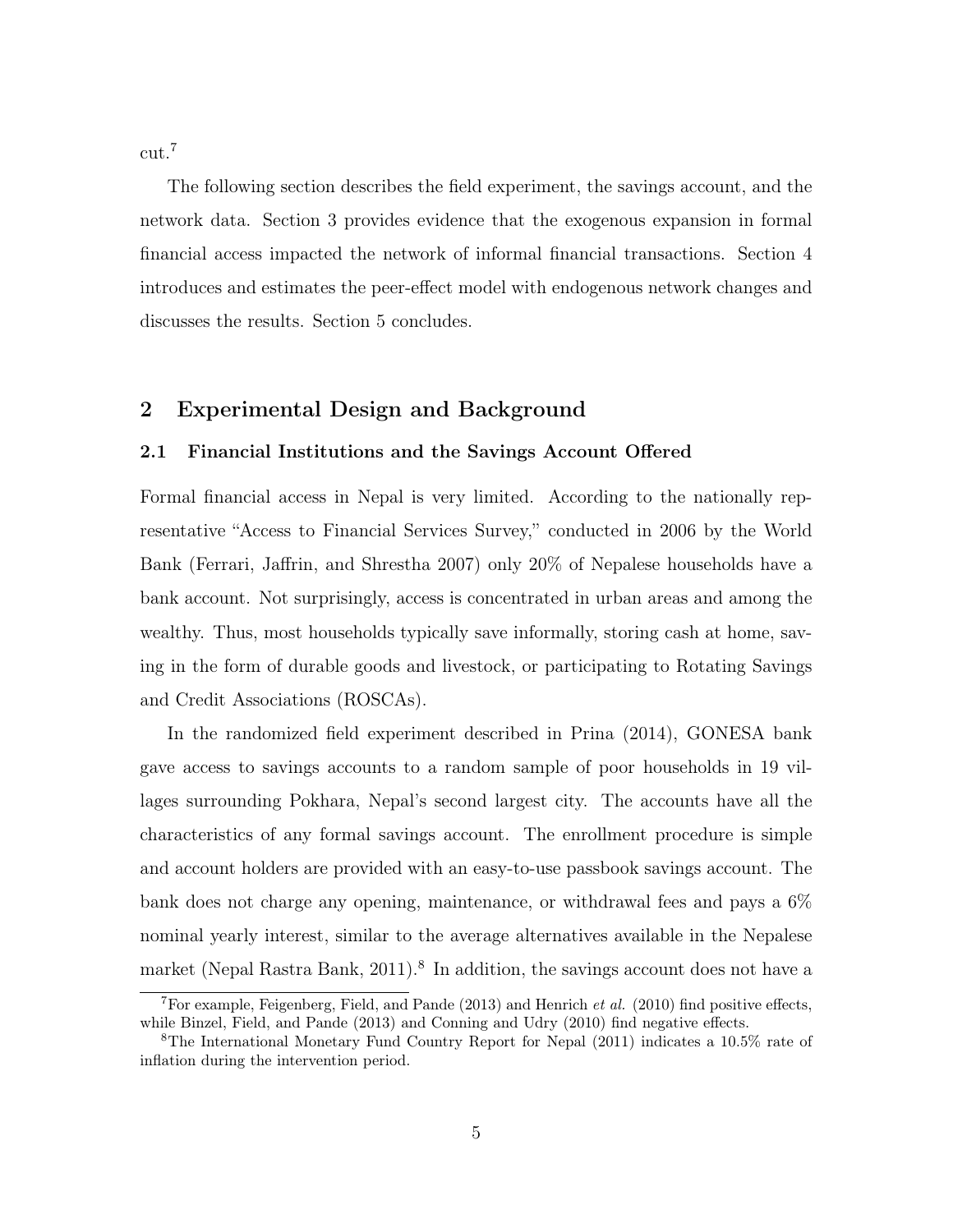minimum balance requirement.<sup>9</sup> Customers can make transactions at the local bankbranch offices in the villages, which are open twice a week for about three hours, or at the bank's main office, located in downtown Pokhara, during regular business hours. There are no additional benefits from opening an account (*e.g.* customers with a savings account were not eligible for credit, or lower interest rate on loans).

#### 2.2 Experimental Design and Data

A first baseline survey was conducted in February 2009 in the 19 villages. All households with a female head ages of 18-55 were surveyed and the female household head was interviewed.<sup>10</sup> This round of data contains information on households' socioeconomic characteristics and their network of informal financial transactions. Before the introduction of the savings accounts, a second baseline survey was conducted during May 2010. This survey collected information on households' socio-economic characteristics but did not collect network data. The baseline characteristics of our estimation sample are computed on the basis of these two data rounds.<sup>11</sup>

After completion of the second baseline survey, GONESA bank progressively began operating in the 19 villages between the last two weeks of May and the first week of June 2010, as follows. A pre-announced public meeting was held in each slum. Anybody in the village who wanted to attend the meeting could attend.<sup>12</sup> At this meeting, participants were told (1) about the benefits of savings; (2) that GONESA bank was about to launch a savings account; (3) the characteristics of the savings account; (4) what the savings account could help them with and how they could use

<sup>&</sup>lt;sup>9</sup>The money deposited in the savings account is fully liquid for withdrawal. The savings account is fully flexible and operates without any commitment to save a given amount or to save for a specific purpose.

<sup>&</sup>lt;sup>10</sup>Female household head is defined here as the female member taking care of the household. Based on this definition, 99% of the households living in the 19 villages were surveyed by the enumerators. The female household head is also the survey respondent, and the savings account owner.

<sup>&</sup>lt;sup>11</sup>All network and expenditure data come from the first baseline survey, while some demographic information comes from the second baseline.

<sup>&</sup>lt;sup>12</sup>Attendance did not increase one's probability of being offered an account.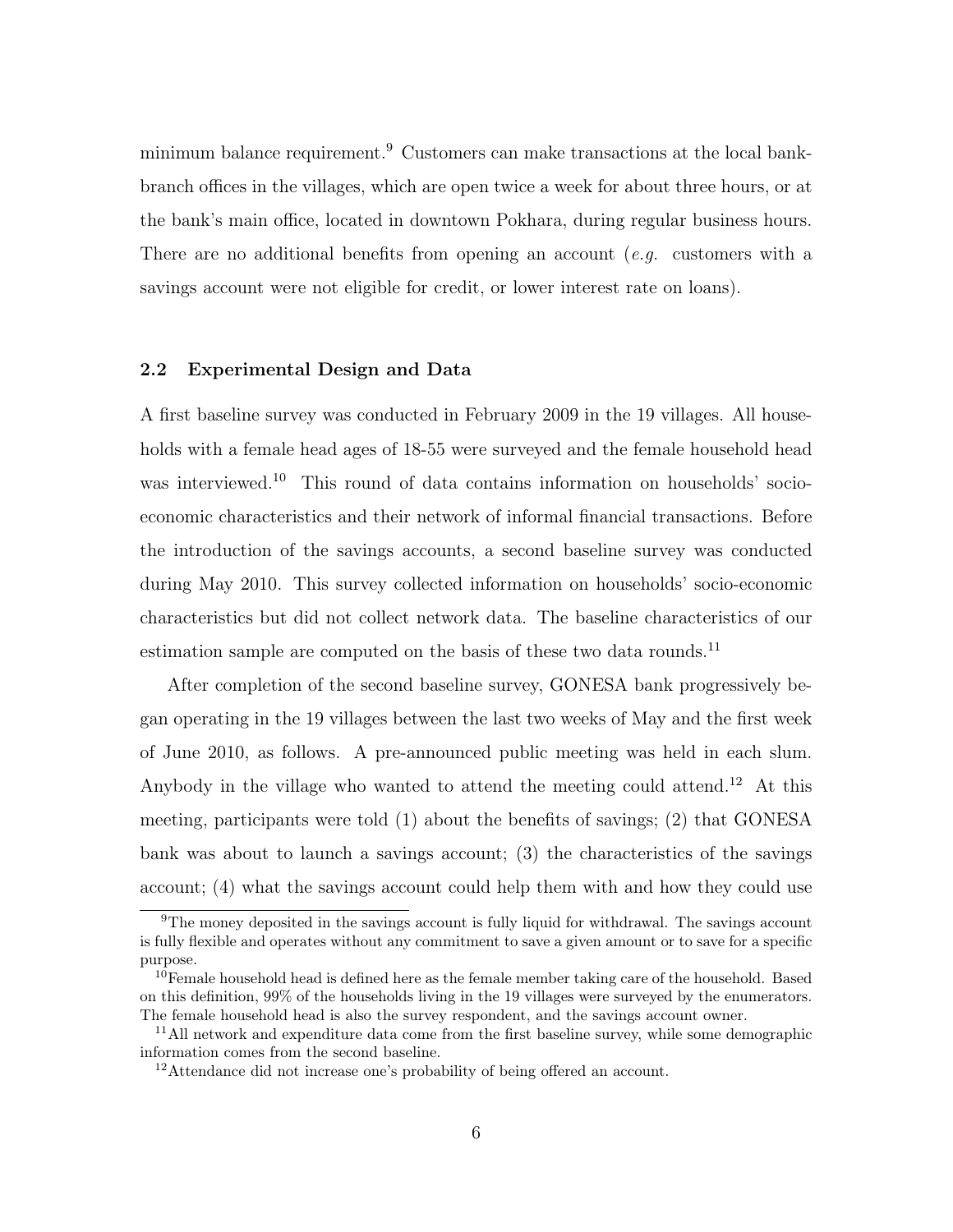it; and (5) that the savings account would only be initially offered to half of the households via a public lottery. The short public talk was given by an employee of the bank with the support of a poster and was followed by a short session of questions and answers. The main aim of the session was to provide some kind of financial literacy on the benefits of savings and savings accounts to the entire sample so that the effect of the intervention would be mainly caused by the offer of the accounts.<sup>13</sup> Then, separate public lotteries were held in each slum to randomly assign the female household heads to either the treatment group or the control group. There was no stratification beyond village.<sup>14</sup> Moreover, the number of individuals within each slum who would have been offered the account was set for each public lottery. In each slum, every female household head interviewed at baseline was entered in the lottery. Half of the women in each slum were assigned, through a public lottery, to the treatment, the other half to the control group.<sup>15</sup>

The women assigned to the treatment group were offered the option of opening a savings account at the local bank-branch office;<sup>16</sup> the rest were assigned to the control group and were not given this option. <sup>17</sup>

#### 2.3 Sample Characteristics and Balance Check

Table 1 shows the summary statistics of baseline characteristics, separately for treatment and control groups, for our panel estimation sample of 915 households. The last column in the table shows the t-statistic of two-way tests of the equality of the means across the treatment and control group and reveals that randomization generally led

<sup>13</sup>Only one public session was held in each slum. There were no individual marketing sessions.

<sup>14</sup>GONESA required that the random assignment into treatment and control groups be done publicly with balls in an urn, making stratification based on occupation or income infeasible.

<sup>&</sup>lt;sup>15</sup>If in a village there was an odd number of women, the  $50\% + 1$  woman was assigned to the treatment group.

<sup>&</sup>lt;sup>16</sup>The offer did not have a deadline.

<sup>&</sup>lt;sup>17</sup>For the duration of the study GONESA agreed not to open an account to any woman assigned to the control group, even if the woman applied for one. However, both women in the treatment and control group were free to open an account at any other financial institution.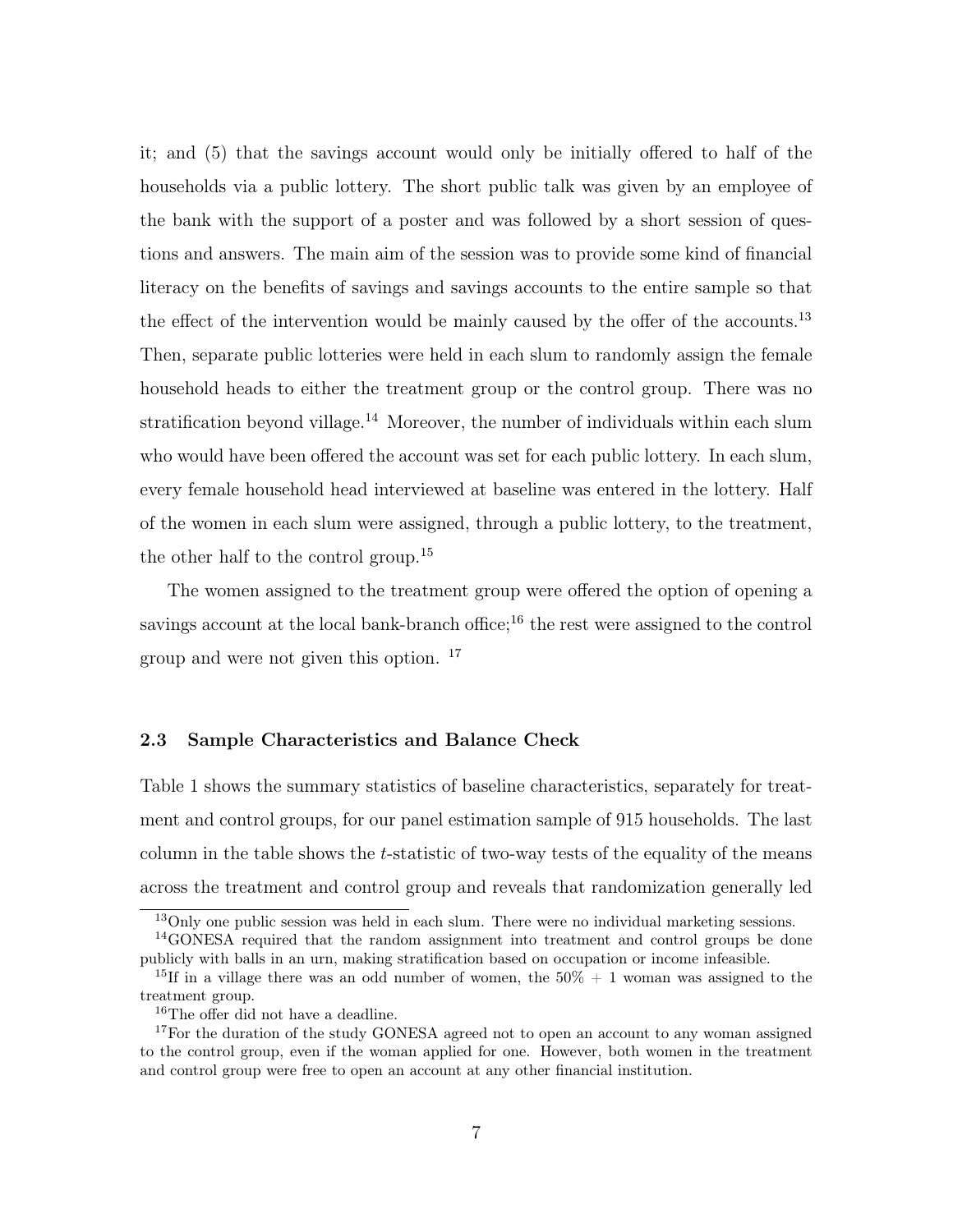to balance along baseline characteristics. The women in the sample are very poor. They have on average 2.5 years of schooling, and live in households whose weekly household income average 1,500 Nepalese rupees (about \$20) and with household assets amounting to a little more than  $44,000$  rupees (about \$630).<sup>18</sup> Households have on average 4.5 members with 2 children. The sample seems highly vulnerable to shocks: 42% of the households indicated having experienced a negative income shock during the month previous to the survey.

Only 15% of the households had a bank account before the introduction of the program. Given the lack of access to formal savings products, it is not surprising that most households typically save via microfinance institutions (MFIs) and ROSCAs. They also save by either investing in durable goods or livestock or by storing cash at home. Moreover, 90% of them had at least one outstanding loan (most loans are taken from ROSCAs, MFIs, and family, friends, or neighbors). Hence, households seem to rely mostly on informal financial institutions (e.g. MFIs, ROSCAs, friends, family, and neighbors) rather than on formal institutions, like banks.<sup>19</sup> This is consistent with previous literature showing that the poor have a portfolio of transactions and financial relationships (Banerjee et al. forthcoming, Collins, Morduch, Rutherford and Ruthven 2009, Dupas and Robinson 2013a).

As shown by Prina (2014) take-up and usage rates of the savings accounts offered to the treatment group were very high. In particular, more than 84% of the treatment households offered an account opened one and used it actively, depositing an average of 8% of their baseline weekly household income almost once a week for the first year of the intervention.<sup>20</sup> Moreover, access to the savings account did not considerably

<sup>&</sup>lt;sup>18</sup>In 2010-2011, 70 Nepalese rupees approximately corresponded to 1 U.S. dollar. Household members earn income from multiple sources: working as agricultural or construction workers, collecting sand and stones, selling agricultural products, raising livestock and poultry, having a small shop, working as drivers, and receiving remittances, rents and pensions, among others.

<sup>&</sup>lt;sup>19</sup>This is in line with the nationally representative survey conducted in 2006 by the World Bank. The survey shows that over two-thirds of Nepalese households had an outstanding loan from a formal or informal institution (Ferrari et al. 2007).

<sup>&</sup>lt;sup>20</sup>Safekeeping does not appear to be common in this sample. Only 10 households  $(1\%$  of the entire sample) declare to have given any money to someone for safekeeping. Moreover, no household with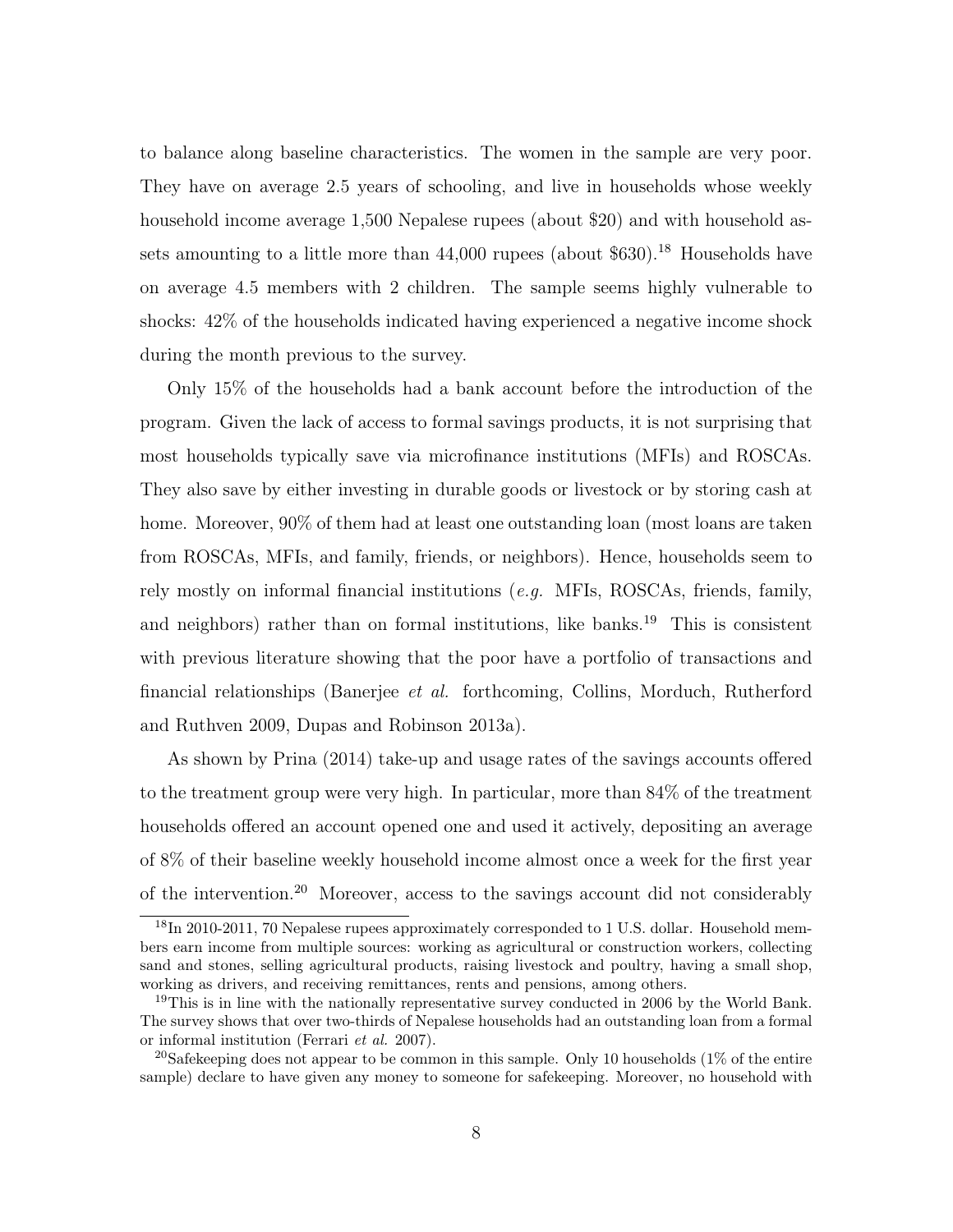increase total assets, but raised households' investments in health and education and improved their perceived financial situation.<sup>21</sup>

#### 2.4 Data on Informal Financial Transactions

Detailed information on all informal network-based financial transactions was collected both in the first baseline survey and in the endline survey. The female household head was asked to give a list of people (inside or outside the village) who regularly exchange gifts and/or loans with her or other members of the household. Respondents could list as many partners as they wished. For each partner, the total amount of loans and gifts given and received in the 12 months prior to the survey was collected using four brackets: less than  $1200, 1200 - 2400, 2400 - 5000$  and more than 5000 rupees.<sup>22</sup> Special attention was devoted to accurately match the declared partners identities to sampled households and to circumvent homonymy.<sup>23</sup>

The bottom part of Table 1 contains the network descriptive statistics at baseline by treatment status. On average, households self-reported having 1.42 financial partners, 0.64 within the village<sup>24</sup> and 0.79 outside the village. Loans seem to be more frequent than gifts: the declared number of gifts and loans exchanged with their

an account at GONESA bank reports to safekeep in the account money that belongs to someone else. Hence, while it is possible that treatment households deposited someone else's money into their account, the data do not appear to support this.

<sup>&</sup>lt;sup>21</sup>See Prina  $(2014)$  for a detailed analysis of the effects of providing access to a savings account on assets accumulation and household welfare.

 $^{22}$ We also collected information on the exact amount and the reason of those transfers which took place within the last month. However, very few respondents reported an exact value for transfers in the month prior. Hence in our main estimations we use the ordinal measure that spans a longer period and may incorporate multiple transactions.

<sup>&</sup>lt;sup>23</sup>At the end of each interview the enumerator used an updated village roster to determine, jointly with the respondent, the household identity code of the mentioned partners. Thus, the partners' unique identifiers were coded into the questionnaire while in the field, not during the data cleaning process.

 $24$ This is the number partners that the respondent declares within the village, which do not correspond precisely to the total number of links within the village that we use in our estimation (0.72 on average, as reported in the Appendix Table A1) because a few self-reported names could not be traced to identities in the roster, and because we take the maximum report out of the two parts involved whenever discrepancies arise (as explained in Section 3).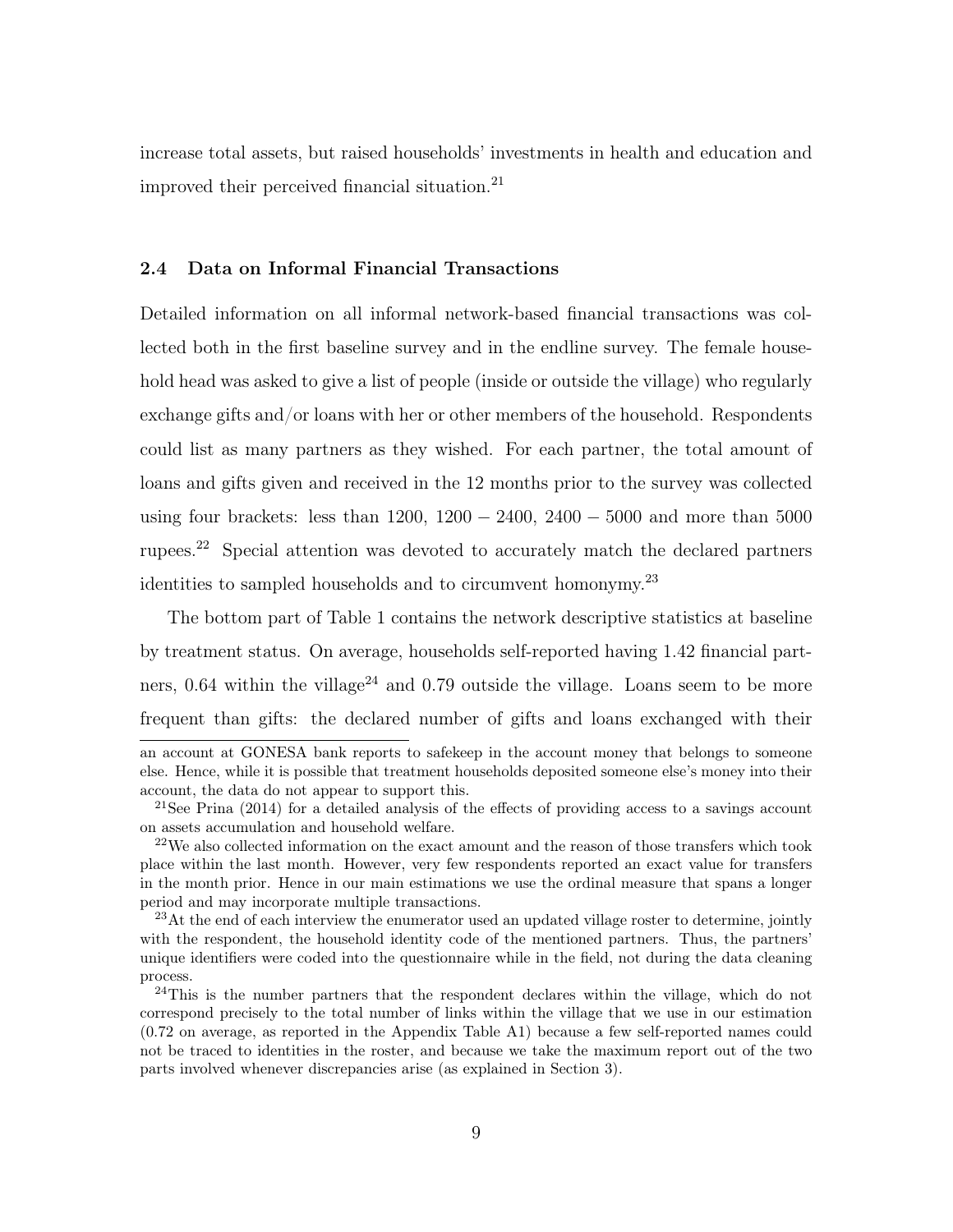partners is 0.79 and 1.90 respectively. Overall, at baseline, treatment and comparison groups are well balanced along network characteristics. Finally, Table 2 reports the attrition regressions for the sample of 1,009 households who completed both baseline surveys. Results show that the probability of completing the endline survey does not seem to depend either on the treatment or on the network characteristics.

Two caveats are in order. First, as we consider a field experiment that randomized financial access, our study analyzes the network of informal financial transactions. One's social network however, spans many dimensions of social interactions other than the financial ones. Nevertheless, since all social dimensions are likely to be intertwined, the change in the network of informal financial transactions is likely to provide a lower bound for the overall peer effect which flows through one's multiple social dimensions, and may also spill over to other types of social relationships that are out of the scope of our analysis. Second, our study uses actual (rather than hypothetical) transfer data, *(i.e.* we asked households 'who did you exchange loans/gifts with?' rather than 'who would you exchange loans/gifts with, in case of need?'). Actual transfer data are advantageous in a context of financial exchanges, mainly because they limit the amount of measurement error due to respondents' subjective evaluation. Hence, our results should be interpreted in light of the type of network data we elicited, that is, in terms of actual transactions occurred rather than in terms of the underlying network of support that can be triggered in case of need.

### 3 The Impact of the Intervention on the Network

Next, we study whether the exogenous expansion in formal financial access has affected the network of informal financial transactions.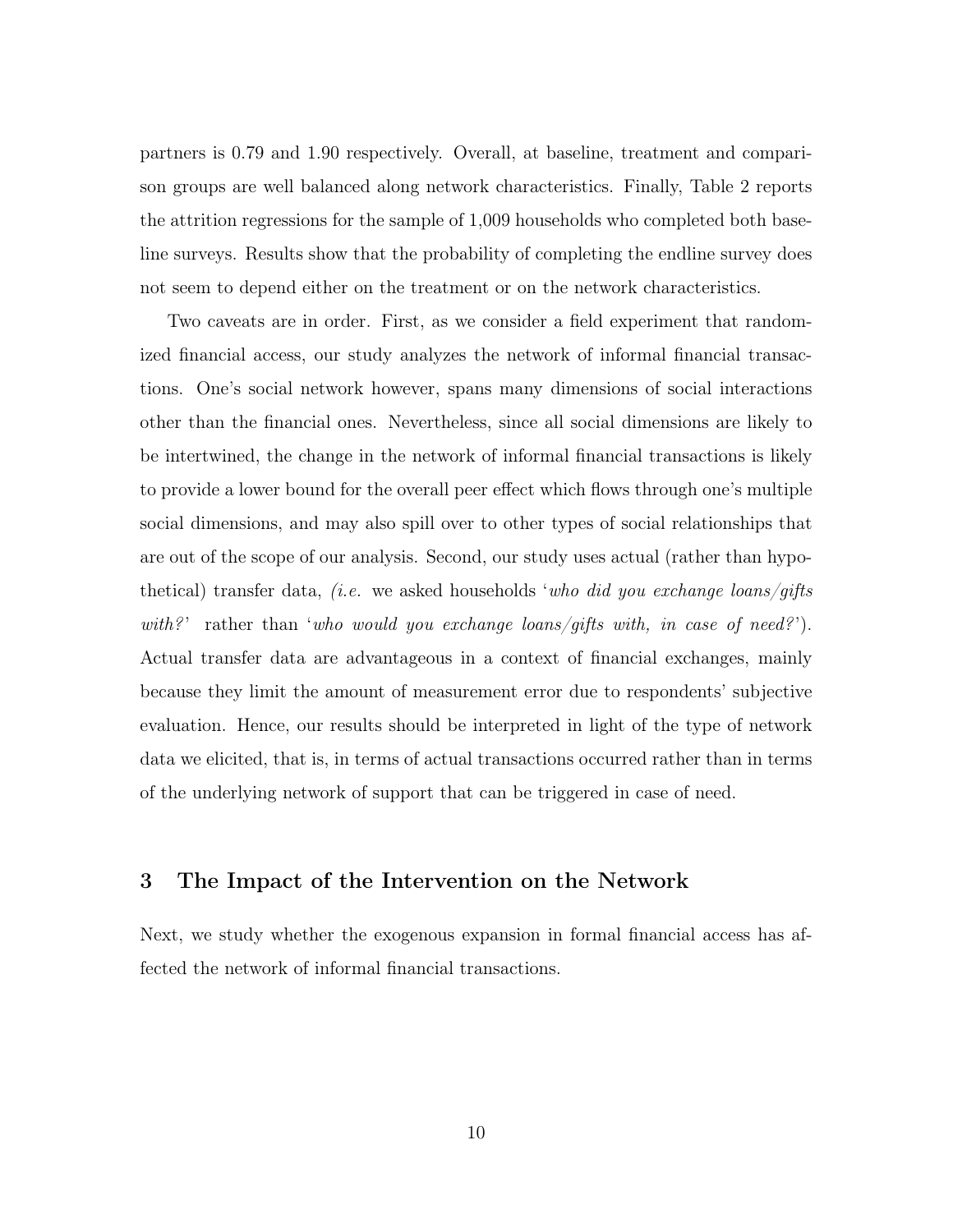#### 3.1 Notation and Network Statistics

Vectors are denoted with bold lower-case letters and matrices with bold capital letters. If **A** is a  $n \times m$  matrix, we write  $\mathbf{A}_{[ij]} \equiv a_{ij}$  to indicate its  $(i, j)^{th}$  entry. If **b** is a  $n \times 1$  vector, we write  $\mathbf{b}_{[i]} \equiv b_i$  to indicate its  $i^{th}$  row. When a matrix or a vector is indexed by time, this is indicated with a superscript to avoid confusion with the entry notation, *e.g.* we write  $a_{ij}^t$  and  $\mathbf{A}^t$ , where  $t = 0$  represents the baseline survey and  $t = 1$  represents the endline survey.

In our analysis we use the within-village network data to generate two interaction matrices: the directed ordinal matrix  $\mathbf{C}^t$  and the undirected binary matrix  $\mathbf{G}^t$ . Both matrices are block-diagonal because, by construction, only transfers within the same village are allowed.<sup>25</sup> The matrix  $\mathbf{C}^t$  represents the directed ordinal network at time t: starting from our set of n sampled households  $(1, ..., n)$  for each pair ('dyad') of households *ij* the matrix's  $(i, j)$ <sup>th</sup> entry  $c_{ij}^t$  classifies the transfer from *i* to *j* at time t into a five-category scale: 0 (no transfer), 1 (less than  $1,200$  rupees), 2 (1,200-2,400 rupees), 3 (2,400-5,000 rupees), and 4 (more than 5,000 rupees). No self link is allowed, *i.e.*  $c_{ii}^t = 0$ . Note that the matrix represents within-households (rather than within individuals) transfers: hence,  $c_{ij}^t = 1$  if a member of household i has given a loan/gift to member of j. Since directed transfers do not need to be symmetric, both dyads ij and ji are included in the estimation sample.<sup>26</sup> Depending on the specification, transfers in  $\mathbb{C}^t$  are defined in terms of: loans only, gifts only, loans or gifts.

<sup>&</sup>lt;sup>25</sup>The declared partners who live outside the village are omitted from the analysis since they were not part of the sample considered in the randomized experiment. Hence, we cannot apply our methodology.

<sup>&</sup>lt;sup>26</sup>For each directed observation  $c_{ij}^t$  we have two reports: how much i declares to have given to j and how much  $j$  declares to have received from i. In principle, the answers to these questions should be the same, in practice they often are not. This is a common problem in the empirical literature using self-reported link data. The standard solution is to assume that a link exists if it is reported by either i or j or a combination of the two (De Weerdt 2004, De Weerdt and Fafchamps 2011, Fafchamps and Lund 2003, Liu, Patacchini, Zenou, and Lee 2012, Banerjee et al. 2013). Following this literature, whenever discrepancies arise, we take the maximum report out of the two parts involved. This is equivalent to assuming that discrepancies between survey answers correspond to under-reporting, perhaps as a result of omission mistakes.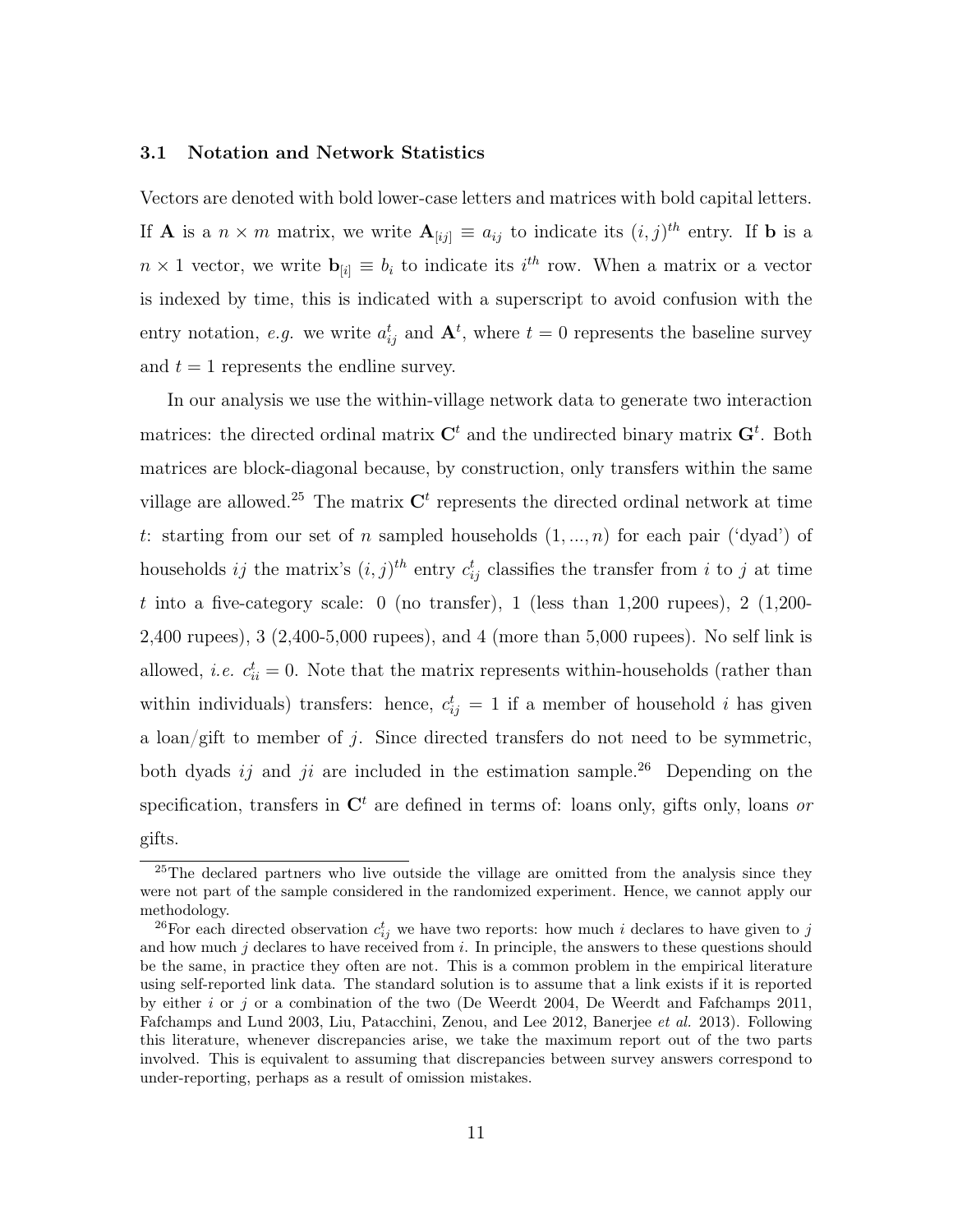$\mathbf{G}^t$  is the interaction matrix we use for the peer-effect regressions in Section 4 and represents binary undirected transfers: the  $(i, j)^{th}$  entry  $g_{ij}^t = g_{ji}^t$  equals one if  $c_{ij}^t > 0$  or  $c_{ji}^t > 0$ , where transfers are defined in terms of loans or gifts. Figures 1 and 2 represent  $G^0$  and  $G^1$  (that is, the network of binary undirected transfers for baseline and endline, respectively) for households with at least one link. The average number of links is 0.72 for both baseline and endline and, as the figures display, these networks are sparse into small groups which display virtually no clustering. Also, the network has undergone a reshuffle between baseline and endline: out of the 328 links observed at baseline in  $\mathbf{G}^0$  only 73 (22%) were actually the same in  $\mathbf{G}^1$  while 255 (78%) were not. On the other end, at endline we observe 256 newly-formed links.

#### 3.2 Household-level Regressions

We first consider the household as the unit of observation to present a set of reducedform results on the effect of the intervention on the level of informal financial transactions. Let  $network_i^1$  be a proxy for the intensity of the network-based activity of household  $i = 1, ..., n$  at endline, *i.e.* at  $t = 1$ . Let *itt<sub>i</sub>* be the intent-to-treat dummy, which takes value one if i was offered a savings account. Let  $x_i^0$  represent the demographic characteristics of i at baseline, i.e. at  $t = 0$ . We run the following household-level intent-to-treat linear regression:

$$
network_i^1 = \beta_0 + \beta_1 itt_i + \beta_2 x_i^0 + \lambda_v + \epsilon_i^1 \tag{1}
$$

where  $\lambda_v$  represents village-level fixed effects and  $\epsilon_i^1$  is the exogenous error term, clustered at the village level to accommodate for arbitrary patterns of residual correlations. Because of the randomized design of the intervention,  $it t_i$  is a first proxy for the effects of the treatment status on the level of network activity.

In Table 3 we estimate equation (1) taking as dependent variable the following network statistics: number of partners within the village (columns 1-3) and number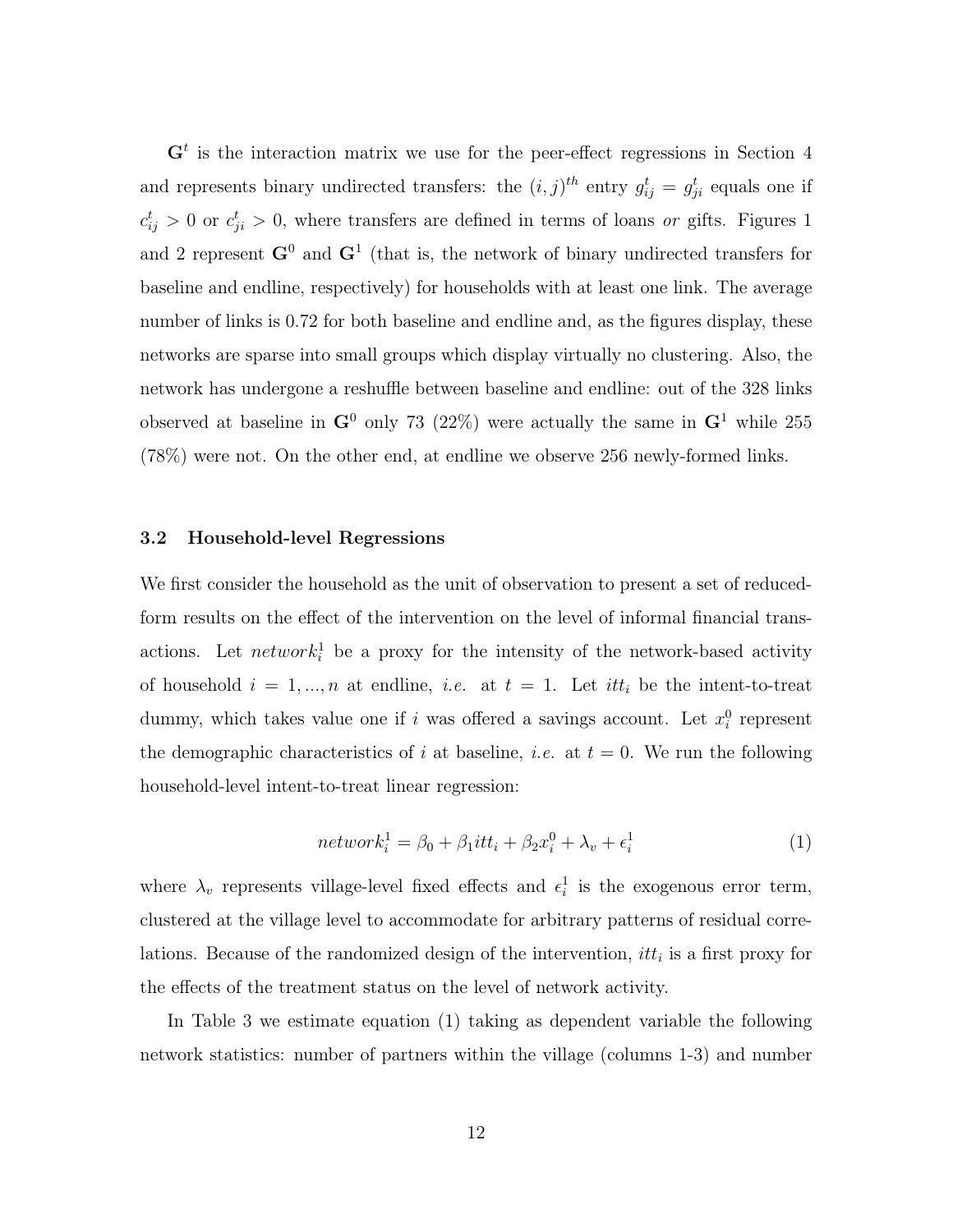of partners outside the village (columns  $4-6$ ).<sup>27</sup> The set of socio-demographic controls (at baseline), which will remain the same throughout the paper, include: the age of the female household head, a dummy which takes value one if the female household head has no formal education, her marital status dummies (married and single dummies, where the omitted category is separated/widowed/abandoned), household size, number of children less than 16 years of age, and shock dummies (death, livestock loss, land loss, and bad harvest). The descriptive statistics of all household-level variables are reported in Appendix Table A1.

Results show that having been offered the savings account increases significantly the number of partners within the village a year after the intervention. For the number of declared partners outside the village we do not find any statistically significant direct intent-to-treat effect. Overall, these results provide some preliminary evidence that the effects of the intervention spilled over to the network of informal financial transactions.

#### 3.3 Dyad-level Regressions

Household-level regressions do not take into account the fact that formation and severance of links are dyadic decisions, where one's outcome also depends on current and potential partners: by providing access to savings accounts to half of the households in the villages, the intervention did not only affect treatment households, but also the control households who were connected or could potentially be connected to them. In what follows we exploit the dyadic nature of our data, which allow us to disentangle the effect of the treatment status of giver and receiver. We take the directed within-village dyad as the unit of observation, for a total of 56,308 observations. The

<sup>&</sup>lt;sup>27</sup> To be consistent with what follows, in these regressions, we consider the partners within the village whose identity was traced to respondents in the roster. As for the partners outside the village, we have to rely on self-reported data.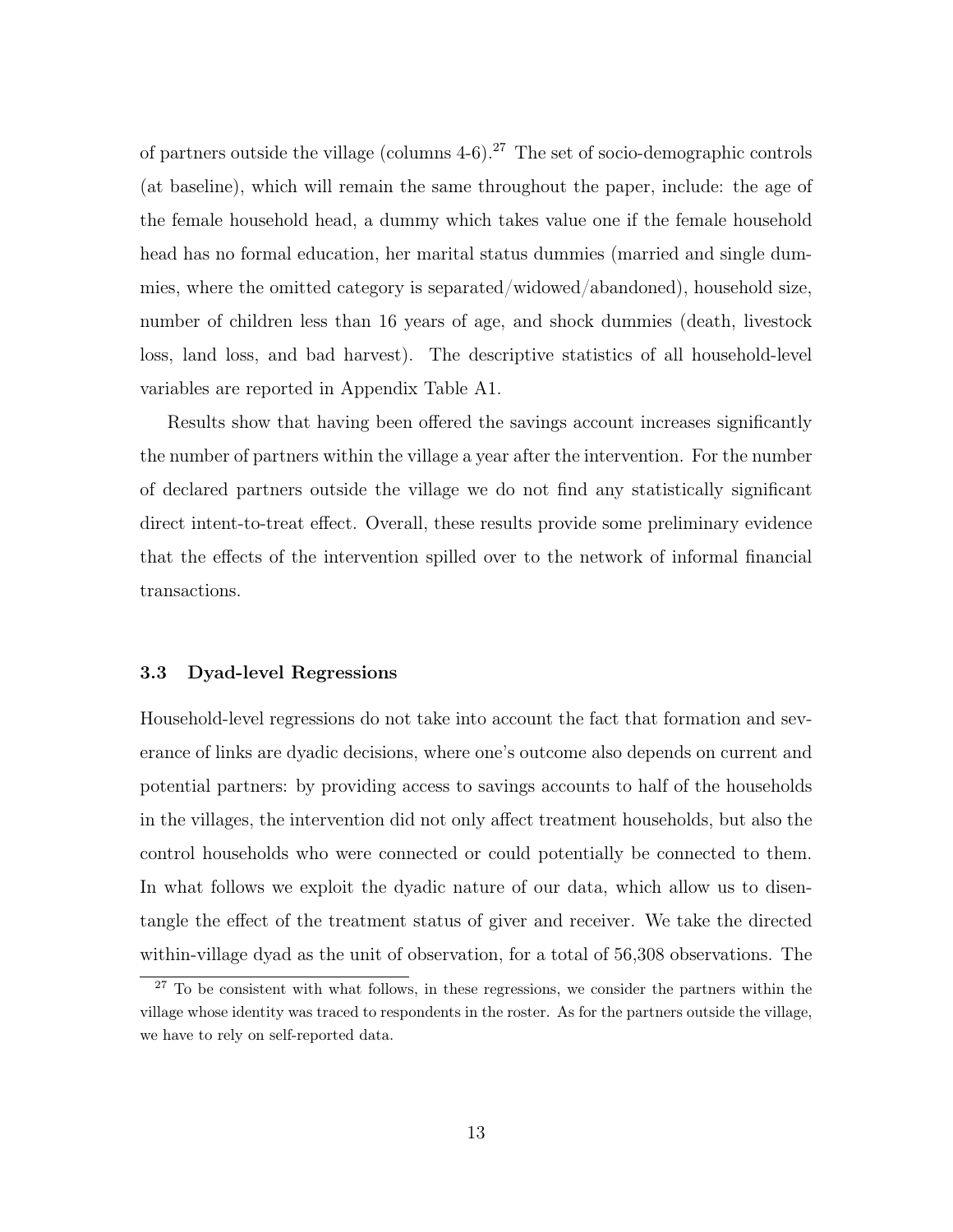descriptive statistics for the dyadic sample are reported in Appendix Table A2.

First, we explore the effect of the intervention on the magnitude of the dyadic transfers within the village, running the following linear regression:<sup>28</sup>

$$
c_{ij}^1 = \beta_0 + \beta_1 itt_i + \beta_2 itt_j + \beta_3 x_i^0 + \beta_4 x_j^0 + \lambda_v + \epsilon_{ij}^1
$$
 (2)

where the directed dependent variable  $c_{ij}^1$  is the  $(i, j)^{th}$  entry of  $\mathbb{C}^1$  and classifies the transfer at endline from i to j as: 0 (no transfer), 1 (less than 1,200 rupees), 2 (1,200-2,400 rupees), 3 (2,400-5,000 rupees), and 4 (more than 5,000 rupees). The two dummies of interest are the treatment status of the potential giver and receiver,  $it_t$ and  $it_{i}$  respectively. The specification also includes the controls at baseline for given and receiver  $(x_i^0 \text{ and } x_j^0 \text{ respectively})$  and village fixed effects  $\lambda_v$ . Standard errors are clustered at the village level.<sup>29</sup>

Estimation results reported in Table 4 are based on three different definitions of transfers: gifts only, loans only, and loans or gifts. Results show that the treatment status of the giver,  $it_t$ , increases the magnitude of loans (and total transfers), but has no effect on gifts. This means that the households who were offered the savings account ceteris paribus increased loans to others. The estimated coefficients may seem small in absolute terms. However, they are large compared to the mean of the dependent variables (reported at the bottom of the table), which is naturally small since dyadic datasets include all possible within-village directed pairs. Interestingly, the treatment status of the receiver,  $it_{j}$ , does not appear significant, suggesting that the increase in informal transactions is driven by the giver's side: those who were

<sup>28</sup>We prefer linear estimates over logit and probit regressions because, for such an exiguous number of non-zero dependent variables, in non-linear estimates the combination of controls and village dummies may predict the binary outcome perfectly. Thus, many observations would get dropped (especially when considering gifts).

 $^{29}$ In presence of many unlinked populations, clustering is the preferable solution for dyadic network data as it allows for arbitrary cross-observation dependance (Barr, Dekker and Fafchamps 2012, Arcand and Fafchamps 2012). In our context, clustering may also address the negative correlation arising if households were financially saturated (*i.e.* if having one link would discourage an household to form other links).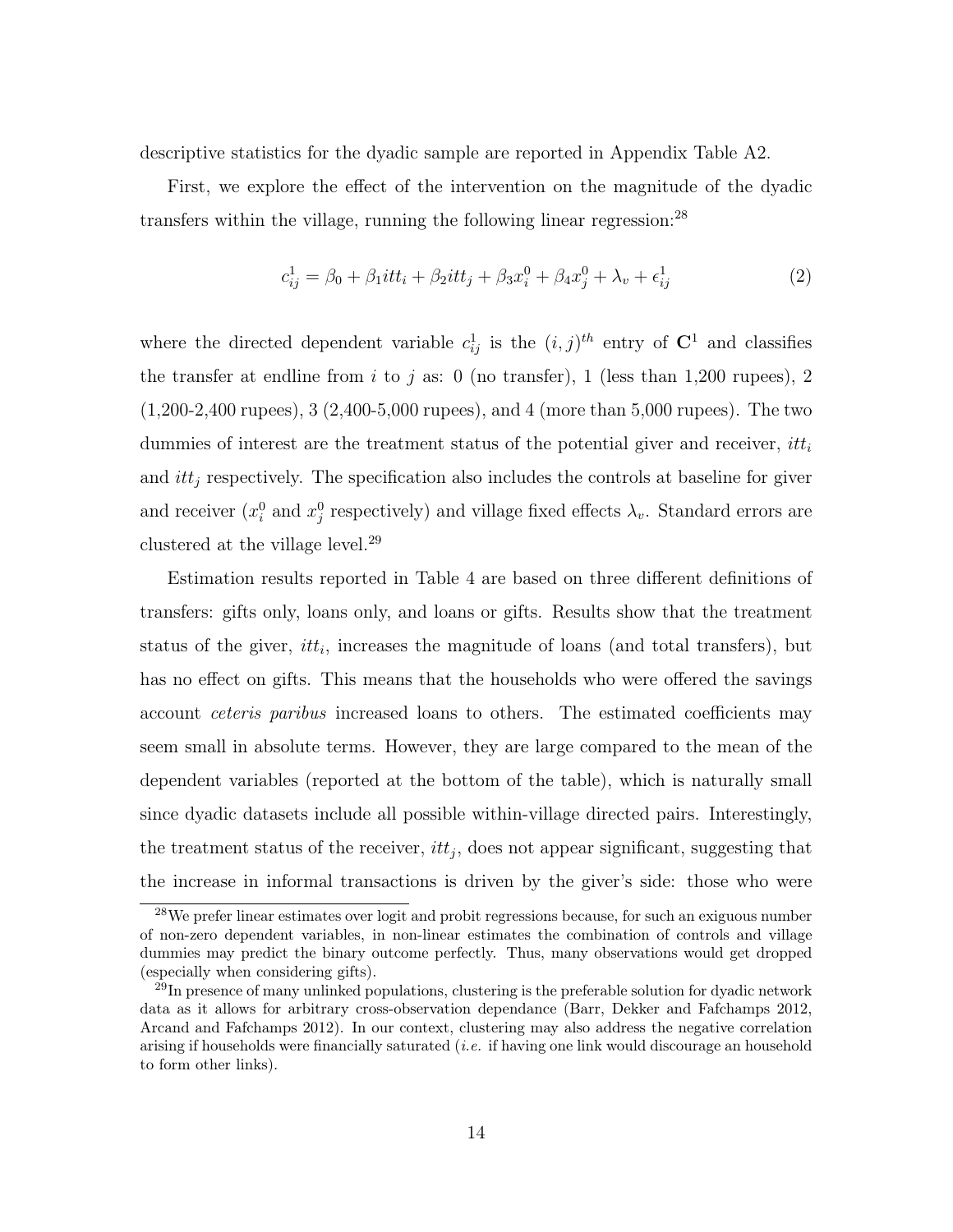offered the savings account increased their loans towards other households, regardless of the treatment status of their partners. Overall, the results shown in Table 4 suggest complementarity between formal savings and informal network-based financial activities.

To fully exploit the longitudinal dimension of our data, we also run the panel version of the directed intent-to-treat regression of equation (2), represented by the equation:

$$
c_{ij}^t = \beta_0 + \delta_0(t = 1) + \beta_1 itt_i + \beta_2 itt_j + \beta_3 itt_i * itt_j + \beta_4 x_i^t + \beta_5 x_j^t + \alpha_{ij} + \epsilon_{ij}^t \tag{3}
$$

where the ordinal dependent variable  $c_{ij}^t$  is defined as before,  $\delta_0(t=1)$  represents a time-trend, and  $\alpha_{ij}$  represents the dyad-level fixed effect. As we have a two-period panel, this specification corresponds to a first-difference estimation. The advantage of this specification over equation (2) is that the dyad-level dummy absorbs all the time-invariant dyad-specific characteristics, thus alleviating the concern of assortative matching along unobservables.

Results from estimating equation (3) are reported in Table 5. In columns (3), (6), and (9) we also include the interaction term  $itt_i * itt_j$  between giver and receiver treatment status. The estimates in Table 5 confirm those shown in Table 4, supporting the previous finding that the giver's treatment status positively affect the amount of loans given.

Finally, we also present similar results for the binary matrix of undirected transfers  $\mathbf{G}^{t}$ . This corresponds to the most general empirical specification at the dyadic level which investigates whether the probability of a non-zero transfer *between* households  $i$  and  $j$  is affected by their treatment status. We run the following linear panel regression: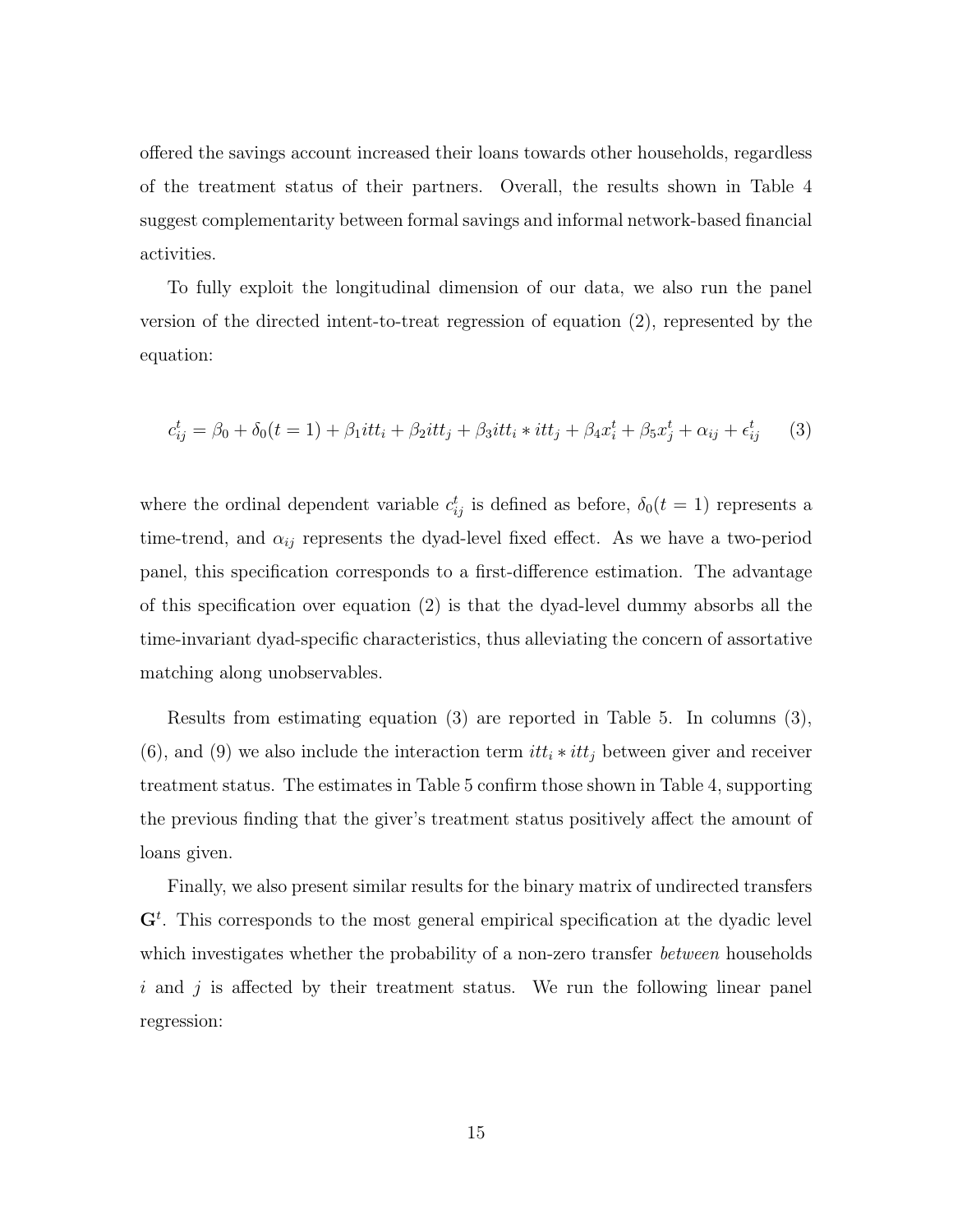$$
g_{ij}^t = \beta_0 + \delta_0(t = 1) + \beta_1 \cdot D(itt_i = 1 \text{ or } itt_j = 1) + \beta_2 \cdot D(itt_i = 1 \text{ and } itt_j = 1) + \beta_4 |x_i^t - x_j^t| + \alpha_{ij} + \epsilon_{ij}^t
$$
(4)

where the binary dependent variable  $g_{ij}^t$  equals one if there was a transfer (loan or gift) at time t between i and j (i.e. from i to j or from j to i). As the unit of observation is the undirected dyad (*i.e.*  $g_{ij}^t = g_{ji}^t$ ), the controls must also enter in a undirected fashion. Thus, treatment status is captured by two binary indicators which take value one if  $(itt_i = 1 \text{ or } itt_j = 1)$  and if  $(itt_i = 1 \text{ and } itt_j = 1)$ , respectively. Also other controls are computed as the absolute difference between  $x_i^t$  and  $x_j^t$ , as it is customary in the literature on undirected dyadic regressions. The results reported in Table 6 reconfirm the findings of Tables 4 and 5. As the coefficients for both  $D(i t t_i = 1 \text{ or } it t_j = 1)$  and  $D(i t t_i = 1 \text{ and } it t_j = 1)$  are significant and of similar magnitude, we conclude that the probability of a non-zero transfer between  $i$  and  $j$ increases if at least one of them is offered the savings account. These results will be a building block for our instrumentation strategy discussed in subsection 4.3.

#### 3.4 Discussion

Overall, being offered access to a savings account increases loans and overall transfers to financial partners within the village. There are many (complementary) hypotheses that could explain these results, and that we try to test.<sup>30</sup>

First, treatment households might face more redistributive pressure. We test whether households who had stronger beliefs about network support at baseline and were offered a savings account were more likely to give out loans and/or gifts afterward.<sup>31</sup> This does not appear to be the case.

 $30$ Regressions results in this section are not shown, but are available upon request.

<sup>&</sup>lt;sup>31</sup>The questions used to measure network support and beliefs were: (a) 'If I ask someone (a relative, friend or neighbor) for money, and she has some, the she should help me'; (b) 'If I start saving money, people will think I'm rich and will ask me for more money'; (c) 'It is difficult to save because when I have some money set aside, my relatives/friends/neighbors ask for it'.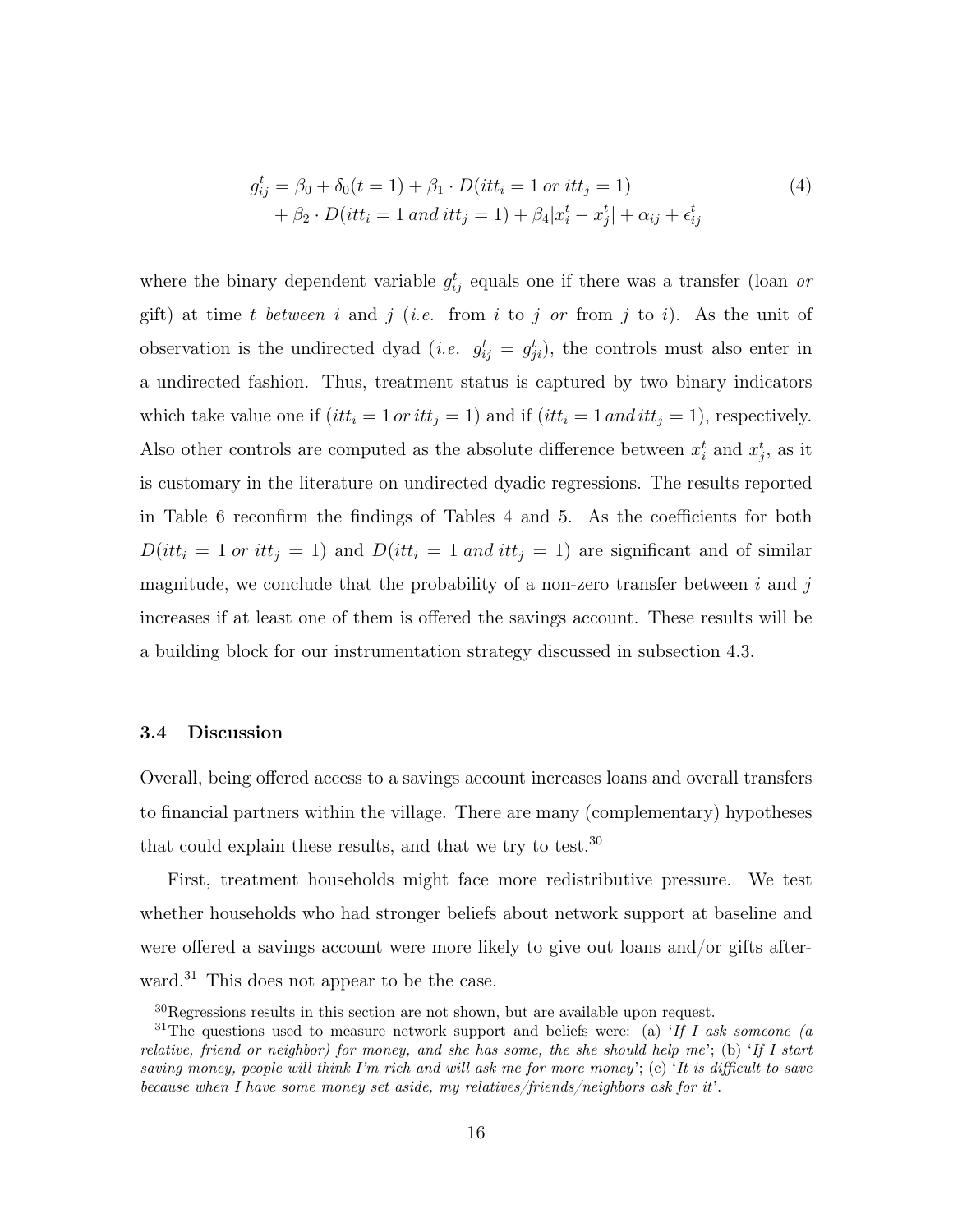A second potential explanation could be that treatment women, now that have access to a savings account, feel more empowered so that they transfer more. We do not have data on women bargaining power at endline. Thus, we proxy women bargaining power with the difference in education between husband and wife. The coefficient of the interaction between treatment dummy and women empowerment proxy at baseline however, is not statistically significant.

A related hypothesis is that empowered women now manage their finances more independently than before and are thus capable of transferring outside the household those funds that were flowing within the households before  $(e.g.$  forced transfers to the husband). This hypothesis would be consistent with the evidence that net transfers between households increased at the village level. Unfortunately we cannot test this hypothesis as we did non collect information on within-household transfers.

An additional explanation could be that treatment households who were better off at baseline make more transfers. We run dyadic regression of transfer variables against treatment status, various proxies for wealth (total assets at baseline, income at baseline, and an index of financial inclusion), their interactions, and controls. Results show that treatment households with a higher level of total assets at baseline are more likely to give out loans and transfers (independently of the treatment status of the receiver). Similarly, treatment households with a higher level of income at baseline are more likely to give gifts to others. Finally, treatment households who had already access at baseline to the formal and semi-formal financial system are more likely to give loans to others. Overall, while there might be additional explanations for the results shown in Tables 4 and 5, it seems to be that the more wealth, income and financial inclusion treatment households have at baseline, the more transfers they make to others.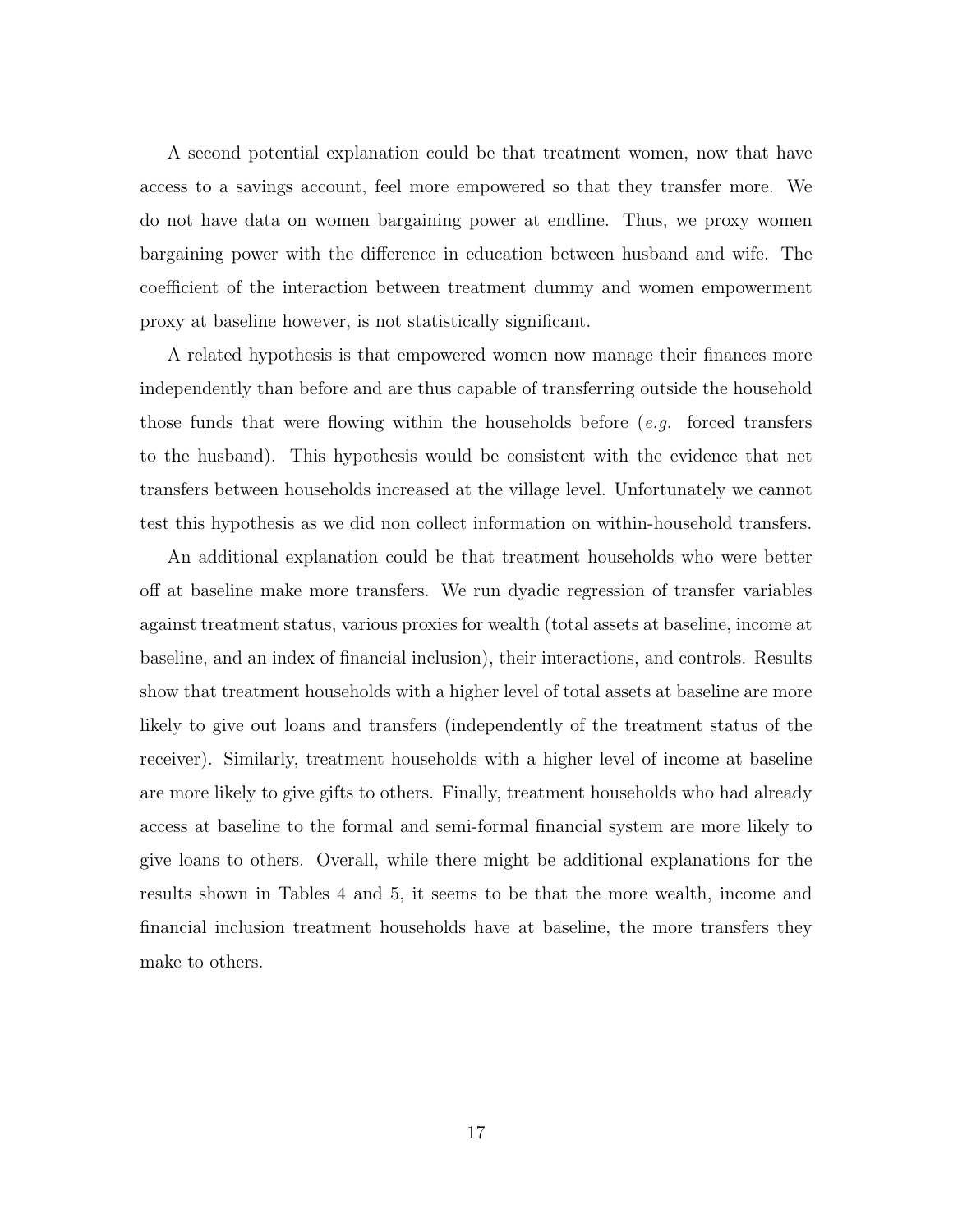### 4 The Spillover Effects of the Intervention

Having shown that the exogenous expansion in formal financial access affected the network, we argue that it may be misleading to evaluate whether informal networks help diffusing the effect of the intervention using pre-intervention network data only. Doing so we might miss a possibly important channel through which the intervention impacts individual outcomes: the spillover effect of the intervention through the network, i.e. the effect of the intervention-driven network changes on household outcomes.

Next, we show how to incorporate these spillovers within a model of peer effects. Most previous peer-effect studies exploiting the network structure of social interactions have used network data collected at one point in time (e.g. Bramoullé et al. 2009, Calvó-Armengol et al. 2009). Thus, the validity of their results relies on the assumption that the network structure is not affected by the variables of interest. Challenging this assumption is the scope of this section. First, we introduce the benchmark model with time-invariant interaction matrix, and later we discuss a peer-effect model which allows the interaction matrix to vary endogenously. Then, we show that disregarding the network changes we obtain biased peer-effect estimates and we underestimate the overall impact of the intervention.

#### 4.1 A Peer-effect Model with Static Network

Define  $y^t$  as the  $n \times 1$  vector representing the household outcome of interest at time t, which in our empirical illustration is the household's total non-food expenditure in natural logs.<sup>32</sup> Recall that  $G<sup>t</sup>$  represents the undirected binary  $n \times n$  matrix of social interactions, and that **itt** denotes the intent-to-treat vector. Call  $\epsilon^t$  the vector of disturbances, and  $\iota$  a  $n \times 1$  vector of ones. We use  $\Delta$  to denote a change in a given

<sup>32</sup>Total non-food expenditure is calculated as the sum of all expenditure in the past month on health, education, clothes and footwear, personal care items, festivals and ceremonies, repairs and home maintenance.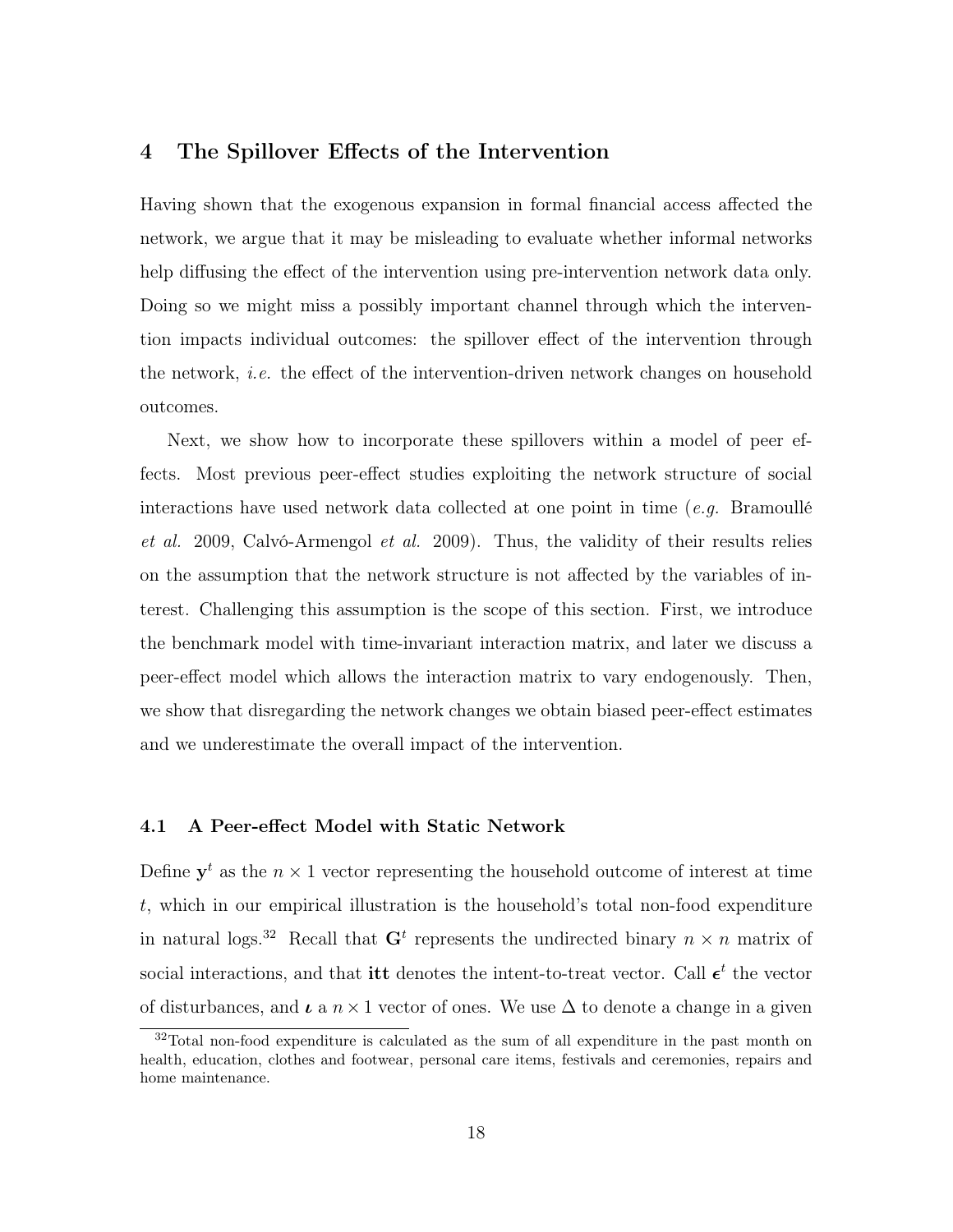variable from baseline to endline.<sup>33</sup> Following Bramoullé *et al.* (2009) our peer-effect model for period  $t = 0$  can be written in matricial form as:<sup>34</sup>

$$
\mathbf{y}^0 = \alpha_0 \mathbf{\iota} + \beta \mathbf{G}^0 \mathbf{y}^0 + \mathbf{\mu} + \boldsymbol{\epsilon}^0 \tag{5}
$$

where  $\mu$  represent the household fixed effect. The expenditure of household i is assumed to depend linearly on the total expenditure of its partners:  $\mathbf{G}^0 \mathbf{y}_{[i]}^0 = \sum_{k=1}^n g_{ik}^0$ .  $y_k^0$  where  $g_{ik}^0$  is the  $(i,k)^{th}$  entry of  $\mathbf{G}^{0.35}$   $\mathbf{G}^{0}\mathbf{y}^{0}$  is usually referred to as the first lag of the dependent variable, and its coefficient  $\beta$  represents the strength of the peer effect.<sup>36</sup> The corresponding equation for  $t = 1$  is:

$$
\mathbf{y}^1 = (\alpha_0 + \alpha)\mathbf{t} + \beta \mathbf{G}^1 \mathbf{y}^1 + \gamma \mathbf{itt} + \delta \mathbf{G}^1 \mathbf{itt} + \boldsymbol{\mu} + \boldsymbol{\epsilon}^1 \tag{6}
$$

where we add the intercept coefficient  $\alpha$  to allow for time trends, and we introduce two additional terms: itt and  $G^1$ itt. The intent-to-treat vector, itt, represents the direct effect of one's treatment status. The first lag of the intent-to-treat vector,  $G<sup>1</sup>$ itt, represents the number of one's partners at endline that was offered the savings account. This term captures any effect of the treatment status of one's partners which does not transit through their expenditure.<sup>37</sup>

<sup>&</sup>lt;sup>33</sup>For instance,  $\Delta y = y^1 - y^0$  represents the change in total non-food expenditure from baseline to endline. Note that the term is positive when y has increased with time.

<sup>&</sup>lt;sup>34</sup>Most previous studies on peer effects have used data where individuals are partitioned into mutually-exclusive fully-overlapped reference groups (e.g. all children belonging to the same class). Doing so, they assume that individuals are equally affected by all other individuals belonging to their group and by nobody outside their group. Our model belongs to the group of peer-effect models where the interaction is structured through social networks, such that the reference group has individual-level variation: if i and j are connected and j and  $k$  are connected, it does not necessarily imply that i and k are also connected. Bramoullé et al. (2009) show how to estimate such models by providing the identification conditions and the moment restrictions we use in this paper.

 $35$ We adopt a linear-in-sums identification strategy by modeling the individual outcome as a linear function of the sum of one's partners' outcome (Liu *et al.* 2012), consistently with the idea of a multiplier effect in credit and expenditure decisions. However whether we choose the sum versus the average of partners' outcomes has very little practical relevance in our context since the mean number of links is smaller than one.

<sup>&</sup>lt;sup>36</sup>In analogy with time series econometrics, it is customary to assume that the process is stationary, *i.e.* that  $\beta$  < |1| (Kelejian and Prucha 1998).

<sup>&</sup>lt;sup>37</sup>We present here the most general version of the model - however, results remain the same if we impose the exclusion restriction that partner's treatment status has no direct effect other than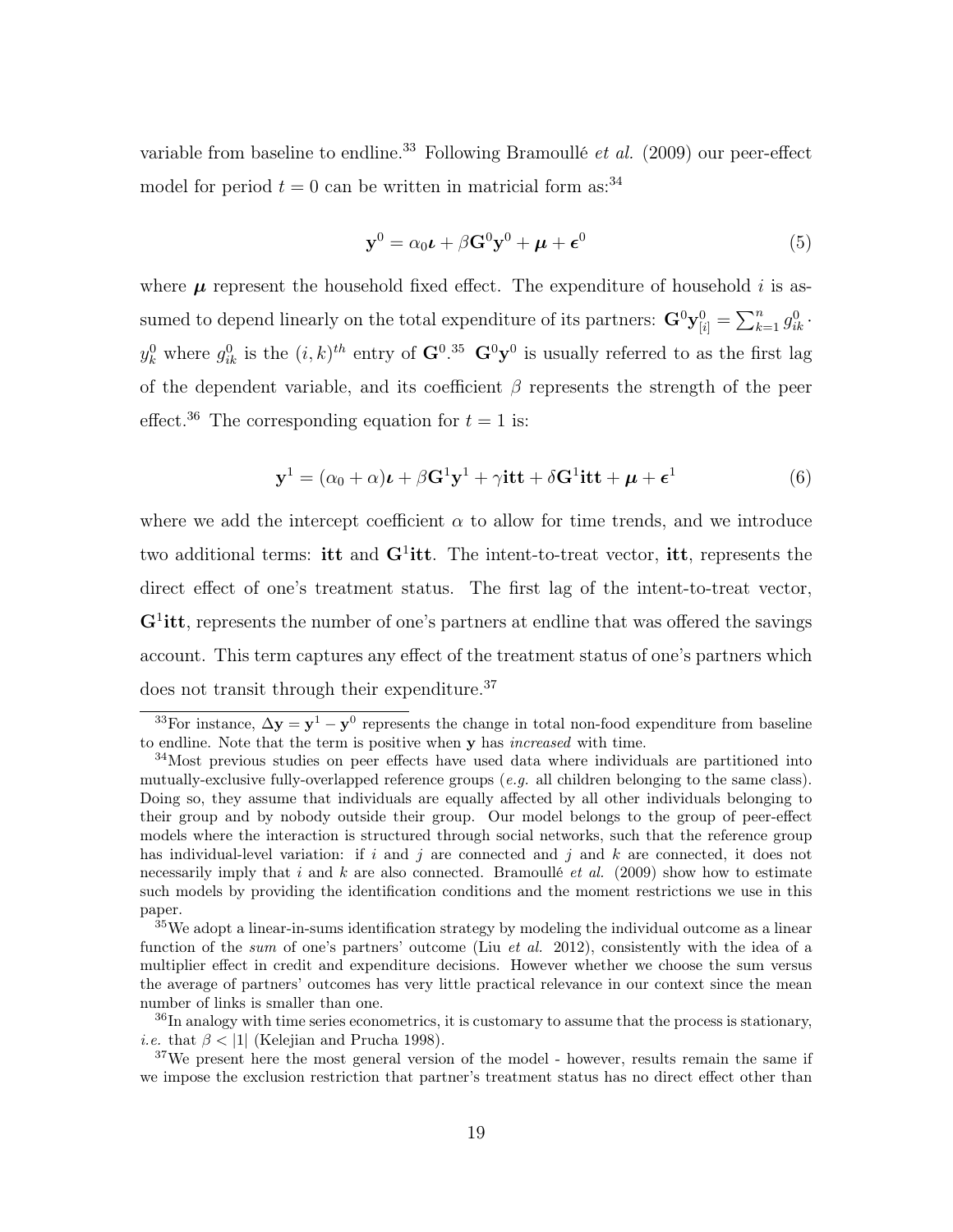Let us first assume that the interaction matrix is non-stochastic, *i.e.* has a fixed and known structure:  $\Delta G = 0$ . Hence, subtracting (5) from (6), we obtain the firstdifference estimating equation

$$
\Delta y = \alpha \iota + \beta p e_A + \gamma i t t + \delta G^0 i t t + \Delta \epsilon \tag{7}
$$

where the peer-effect term that we write  $\mathbf{pe}_A \equiv \mathbf{G}^0 \Delta \mathbf{y}$  represents the total expenditure change of one's partners.<sup>38</sup> We refer to equation  $(7)$  as to the "peer-effect model with static network." This model exploits the full structure of the network data at baseline to identify the peer effect through non-overlapping reference groups. This feature, combined with the fact that our randomization is within villages (rather than across villages), allows us to disentangle the effect of one's treatment status and one's partners treatment status. For the sake of estimation we assume that disturbances  $\Delta$  $\epsilon$  are exogenous, heteroskedastic, and arbitrarily correlated within villages.<sup>39</sup>

#### 4.2 A Peer-effect Model with Endogenous Network

The validity of the model of equation (7) relies on the assumption that the interaction matrix has a fixed and known structure, which in our context is misleading as we have shown in Section 3. In what follows we introduce a panel peer-effect model where the interaction matrix is stochastic and changes endogenously:  $\Delta G \neq 0$ . In order to write the estimating equation, note first that the total change in partners' expenditure can be written as:

$$
\mathbf{G}^{1}\mathbf{y}^{1} - \mathbf{G}^{0}\mathbf{y}^{0} = \mathbf{G}^{0}\Delta\mathbf{y} + \Delta\mathbf{G}\mathbf{y}^{0} + \Delta\mathbf{G}\Delta\mathbf{y}
$$
\n(8)

through partner's outcome (*i.e.* dropping  $G^1$ **itt**).

<sup>&</sup>lt;sup>38</sup>In the terminology of Manski (1993),  $\mathbf{G}^0$ itt is called the exogenous social effect, and  $\mathbf{pe}_A$  the endogenous social effect.

<sup>39</sup>Note that the Generalized 2SLS strategy first proposed by Kelejian and Prucha (1998) and used by Kelejian and Piras (2014) reduces to standard 2SLS whenever disturbances are not spatially correlated.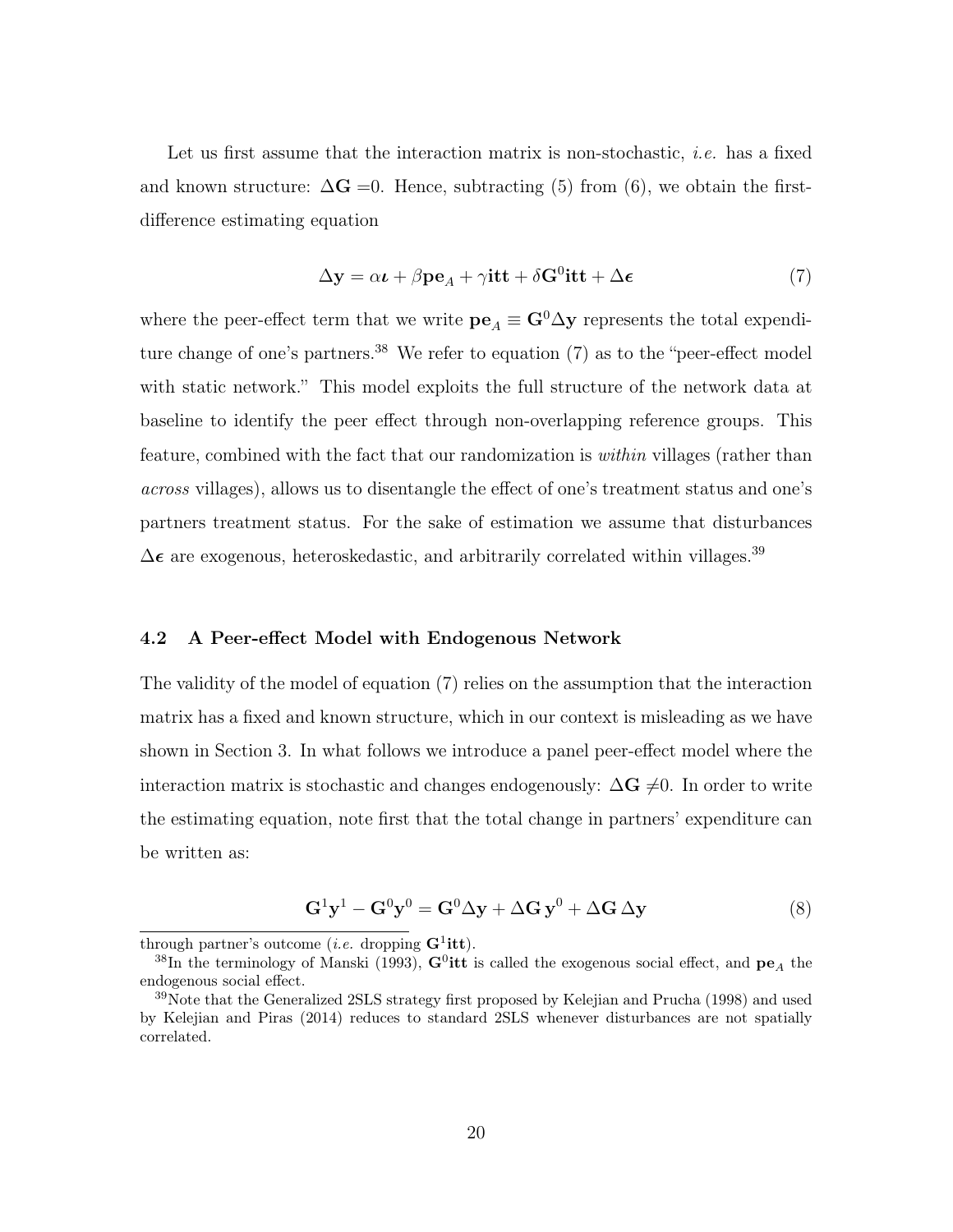where for a given household  $\mathbf{G}^0 \Delta \mathbf{y}$  represents the change in its partners' total expenditure keeping *partners* constant,  $\Delta G y^0$  represents the change in its partners' total expenditure keeping *expenditure* constant, and  $\Delta$ G  $\Delta$ y accounts for the combined effect of the expenditure change and the network change.<sup>40</sup> In order to improve the readability, in what follows we write  $pe_A \equiv G^0 \Delta y$ ,  $pe_B \equiv \Delta G y^0$  and  $pe_C \equiv \Delta G \Delta y$ , respectively. Also, note that we can write  $G^1$ **itt** =  $G^0$ **itt** +  $\Delta G$ **itt**, where  $\Delta G$  itt represents the change in the number of partners that was offered the savings account. Subtracting (5) from (6) we obtain the first-difference estimating equation:

$$
\Delta \mathbf{y} = \alpha \mathbf{t} + \beta_1 \mathbf{p} \mathbf{e}_A + \beta_2 \mathbf{p} \mathbf{e}_B + \beta_3 \mathbf{p} \mathbf{e}_C + \gamma \mathbf{it} + \delta_1 \mathbf{G}^0 \mathbf{it} + \delta_2 \Delta \mathbf{G} \mathbf{it} + \Delta \epsilon \tag{9}
$$

We refer to this model as a "peer-effect model with endogenous network." Note how the peer-effect model with static network of equation (7) is nested into the model with endogenous network of equation (9). The first peer-effect term  $pe<sub>A</sub>$ , which appears in both models, represents the total expenditure change of one's baseline partners. The other two peer-effect terms, which only appear in equation (9), account for the network change. In particular,  $pe_B$  represents the network changes in terms of baseline expenditure: for a given household,  $pe_B$  is positive if at baseline the total expenditure of its new partners was higher than the total expenditure of its old partners. This term is positive whenever the household formed new links with those partners who were already better endowed *ex ante*. And,  $pe_C$  accounts for the combined effect of the expenditure change and the network change: for a given household,  $pe_C$  is positive if the total expenditure of its new partners has increased more than the total expenditure of its old partners from baseline to endline. This term is positive whenever the household formed new links with those partners whose expenditure increased the most. The three peer-effect terms are correlated:  $pe<sub>C</sub>$  is

<sup>40</sup>This is close in spirit to the Oaxaca (1973) decomposition, which aims at splitting earnings gaps into differences in characteristics and in performances.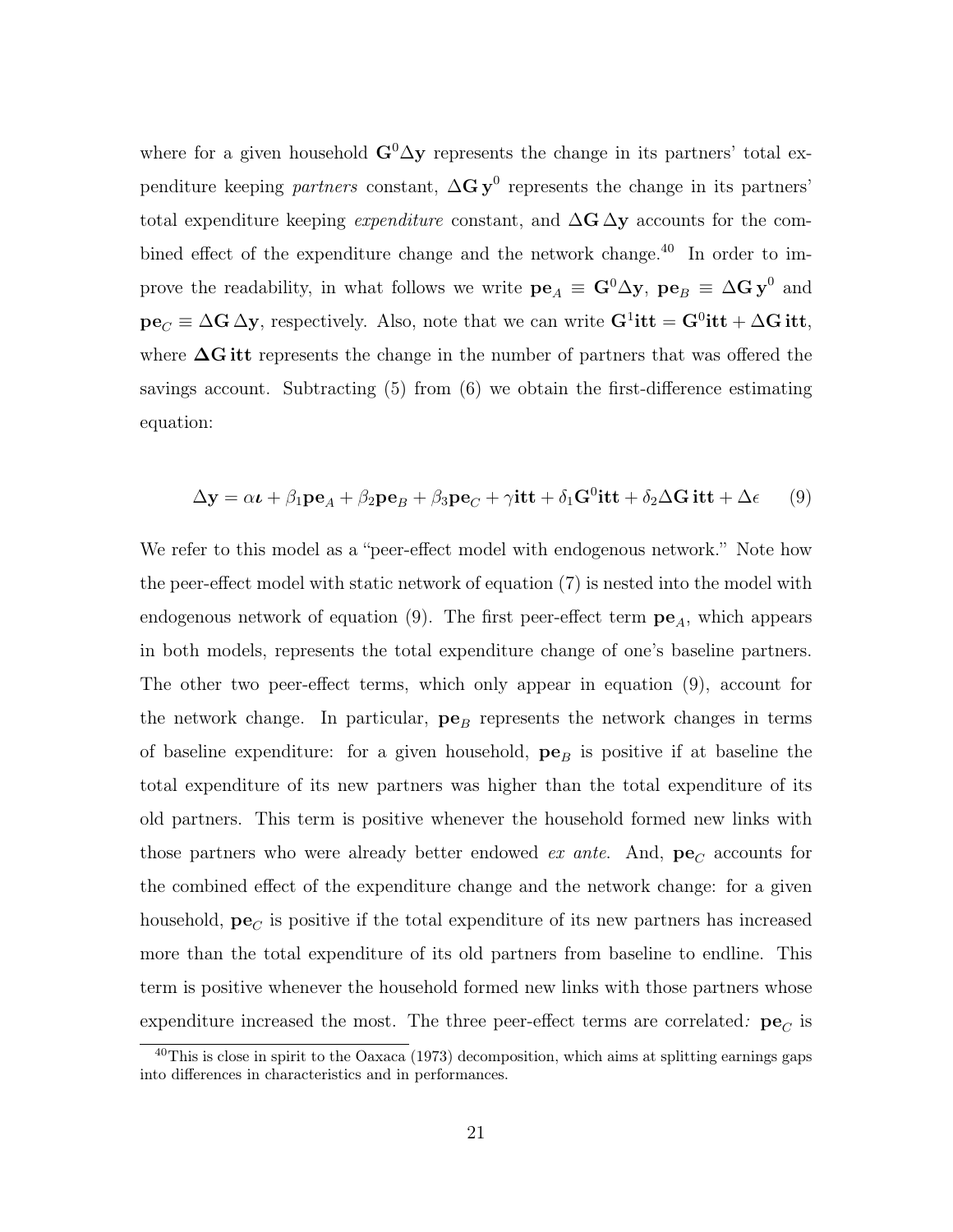likely to be negatively correlated with  $pe_A$  and  $pe_B,$ <sup>41</sup> while the correlation between  $pe<sub>A</sub>$  and  $pe<sub>B</sub>$  depends on the specific network structure. Thus, disregarding the spillover effects of the intervention through the network may not only lead to biased estimates of  $pe_A$  in equation (7), but also to incorrect estimates of the total effect of the intervention on the outcome of interest.<sup>42</sup>

#### 4.3 Addressing Endogeneity

We now discuss three different sources of endogeneity which may arise when estimating equations (7) and (9) and our empirical strategy to address them.

#### 4.3.1 Correlated Unobservables

The first endogeneity problem stems from the fact that linked individuals tend to behave similarly because they are alike to start with (Manski 1993). By exploiting the panel dimension of our data, we are able to address the issue of endogeneity from correlated unobservables. Bramoullé *et al.*  $(2009)$  show that, in analogy with linear panel data, correlated unobservables can be treated as fixed effects and equation (7) can be consistently estimated as long as the interaction matrix is conditionally exogenous *(i.e.* strictly exogenous conditional on the model's fixed effects). However, since they use cross-sectional data, their *within* transformation is implemented at the partner level *(i.e.* they express the model in deviation from the individual's partners).<sup>43</sup> Therefore their identification strategy is valid as long as all correlated unobservables

<sup>41</sup>This is true by construction if the process is stationary.

 $42$ Formally, if the network change is driven by the intervention, the total marginal effect of the intervention on expenditure (which includes all direct and indirect effects) is given by the matrix of cross derivatives  $\frac{\delta E(\Delta y)}{\delta i \mathbf{t} t_k}$ . This is based on the reduced form of the peer-effect model with endogenous network  $\Delta y = (I - \beta_1 \dot{W}^0 - \beta_3 \Delta W)^{-1} [\alpha \iota + \beta_2 \Delta W y^0 + \gamma i t t + \delta_1 W^0 t t + \delta_2 \Delta W t t t],$  which is an augmented version of the static-model reduced form  $\Delta y = (1 - \beta_1 \mathbf{W}^0)^{-1} [\alpha \iota + \gamma \mathbf{it} + \delta_1 \mathbf{W}^0 \mathbf{it}]$  and also incorporates the intervention spillovers.

 $^{43}$ A similar result holds for the *within* transformation implemented at the network level (which corresponds to the village level in our illustration), to which this discussion applies as well.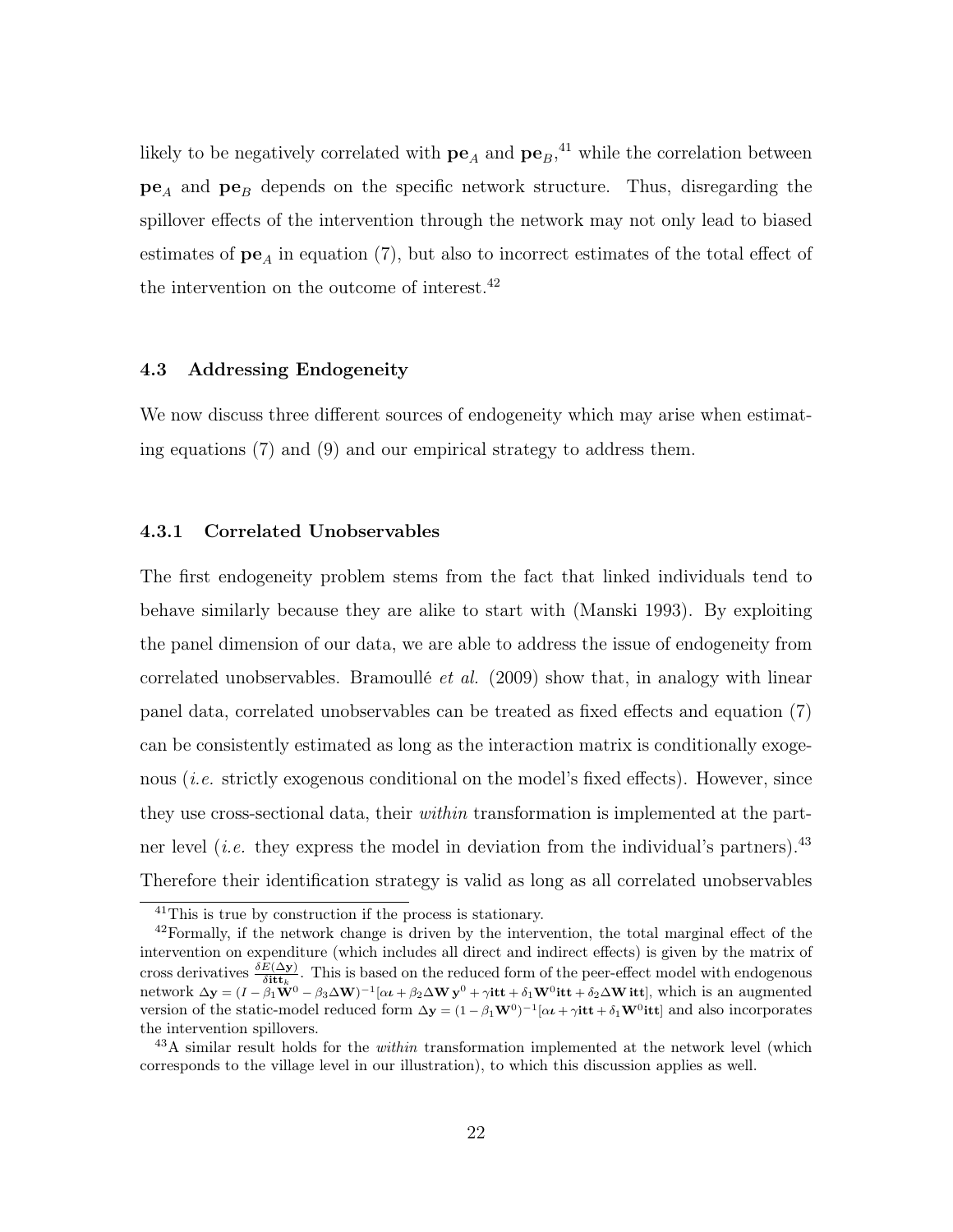affecting both household outcome and link formation are common to all connected partners. The panel nature of our data allows us to implement a within transformation at the household level by estimating all equations in first differences. Doing so addresses these endogeneity concerns more convincingly as long as one believes that all confounding unobservables (such as homophily between partners in risk attitude, savings and spending behavior, and financial literacy) are time-invariant within the duration of our study.<sup>44</sup>

#### 4.3.2 Simultaneity

Because of the model's simultaneity (i.e. the outcomes of the household and its partners are jointly determined), we have a second problem of endogeneity which affects both the static network model and the endogenous network model: the term  $\Delta y$ (which appears in  $\mathbf{pe}_A$  and  $\mathbf{pe}_C$ ) is correlated with the disturbance vector  $\Delta \epsilon$ , which may invalidate OLS inference. As shown by Bramoullé et al. (2009), the equation can be consistently estimated with 2SLS using as instruments "lagged" partners characteristics (that is, the exogenous attributes of the partners of one's partners) as long as the interaction matrix is either non-stochastic (as in equation 7) or stochastic but conditionally exogenous (as in equation 9) and it is not partitioned into mutuallyexclusive fully-overlapped reference groups, which is not our case.<sup>45</sup> This instrumentation strategy is standard in spatial and network interaction models (Bramoullé et al. 2009, Calvò-Armengol et al. 2009, Drukker, Egger and Prucha 2013, Kelejian and Prucha 1998, Patacchini and Zenou 2012). We use two exogenous characteristics of lagged partners at baseline as identifying instruments for the change in total

<sup>&</sup>lt;sup>44</sup>Note that this *within* transformation also mitigates the concerns related to the existence of many isolated households (*i.e.* households who have no links, either at baseline or at endline or both) who may be different from connected households along many relevant yet unobserved dimensions.

<sup>&</sup>lt;sup>45</sup>Said otherwise, as long as the interaction matrix is exogenous and there are households who are excluded from one's reference group but are included in the reference group of her partners, their exogenous characteristics may affect one's outcome only through her partners and thus are a natural set of instruments to overcome the reflection problem (Manski 1993).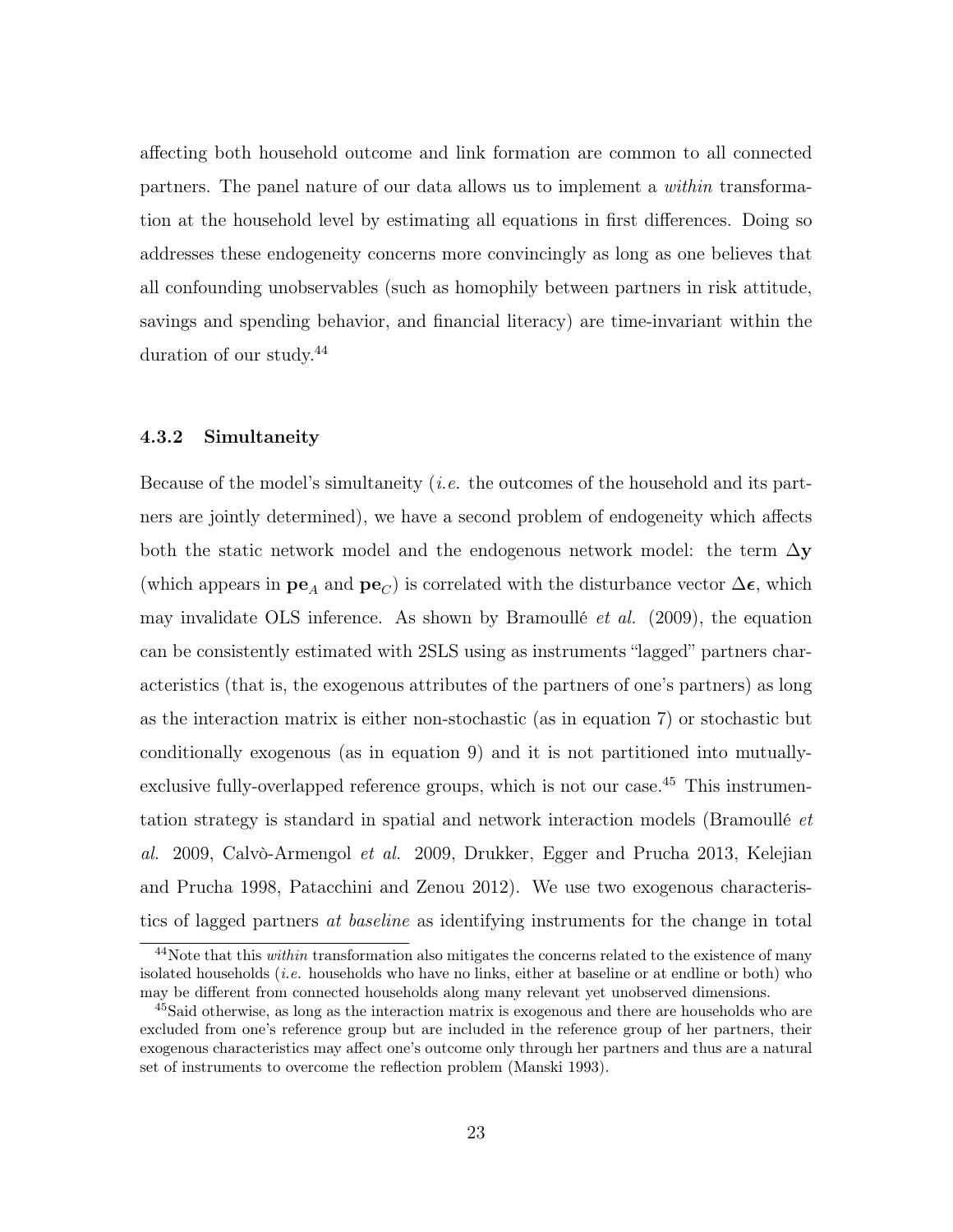expenditure  $\Delta y$ : the number of partners' partners at baseline that was offered the savings account (call it  $\mathbf{i}v_1$ ) and the baseline expenditure of those partners' partners at baseline who were offered the savings account (call it  $iv_2$ ).<sup>46,47</sup>

#### 4.3.3 Endogenous Network

The third concern relates to the network change, which is also potentially endogenous. This affects regressors  $pe_B$ ,  $pe_C$  and  $\Delta G$  itt in equation (9) as they are built on  $\Delta G$ . We address this issue by exploiting the randomized structure of our intervention. In Section 3 we showed that the intervention affected the structure of the network of informal financial transactions within the villages. Building on these results we use the *expected* change in the network following the intervention as an instrument for the observed change in the network. The consistency of the 2SLS estimator in presence of endogenous weighting matrix is demonstrated by Kelejian and Piras (2014) in the context of spatial panel data. We apply this IV procedure to network interaction data and proceed as follows. Since the interaction matrix used in the peer-effect regressions is binary and undirected, we take the most general specification of equation (4) (Table 6, column 2) and generate, for each dyad, a linear fitted probability of being connected  $\hat{g}_{ij}^t = \hat{g}_{ji}^t$ , based on the exogenous treatment status of the two households involved. This defines an undirected matrix  $\hat{\mathbf{G}}^t$  whose entries,  $\hat{\mathbf{G}}^t_{[ij]} \equiv \hat{g}^t{}_{ij}$ , are fitted probabilities. The originality of our empirical strategy relies on the fact that we use  $\hat{\mathbf{G}}^t$  to generate the following five instruments:

•  $iv_3 \equiv \hat{G}^0 y^0$  corresponds to the total  $y^0$  of expected baseline partners. For household i we compute  $\textbf{iv}_{3[i]} = \sum_j \textbf{y}^0_j \hat{g}^0_{ij}$ , i.e. we weight the  $\textbf{y}^0_{[j]}$  of each potential partner j with his fitted probability of being connected with  $i$ ;

<sup>46</sup>The count of the partners of one's partners does not include the household itself.

<sup>&</sup>lt;sup>47</sup>For instance, let us imagine a network composed of six agents  $\{a, b, c, d, e, f\}$  such that there are 4 links at baseline  $g_{ac}^0 = g_{fc}^0 = g_{db}^0 = 1$  (and zero elsewhere) and only three agents  $\{b, e, f\}$  are offered the savings account. The only partner of  $a$  is  $c$  and  $c$ 's partners are  $e$  and  $f$ , who were both offered the savings account. Thus, we get  $iv_{1[a]} = 2$  and  $iv_{2[a]} = y_e^0 + y_f^0$ .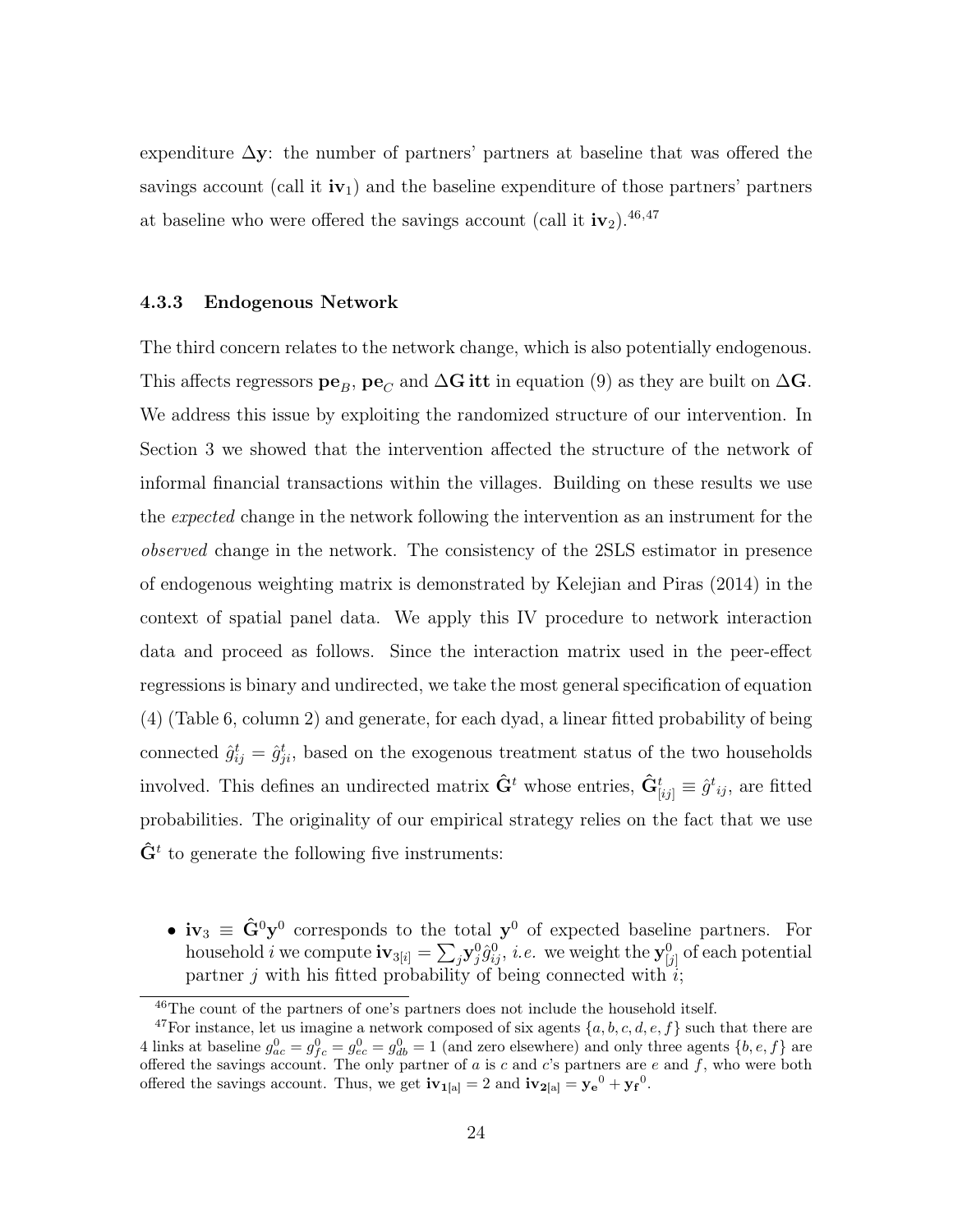- $iv_4 \equiv \hat{G}^1 y^0$  corresponds to the total  $y^0$  of expected endline partners. We compute it as above:  $\mathbf{i} \mathbf{v}_{4[i]} = \sum_j \mathbf{y}_j^0 \hat{g}_{ij}^1;$
- $iv_5 \equiv \hat{G}^1$ itt corresponds to the expected number of endline partners who got offered the treatment, *i.e.*  $iv_{5[i]} = \sum_j itt_j\hat{g}_{ij}^1;$
- iv<sub>6</sub> represents the total expected increase in  $y^0$  for two-steps away partners. For household *i* we compute  $iv_{6[i]} \equiv \sum$  $j: g_{ij}^0 = 1$  $[\hat{\mathbf{G}}^1 \mathbf{y}_{[j]}^0 - \hat{\mathbf{G}}^0 \mathbf{y}_{[j]}^0]$  summing over all j who were connected to  $i$  at baseline:
- iv<sub>7</sub> represents the total expected increase in the number of two-steps away partners who got offered the savings account. For household  $i$  we compute  $\textbf{i} \textbf{v}_{7[i]} \equiv \phantom{1} \sum$  $j: g_{ij}^0 = 1$  $[\hat{G}^1\textbf{itt}_{[j]} - \hat{G}^0\textbf{itt}_{[j]}]$  summing over all j who were connected to i at baseline.

These instruments combine the standard strategy of using exogenous lagged characteristics with the features of our data (two rounds of network data combined with a randomized household-level intervention).<sup>48</sup>

#### 4.4 Main Results

We now present the main results. The dependent variable we consider for the empirical illustration is the household total non-food expenditure, in natural logs. The first- and second-stage estimates of the static network and the endogenous network models of peer effects are reported in Tables 7 and 8, respectively.

Table 7 shows the first-stage estimates for the peer-effect model with static network of equation (7) (column 1) and for the peer-effect model with endogenous network of

<sup>&</sup>lt;sup>48</sup>Note that the construction of these instruments follows a logic of this kind:  $iv_1-iv_2$  (which are meant to instrument the component  $\Delta y$ ) exploit the lagged partners' exogenous characteristics,  $iv_3$ -iv<sub>5</sub> (which are meant to instrument the component  $\Delta G$ ) exploit the expected network change (we do not include  $\hat{G}^0$ itt as  $G^0$ itt enters directly as a regressor), and iv<sub>6</sub> and iv<sub>7</sub> (which are meant to instrument the product  $\Delta G \Delta y$ ) combine the lagged partners' exogenous characteristics (as in  $iv_1-iv_2$  and the expected network change (as in  $iv_3-iv_5$ ). Since our dyadic model may generate many orthogonality conditions based on  $\hat{\mathbf{G}}^t$  we have experimented with different sets of instruments. Results are generally consistent, but the power of the generated instruments may vary.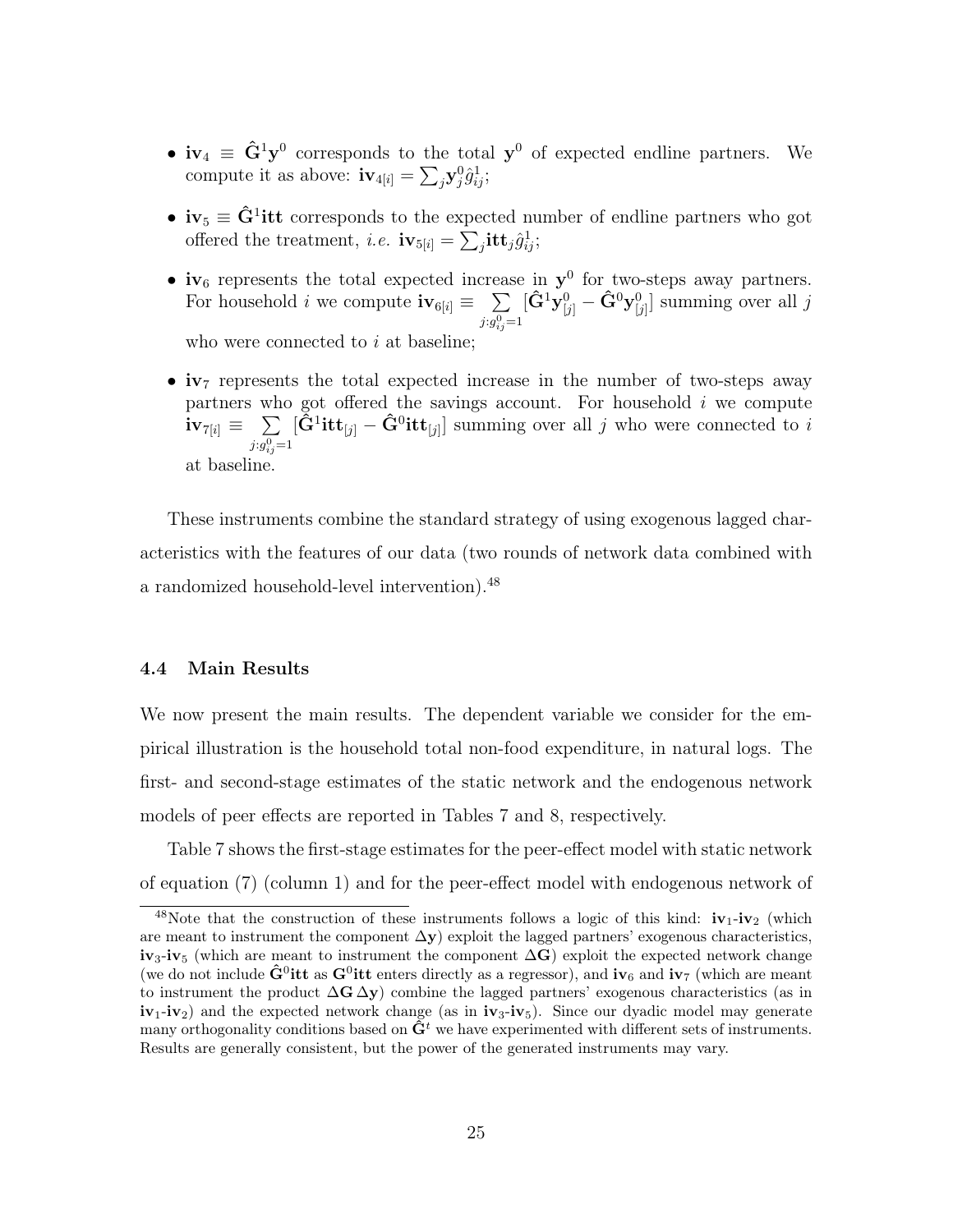equation (9) (columns 2 - 5). The last line of Table 7 reports the weak identification tests.<sup>49</sup>

Table 8 reports five specifications: for the sake of comparison, we show in column (1) the estimates from a benchmark intent-to-treat model in first differences with no peer effects, which corresponds to the estimating equation  $\Delta y = \alpha t + \gamma i t t + \Delta \epsilon$ . Columns (2) and (3) report the estimates of the peer-effect model with static network of equation (7), via OLS and 2SLS, respectively. Columns (4) and (5) show the estimates of the peer-effect model with endogenous network of equation (9), via OLS and 2SLS, respectively.

The results are consistent across all specifications: while the direct intent-to-treat dummy does not seem to affect total non-food expenditure,<sup>50</sup> the peer-effect terms  $pe_A$  and  $pe_C$  appear positive and statistically significant in all specifications. This is true whether we use OLS or the 2SLS instrumentation strategy. OLS estimated coefficients however, appear biased downwards.<sup>51</sup> The estimated coefficient for  $pe<sub>A</sub>$ in column  $(5)$  suggests that a  $1\%$  increase in the expenditure of baseline partners increases one's expenditure by 0.88%. Interestingly, the peer-effect term  $pe<sub>C</sub>$ , which accounts for the interaction of the expenditure change and the network change, is also significant: getting new partners whose total expenditure increased 1% more than the expenditure of old partners leads to an increase of 0.66% in one's expenditure.

Taken together, these results suggest that the increase of partners' expenditure, whether it comes from old partners (as reflected by  $pe_A$ ), or from new partners via the changes in the informal financial network (as reflected by  $pe<sub>C</sub>$ ), has a positive effect on one's expenditure. These results are in line with recent studies finding a positive peer effect for expenditure and social spending (Moretti 2011, Chen 2011, Brown, Bulte

<sup>49</sup>We run the Kleibergen-Paap F-test for column (1) and the Angrist-Pischke multivariate F-test for the remaining columns, where we have multiple endogenous regressors.

 $50$ This is in line with the results of Prina (2014) on the same data.

<sup>&</sup>lt;sup>51</sup>This may suggest that unobservables correlated to link formation are negatively assorted within dyads, which may be the case for instance if low-expenditure households strategically link with high-expenditure ones.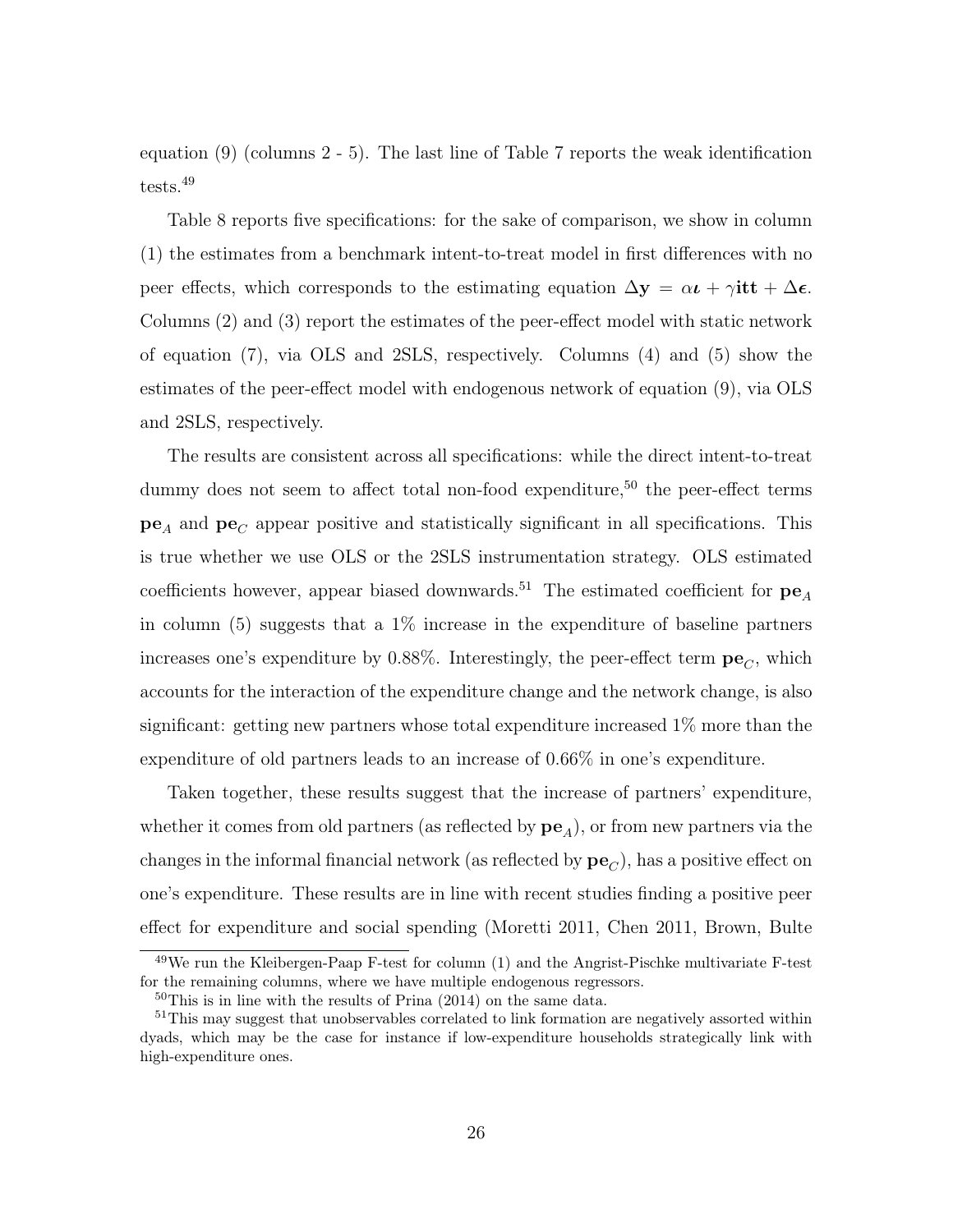and Zhang 2011, De Giorgi, Frederiksen and Pistaferri 2012). On the other hand, the peer-effect term  $pe_B$  is not statistically significant: the baseline expenditure of new partners does not seem to have an effect per se on one's expenditure. Moreover, the other two regressors G<sup>0</sup>itt and  $\Delta$ G itt are not statistically significant, suggesting that there is no direct effect of partners' treatment status once their expenditure is taken into account. Note that the variable  $pe<sub>C</sub>$  has a positive mean (see Appendix Table A1), suggesting that those with the highest expenditure increase have also formed more new links.

Furthermore, also note that, for both OLS and 2SLS estimates, the coefficient associated with  $\mathbf{pe}_A$  for the peer-effect model with static network is smaller than the corresponding coefficient for the peer-effect model with endogenous network. As  $pe_A$ and  $pe<sub>C</sub>$  are negatively correlated in our sample, this suggests an omitted variable bias. Thus, in this context, not accounting for the network changes may generate peer-effect estimates that are biased downwards.

Finally, given that the direct and peer treatment status it and  $G^0$ itt are never significant across Table 8, looking at results from the OLS and the static model (columns 1-3) one would conclude that total non-food expenditure is not affected by the randomized expansion in the access to savings accounts, but rather follows peers' behavior. However, our peer-effect model with endogenous network highlights a novel mechanism through which the intervention has an effect on expenditure by changing the household's network of informal financial transactions, as shown by the significance of the  $pe<sub>C</sub>$  coefficient.

### 5 Conclusions

Networks might evolve in response to interventions. We first investigate whether this is the case, taking advantage of a field experiment that randomized access to a savings account, and using a unique panel data of the network of informal financial trans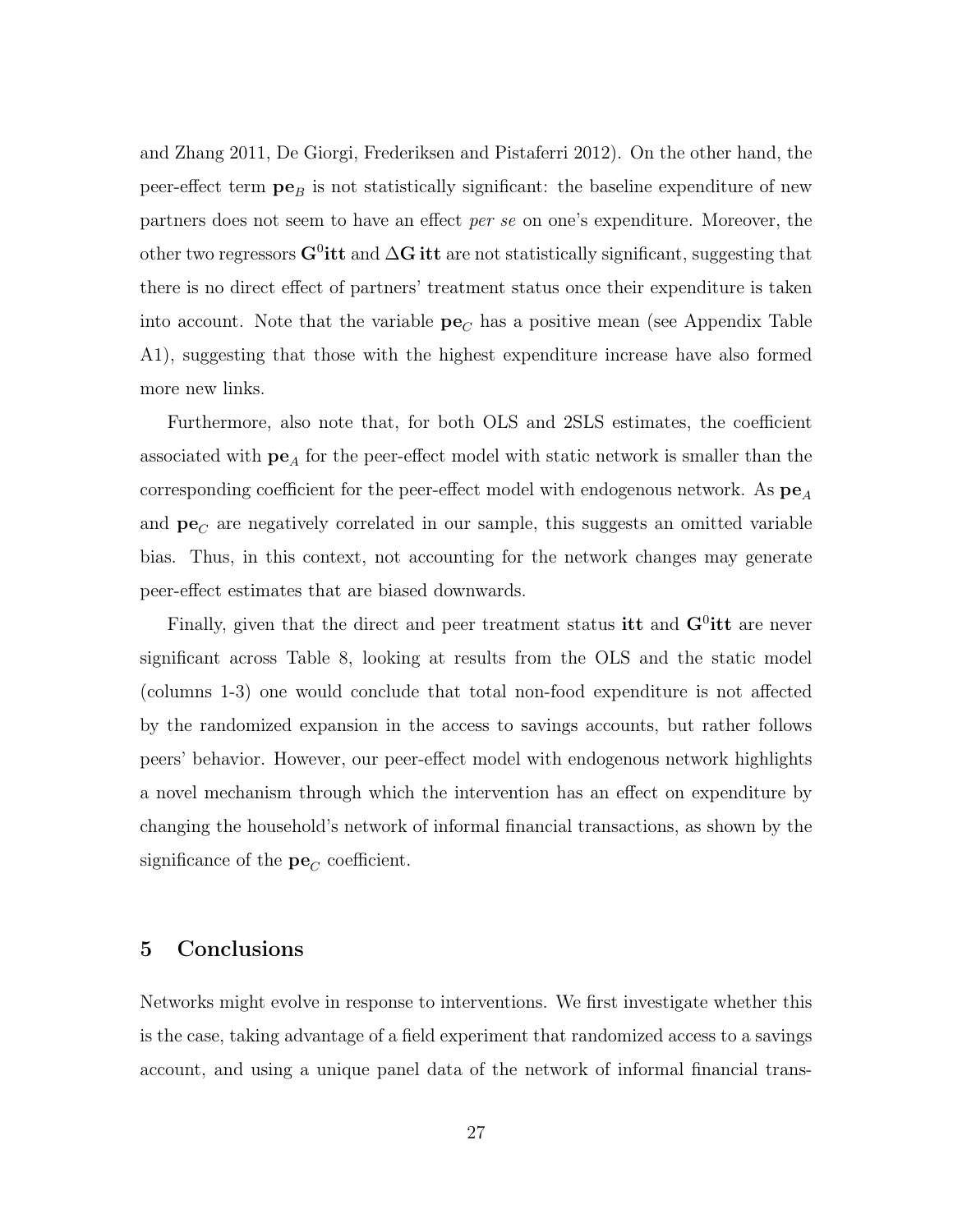actions before and after this exogenous expansion in formal financial access. Using household-level and dyadic regressions we provide evidence that the financial intervention changed the network. Then, we estimate a peer-effect model with endogenous network changes which incorporates the spillover effects of the intervention through the network. We show that the peer-effect estimates we obtain differ from those of the standard peer-effect model. In particular, in our context, not accounting for the network changes may generate peer effect estimates that are downward biased, and may disregard an important indirect channel through which the intervention affects household behavior.

By focusing on these previously unaccounted network changes our study provides novel insights on the way we should draw inference based on network data. One implicit assumption grounding all studies on networks and diffusion is that pre-existing relationships matter for economic outcomes, i.e. a better current network predicts better future outcomes. This assumption is indeed appropriate in a setting where the network is fixed, or hard to change. However, it is also possible that informal networks rewire easily in response to changes in the economic environment, and new links can be formed irrespective of pre-existing relationships. This might be the case when considering financial interventions, as we show in this study. Hence, more caution is recommended in interpreting pre-existing links in a causal manner, and in drawing policy recommendations based on that.<sup>52</sup>

### References

Aportela, Fernando. 1999. "Effects of Financial Access on Savings by Low-Income People." Unpublished.

Arcand, Jean Louis, and Marcel Fafchamps. 2012. "Matching in Community-Based Organizations." Journal of Development Economics, 98(2): 203–19.

Bandiera, Oriana, and Imran Rasul. 2006. "Social Networks and Technology Adoption in Northern Mozambique." Economic Journal, 116(514): 869–902.

 $52A$  similar argument is made by Comola and Fafchamps (2012) in the context of network formation.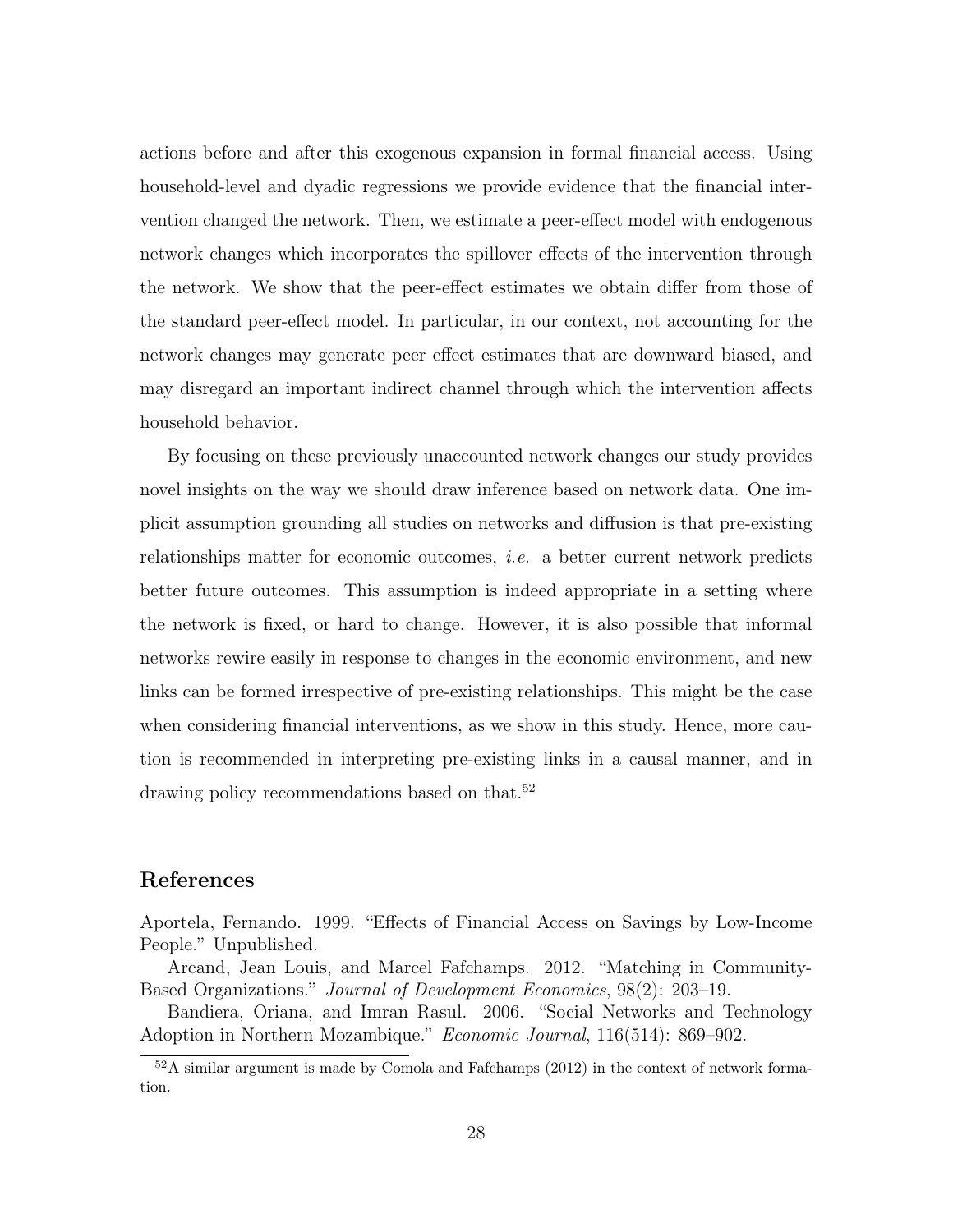Banerjee, Abhijit V., Arun G. Chandrasekhar, Esther Duflo, and Matthew O. Jackson. 2013. "The Diffusion of Microfinance." Science, 341(6144): DOI: 10.1126/science.1236498

Banerjee, Abhijit V., Esther Duflo, Rachel Glennerster, and Cynthia Kinnan. Forthcoming. "The Miracle of Microfinance? Evidence from a Randomized Evaluation." American Economic Journal: Applied Economics.

Barr, Abigail, Marlene Dekker and Marcel Fafchamps. 2012. "Who Shares Risk with Whom under Different Enforcement Mechanisms?" Economic Development and Cultural Change, 60(4): 677–706.

Bertrand, Marianne, Erzo F. P. Luttmer, and Sendhil Mullainathan. 2000. "Network Effects and Welfare Cultures." The Quarterly Journal of Economics, 115(3): 1019–1055.

Binzel, Christine, Erica Field and Rohini Pande. 2013. "Does the Arrival of a Formal Financial Institution Alter Informal Sharing Arrangements? Experimental Evidence from Village India" Unpublished.

Bramoullé, Yann. 2013. "Comment." Journal of Business Economic and Statistics,  $31(3)$ :  $264-266$ .

Bramoullé, Yann, Habiba Djebbari, and Bernard Fortin. 2009. "Identification of Peer Effects through Social Networks." Journal of Econometrics, 150(1): 41–55.

Brown, Philip, Erwin Bulte, and Xiaobo Zhang. 2011. "Positional Spending and Status Seeking in Rural China." Journal of Development Economics, 96(1): 139–149.

Bruhn, Miriam and Inessa Love. 2009. "The Economic Impact of Banking the Unbanked: Evidence from Mexico." World Bank Policy Research Working Paper 4981.

Brune, Lasse, Xavier Giné, Jessica Goldberg, and Dean Yang. 2011. "Commitments to Save: A Field Experiment in Rural Malawi." Unpublished.

Burgess, Robin and Rohini Pande. 2005. "Do Rural Banks Matter? Evidence from the Indian Social Banking Experiment." American Economic Review, 95: 780–795.

Cai, Jing, Alain de Janvry, and Elisabeth Sadoulet. Forthcoming. "Social Networks and the Decision to Insure: Evidence from Randomized Experiments in China." American Economic Journal: Applied Economics.

Calvó-Armengol, Antoni, Eleonora Patacchini, and Yves Zenou. 2009. "Peer Effects and Social Networks in Education." Review of Economic Studies, 76(4): 1239–1267.

Card, David and Laura Giuliano. Forthcoming. "Peer Effects and Multiple Equilibria in the Risky Behaviors of Friends." Review of Economics and Statistics.

Carvalho, Leandro, Silvia Prina, and Justin Sydnor. 2014. "The Effects of Savings on Risk Attitudes and Intertemporal Choices." Unpublished.

Chandrasekhar, Arun G., and Randall Lewis. 2011. "Econometrics of Sampled Networks." Unpublished.

Chen, Xi. 2011. "Accounting for Social Spending Escalation in Rural China," Leibniz Institute of Agricultural Development in Central and Eastern Europe (IAMO),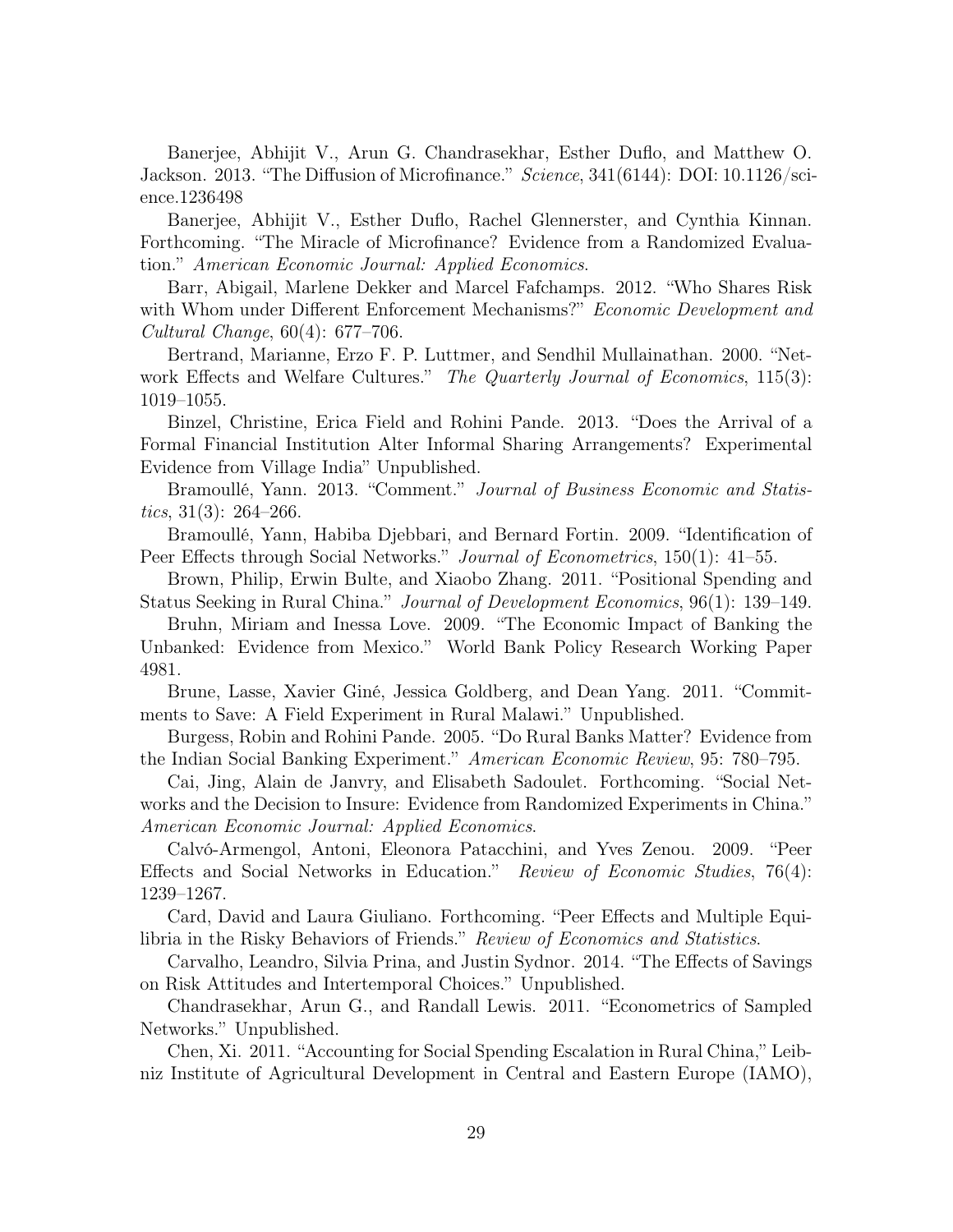Forum 2011.

Collins, Daryl, Jonathan Morduch, Stuart Rutherford, and Orlanda Ruthven. 2009. Portfolios of the Poor: How the World's Poor Live on 2 a Day. Princeton, NJ: Princeton University Press.

Comola, Margherita, and Marcel Fafchamps. 2010. "Are Gifts and Loans between Households Voluntary?" Paris School of Economics Working Paper 2010–19.

Comola, Margherita, and Marcel Fafchamps. Forthcoming. "Testing Unilateral and Bilateral Link Formation." The Economic Journal.

Conley, Timothy G., and Christopher R. Udry. 2010. "Learning about a New Technology: Pineapple in Ghana." American Economic Review, 100(1): 35–69.

Conning, Jonathan and Christopher Udry. 2007. "Rural Financial Markets in Developing Countries," in *Handbook of Agricultural Economics*, R. Evenson and P. Pingali (eds.),Volume 3, Chapter 56, 2857–2908. Elsevier, North-Holland.

De Giorgi, Giacomo, Anders Frederiksen and Luigi Pistaferri. 2012. "Consumption Networks Effects", unpublished.

De Weerdt, Joachim. 2004. "Risk Sharing and Endogenous Network Formation," in Insurance Against Poverty, Stephan Dercon (ed.), Oxford University Press.

De Weerdt, Joachim, and Marcel Fafchamps. 2011. "Social Identity and the Formation of Health Insurance Networks." Journal of Development Studies, 47(8): 1152–1177.

Di Falco, Salvatore, and Erwin Bulte. 2011. "A Dark Side of Social Capital? Kinship, Consumption, and Savings." *Journal of Development Studies*, 47(8): 1128–1151.

Drukker, David M., Peter Egger and Ingmar R. Prucha. 2013. "On Two-step Estimation of Spatial Autoregressive Models with Autoregressive Disturbances and Endogenous Regressors." Econometric Reviews, 32(5-6): 686–733.

Duflo, Esther, Michael Kremer, and Jonathan Robinson. 2008. "How High Are Rates of Return to Fertilizer? Evidence from Field Experiments in Kenya." American Economic Review, 98(2): 482–88.

Duflo, Esther, and Emmanuel Saez. 2003. "The Role of Information and Social Interactions in Retirement Plan Decisions: Evidence from a Randomized Experiment." The Quarterly Journal of Economics, 118(3): 815–842.

Dupas, Pascaline. 2014. "Short-Run Subsidies and Long-Run Adoption of New Health Products: Evidence from a Field Experiment." Econometrica, 82(1): 197–228.

Dupas, Pascaline, and Jonathan Robinson. 2013a. "Savings Constraints and Microenterprise Development: Evidence from a Field Experiment in Kenya." American Economic Journal: Applied Economics, 5(1): 163–192.

Dupas, Pascaline, and Jonathan Robinson. 2013b. "Why Don't the Poor Save More? Evidence from Health Savings Experiments." *American Economic Review*, 103(4): 1138–1171.

Ferrari, Aurora, Guillemette Jaffrin, and Sabin R. Shreshta. 2007. Access to Financial Services in Nepal. The World Bank, Washington, D.C.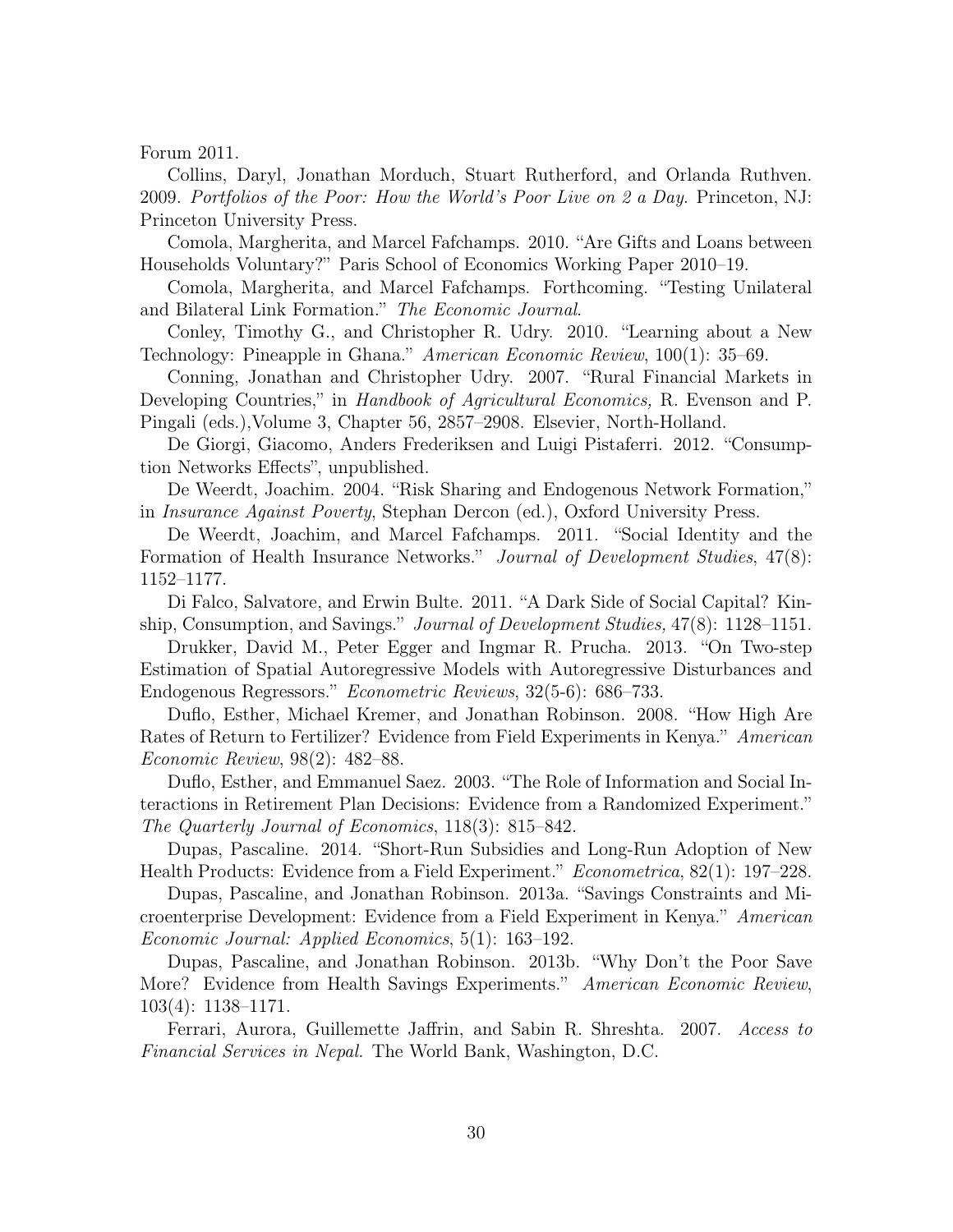Fafchamps, Marcel, and Susan Lund. 2003. "Risk Sharing Networks in Rural Philippines." Journal of Development Economics, 71(2): 261–87.

Fafchamps, Marcel, and Simon Quinn. 2012. "Networks and Manufacturing Firms in Africa: Initial Results from a Randomised Experiment." Unpublished.

Feigenberg, Benjamin, Erica Field, and Rohini Pande. 2013. "The Economic Returns to Social Interaction: Experimental Evidence from Microfinance?" Review of Economic Studies, 80(4): 1459–1483.

Foster, Andrew D., and Mark R. Rosenzweig. 1995. "Learning by Doing and Learning from Others: Human Capital and Technical Change in Agriculture." Journal of Political Economy, 103(6): 1176–1209.

and Leeat Yariv. 2010. "Network Games." Review of Economic Studies, 77(1): 218–244.

Goldsmith-Pinkham, Paul and Guido W. Imbens. 2013. "Social networks and the identification of peer effects." Journal of Business and Economic Statistics, 31(3): 253–264.

Graham, Bryan S. 2013. "Comment." Journal of Business Economic and Statistics,  $31(3)$ :  $266-270$ .

Henrich, Joseph, Jean Ensminger, Richard McElreath, Abigail Barr, Clark Barrett, Alexander Bolyanatz, Juan Camilo Cardenas, Michael Gurven, Edwins Gwako, Natalie Henrich, Carolyn Lesorogol, Frank Marlowe, David Tracer, and John Ziker. 2010. "Markets, Religion, Community Size, and the Evolution of Fairness and Punishment." Science, 327(5972): 1480–1484.

Hoff, Karla, and Amartya Sen. 2006. "The Kin System as a Poverty Trap," in Poverty Traps, S. Bowles, S. Durlauf, and K. Hoff (eds.), Chapter 4, 95–115. Princeton University Press, Princeton.

Imberman, Scott, Adriana D. Kugler, and Bruce Sacerdote. 2009. "Katrina's Children: Evidence on the Structure of Peer Effects from Hurricane Evacuees." NBER Working Paper No. 15291, National Bureau of Economic Research.

International Monetary Fund. 2011. "Nepal Country Report No. 11/319." Asia and Pacific Department.

Jackson, Matthew O. 2008. Social and Economic Networks. Princeton, NJ: Princeton University Press.

Jackson, Matthew O. 2010. "An Overview of Social Networks and Economic Applications." in *The Handbook of Social Economics*, Jess Benhabib, Alberto Bisin, and Matthew Jackson (eds.), 511–586. North Holland Press 2011.

Jackson, Matthew O. 2013. "Unraveling Peers and Peer Effects: Comments on Goldsmith-Pinkham and Imbens' "Social Networks and the Identification of Peer Effects."" Unpublished.

Jackson, Matthew O. and L. Yariv (2010): "Diffusion, Strategic Interaction, and Social Structure," in *The Handbook of Social Economics*, Jess Benhabib, Alberto Bisin, and Matthew Jackson (eds.), 645–678. North Holland Press.

Jackson, Matthew O., and Allison Watts. 2002. "The Evolution of Social and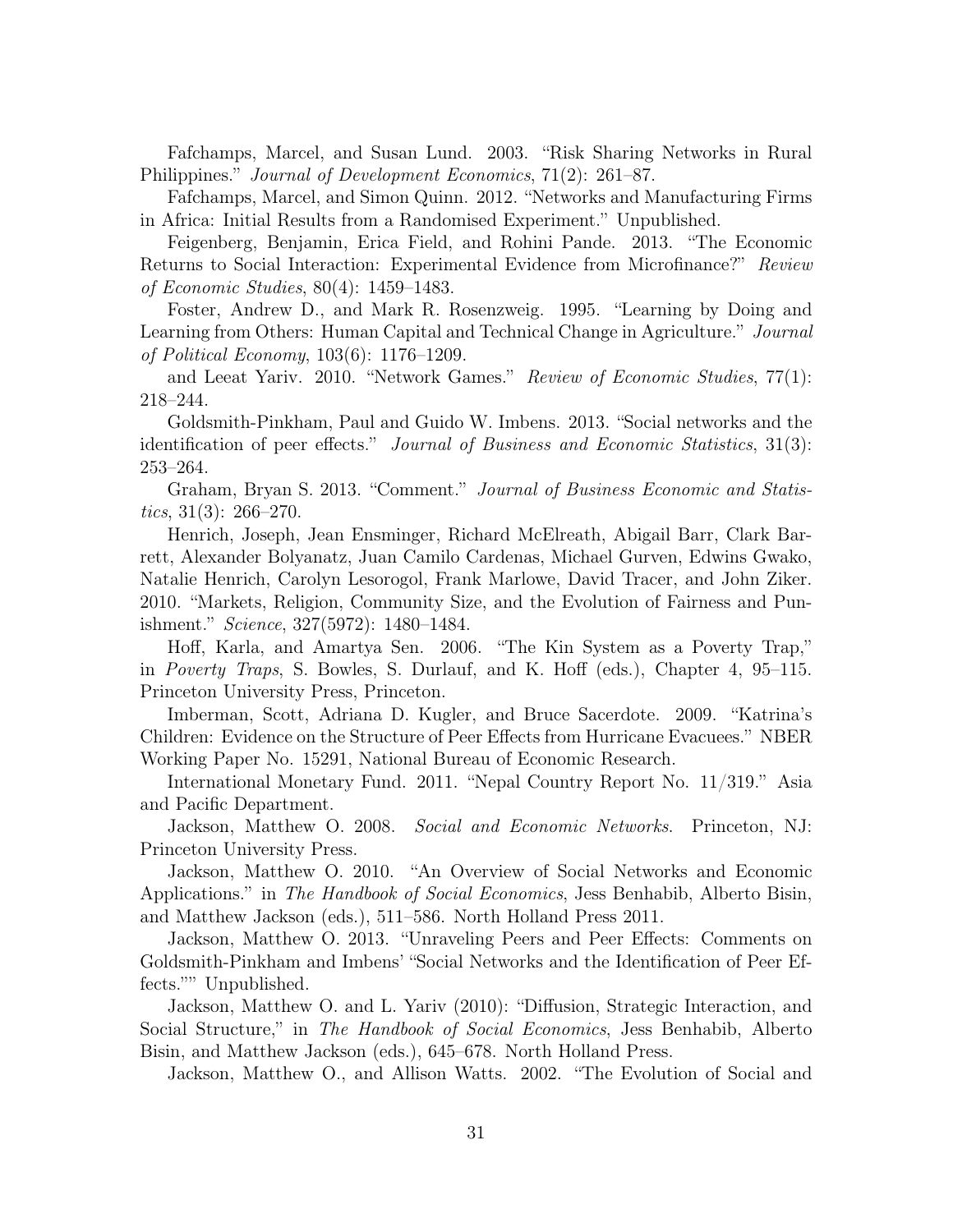Economic Networks." Journal of Economic Theory 106(2): 265–295.

Kaboski, Joseph P. and Robert M. Townsend. 2011. "A Structural Evaluation of a Large-scale Quasi-experimental Microfinance Initiative." Econometrica, 79: 1357–1406.

Karlan, Dean and Jonathan Zinman. 2010. "Expanding Credit Access: Using Randomized Supply Decisions to Estimate the Impacts." Review of Financial Studies, 23(1): 433–464.

Kast, Felipe, Stephan Meier, and Dina Pomeranz. 2011. "Under-savers Anonymous: Evidence on Self-help Groups and Peer Pressure as a Savings Commitment Device." NBER Working Paper No. 18417, National Bureau of Economic Research.

Kelejian, Harris H., and Gianfranco Piras. 2014. "Estimation of Spatial Models with Endogenous Weighting Matrices, and an Application to a Demand Model for Cigarettes." Regional Science and Urban Economics, 46: 140–149.

Kelejian, Harris H., and Ingmar R. Prucha. 1998. "A Generalized Spatial Two Stages Least Square Procedure for Estimating a Spatial Autoregressive Model with Autoregressive Disturbances." Journal of Real Estate Finance and Economics, 17(1): 99–121.

Kling, Jeffrey R., Jeffrey B. Liebman, and Lawrence F. Katz. 2007. "Experimental Analysis of Neighborhood Effects." Econometrica, 75(1): 83–119.

Kremer, Michael, and Dan Levy. 2008. "Peer Effects and Alcohol Use among College Students." Journal of Economic Perspectives, 22(3): 189–206.

Kremer, Michael, and Edward Miguel. 2007. "The Illusion of Sustainability." The Quarterly Journal of Economics, 122(3): 1007–1065.

Lee, Lung-Fei, Xiadong Liu and Xu Lin. 2010. "Specification and estimation of social interaction models with network structures," *Econometrics Journal*, 13, 145-176.

Ligon, Ethan, Jonathan P. Thomas, and Tim Worrall. 2000. "Mutual Insurance, Individual Savings, and Limited Commitment." Review of Economic Dynamics 3(2): 216–246.

Liu, Xiaodong, Eleonora Patacchini, Yves Zenou, and Lung-Fei Lee, 2012. "Criminal Networks: Who is the Key Player?" Working Paper No. 2012.39, Fondazione Eni Enrico Mattei.

Manski, C., 1993 "Identification of Endogenous Social Effects: The Reflection Problem," Review of Economic Studies 60(3): 531–542.

Moretti, Enrico. 2011. "Social Learning and Peer Effects in Consumption: Evidence from Movie Sales," Review of Economic Studies, 78(1): 356–393.

Munshi, Kaivan. 2003. "Networks In The Modern Economy: Mexican Migrants In The U.S. Labor Market." The Quarterly Journal of Economics, 118(2): 549–599.

Munshi, Kaivan, 2004, "Social Learning in a Heterogeneous Population: Technology Diffusion in the Indian Green Revolution." Journal of Development Economics, 73(1): 185–213.

Nepal Rastra Bank. 2011. "Quarterly Economic Bulletin - Mid October 2011."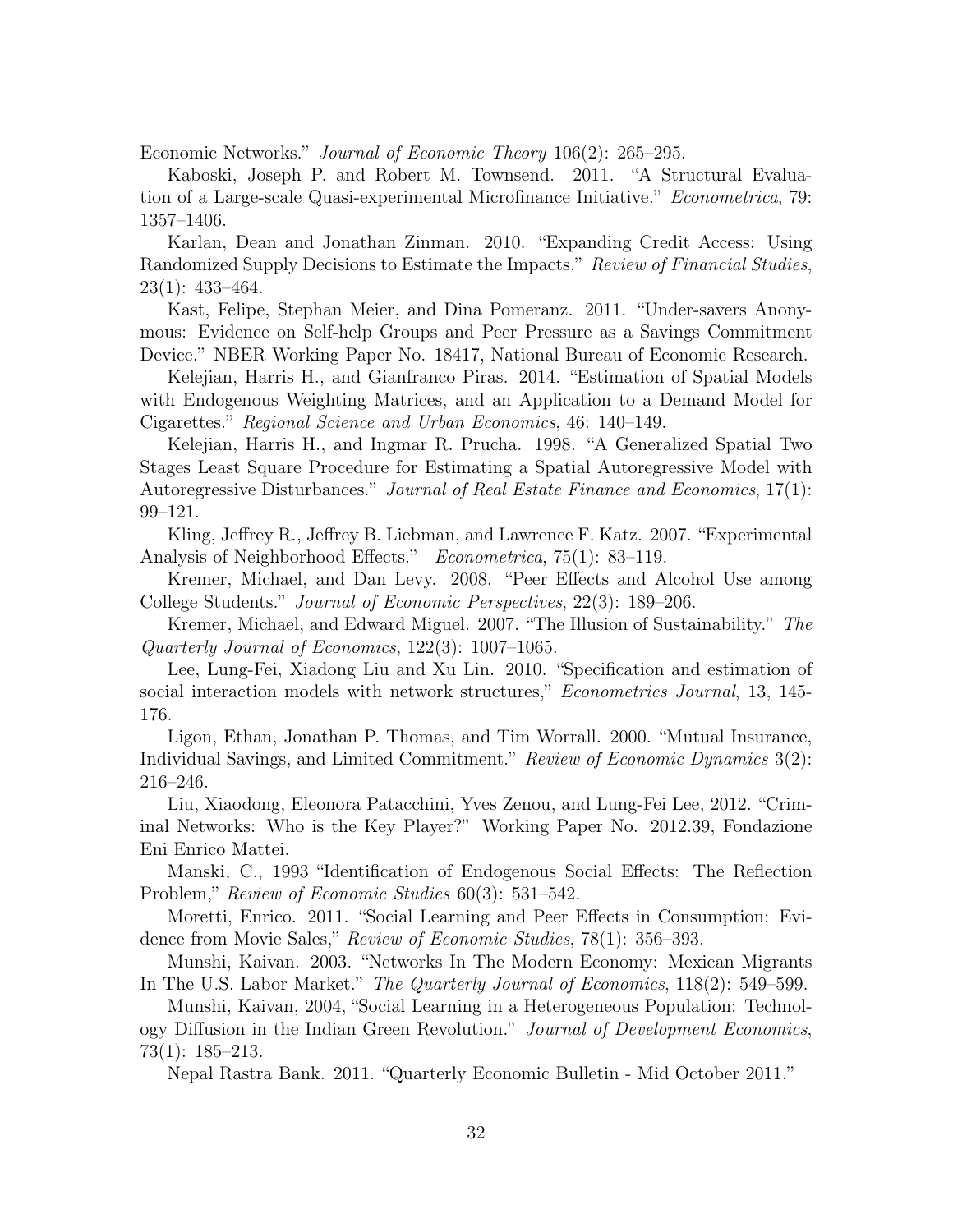Oaxaca, Ronald. 1973. "Male-female wages differentials in urban labor markets." International Economic Review 14(3): 693–709.

Oster, Emily, and Rebecca Thornton. 2012. "Determinants of Technology Adoption: Private Value and Peer Effects in Menstrual Cup Take-up." Journal of the European Economic Association, 10(6): 1263–1293.

Patacchini, Eleonora and Yves Zenou. 2012. "Juvenile Delinquency and Conformism." Journal of Law, Economics and Organization, 28(1): 1–31.

Patnam, Manasa. 2011. "Corporate Networks and Peer Effects in Firm Policies." Unpublished.

Platteau, Jean-Philippe. 2000. Institutions, Social Norms, and Economic Development. Amsterdam: Harwood Academic Publishers.

Prina, Silvia. 2014. "Banking the Poor via Savings Accounts: Evidence from a Field Experiment." Unpublished.

Watts, Allison. 2001. "A Dynamic Model of Network Formation." Games and Economic Behavior, 34(2): 331–341.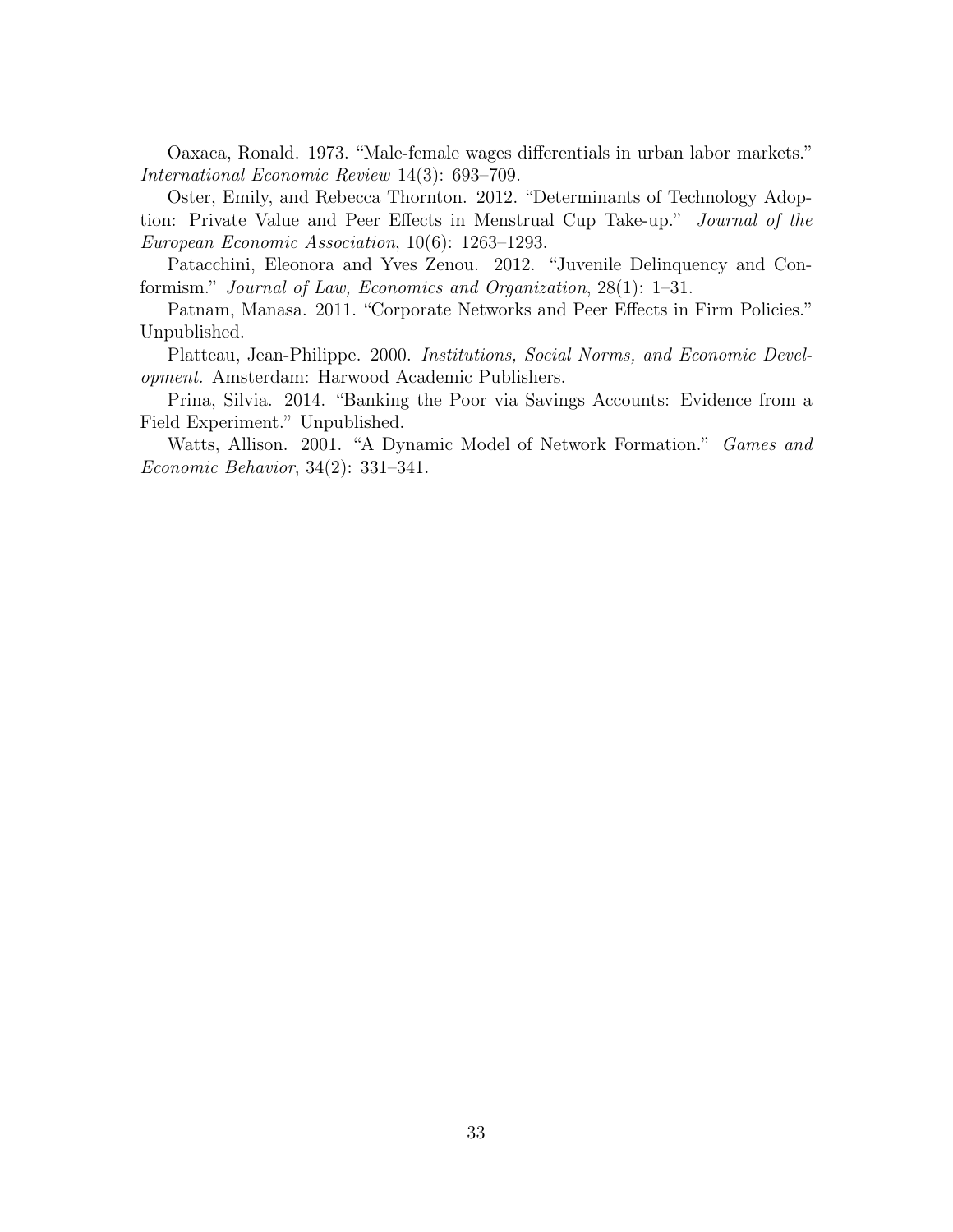# Figures and Tables



Figure 1: Undirected binary network at baseline

Figure 2: Undirected binary network at endline

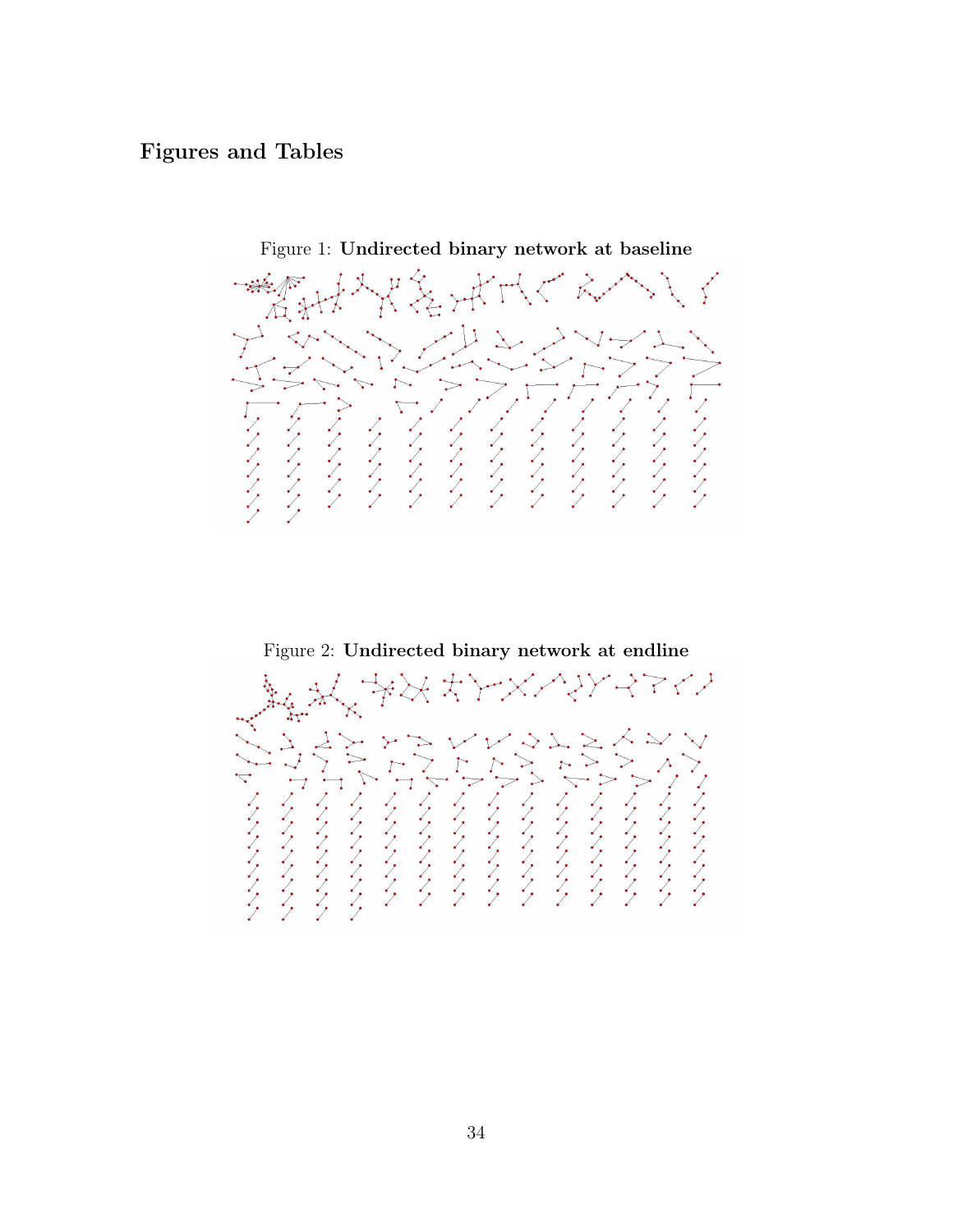|                                                 | Sample      | Control     | Treatment   | T-stat  |
|-------------------------------------------------|-------------|-------------|-------------|---------|
|                                                 | $(N=915)$   | $(N=447)$   | $(N=468)$   |         |
| Age of the female household head                | 36.80       | 36.77       | 36.82       | 0.05    |
|                                                 | (12.51)     | (12.16)     | (12.85)     |         |
| Years of education of the female household head | 2.52        | 2.44        | 2.59        | 0.79    |
|                                                 | (2.82)      | (2.67)      | (2.96)      |         |
| Percent married/living with partner             | 0.89        | 0.88        | 0.90        | 0.77    |
|                                                 | (0.32)      | (0.33)      | (0.31)      |         |
| Household size                                  | 4.55        | 4.58        | 4.52        | $-0.51$ |
|                                                 | (1.66)      | (1.68)      | (1.64)      |         |
| Number of Children                              | 2.21        | 2.26        | 2.18        | $-0.86$ |
|                                                 | (1.30)      | (1.30)      | (1.29)      |         |
| Total Income Last Week                          | 1 494.73    | 1 472.84    | 1 515.64    | 0.13    |
|                                                 | (4,833.91)  | (4,598.50)  | (5,053.36)  |         |
| Experienced a Negative Income shock             | 0.42        | 0.40        | 0.45        | $1.68*$ |
|                                                 | (0.50)      | (0.49)      | (0.50)      |         |
| <b>Total Assets</b>                             | 44 469.26   | 42,510.10   | 46 340.51   | 1.14    |
|                                                 | (50,891.76) | (45,540.07) | (46,340.51) |         |
| Percentage of Households with Money in a ROSCA  | 0.17        | 0.17        | 0.18        | 0.47    |
|                                                 | (0.38)      | (0.37)      | (0.38)      |         |
| Percentage of Households with Money in an MFI   | 0.56        | 0.58        | 0.54        | $-1.25$ |
|                                                 | (0.50)      | (0.49)      | (0.50)      |         |
| Percentage of Households with Money in a Bank   | 0.15        | 0.14        | 0.17        | 0.89    |
|                                                 | (0.36)      | (0.35)      | (0.37)      |         |
| Percentage of Households with Outstanding Loans | 0.90        | 0.88        | 0.91        | 1.42    |
|                                                 | (0.31)      | (0.32)      | (0.29)      |         |
| n. of declared partners - total                 | 1.42        | 1.39        | 1.45        | 0.61    |
|                                                 | (1.37)      | (1.35)      | (1.39)      |         |
| n. of declared partners - village               | 0.64        | 0.62        | 0.65        | 0.53    |
|                                                 | (0.92)      | (0.94)      | (0.89)      |         |
| n. of declared partners - out of village        | 0.79        | 0.77        | 0.80        | 0.32    |
|                                                 | (1.07)      | (1.02)      | (1.12)      |         |
| n. of gifts declared                            | 0.79        | 0.72        | 0.86        | 1.32    |
|                                                 | (1.57)      | (1.47)      | (1.66)      |         |
| n. of loans declared                            | 1.90        | 1.84        | 1.96        | 0.83    |
|                                                 | (2.12)      | (2.11)      | (2.13)      |         |

Table 1: Household Descriptive Statistics at Baseline

Note: differences statistically significant at the  $*10\%$ ,  $**5\%$ , or  $***1\%$  level.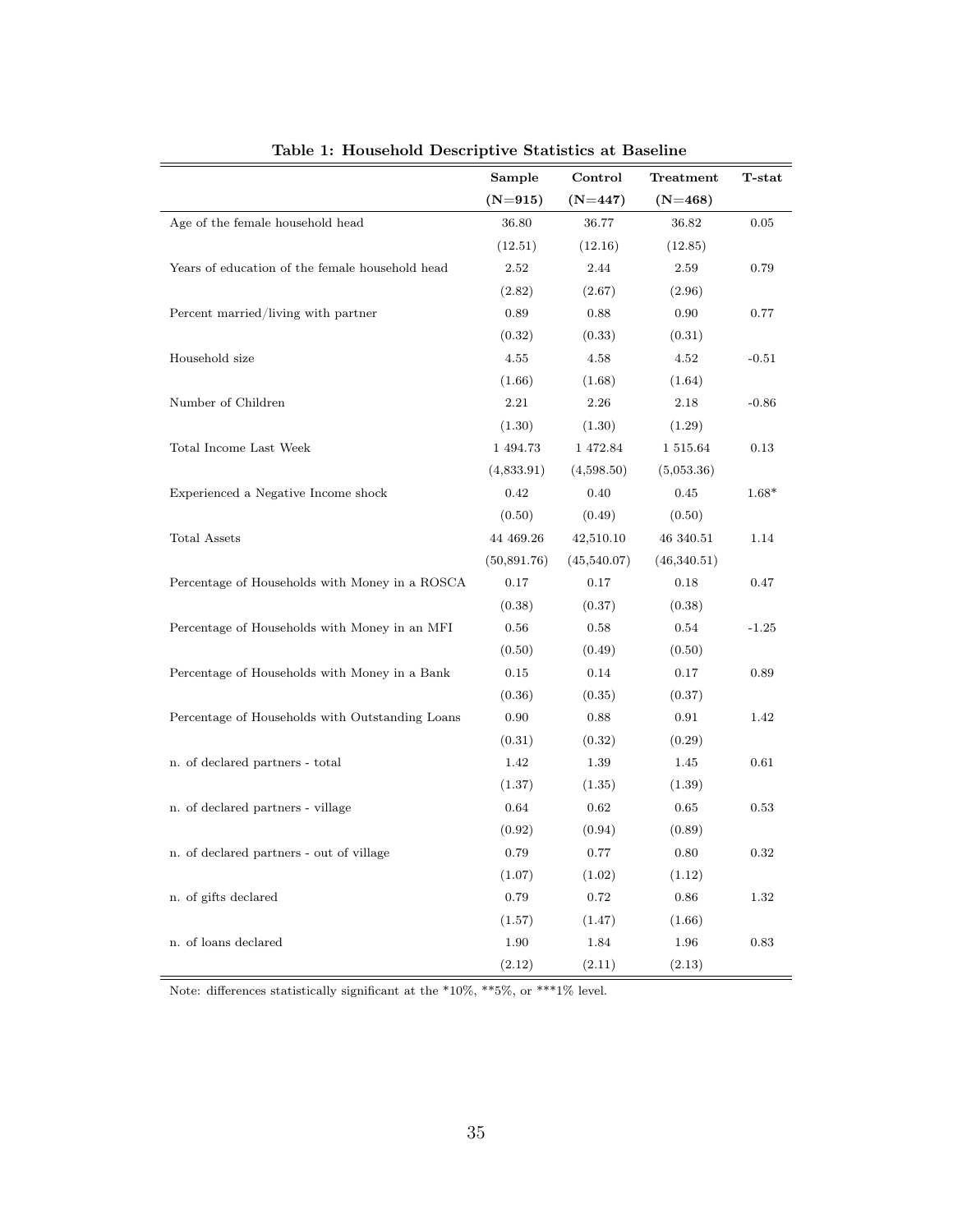|                                          |            | Completed endline |            |
|------------------------------------------|------------|-------------------|------------|
|                                          | (1)        | (2)               | (3)        |
| itt                                      | 0.009      | 0.008             | 0.008      |
|                                          | (0.015)    | (0.015)           | (0.015)    |
| n. of declared partners - total          |            | $-0.009$          |            |
|                                          |            | (0.015)           |            |
| n. of declared partners - village        |            |                   | $-0.001$   |
|                                          |            |                   | (0.016)    |
| n. of declared partners - out of village |            |                   | $-0.010$   |
|                                          |            |                   | (0.015)    |
| n. of gifts declared                     |            | 0.002             | 0.001      |
|                                          |            | (0.004)           | (0.004)    |
| n. of loans declared                     |            | 0.014             | 0.013      |
|                                          |            | (0.011)           | (0.011)    |
| Constant                                 | $0.919***$ | $0.914***$        | $0.915***$ |
|                                          | (0.007)    | (0.009)           | (0.009)    |
| village dummies                          | yes        | yes               | yes        |
| Observations                             | 1,009      | 1,009             | 1,009      |
| R-squared                                | 0.056      | 0.061             | 0.061      |

Table 2: Attrition Regressions

Notes: Robust standard errors are in parentheses, clustered at the village level. Statistically significant coefficients are indicated as follows: \* 10%, \*\* 5%, \* \* \* 1%. All regressors are computed at  $t = 0$ . *itt* represents the intent-to-treat dummy, which takes value one if the household was offered the savings account.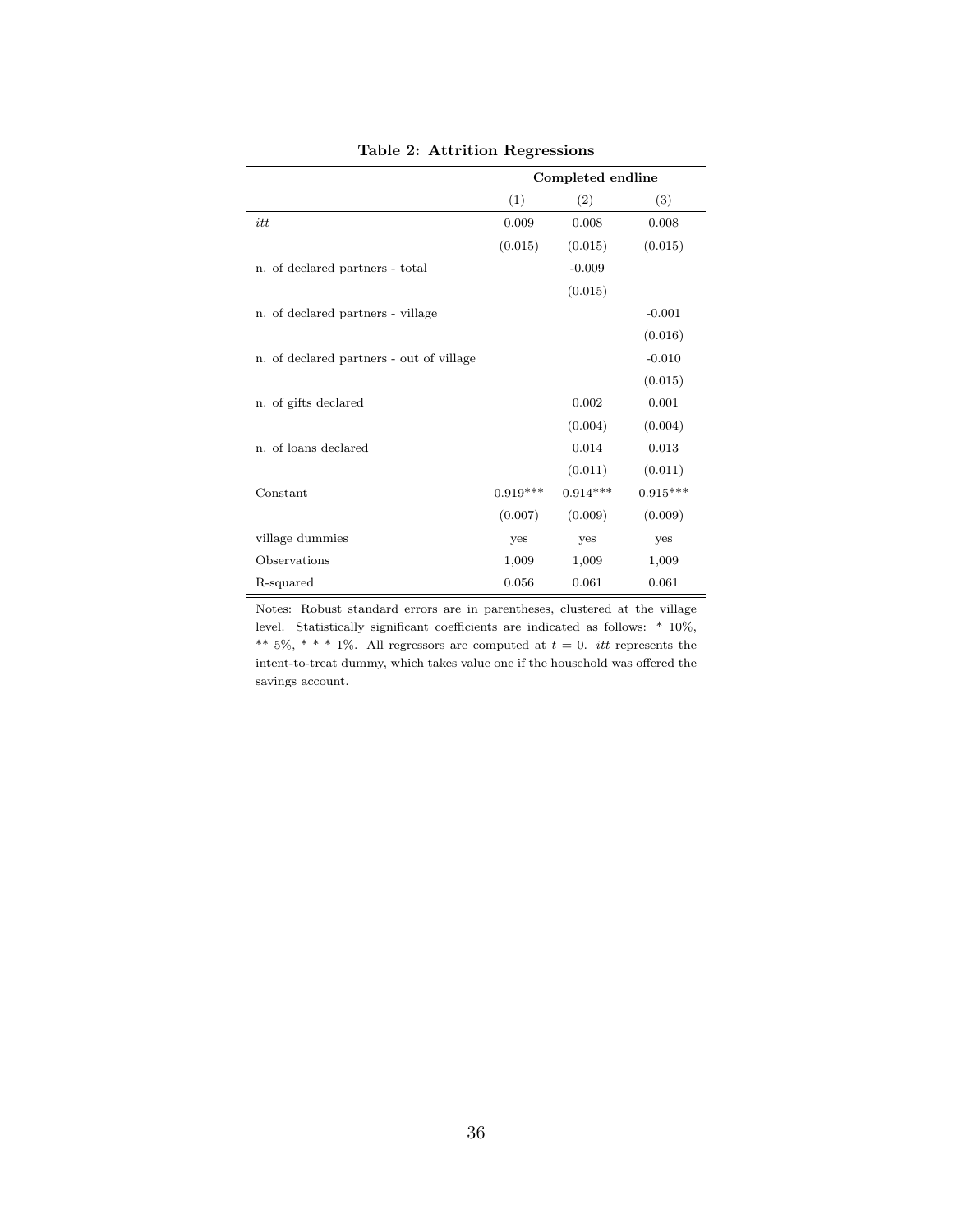|                 |              | n. of partners within village |           | n. of partners outside village |                       |             |  |
|-----------------|--------------|-------------------------------|-----------|--------------------------------|-----------------------|-------------|--|
|                 |              | at endline                    |           |                                | (declared) at endline |             |  |
|                 | (1)          | $\left( 2\right)$             | (3)       | (4)                            | (5)                   | (6)         |  |
| itt             | $0.1157**$   | $0.1018*$                     | $0.1052*$ | $-0.0490$                      | $-0.0414$             | $-0.0460$   |  |
|                 | (0.0499)     | (0.0561)                      | (0.0530)  | (0.0701)                       | (0.0676)              | (0.0689)    |  |
| Constant        | $0.6600***$  | $0.2325***$                   | 0.1816    | $0.5682***$                    | $0.8795***$           | $0.8516***$ |  |
|                 | (0.1021)     | (0.0249)                      | (0.1486)  | (0.0792)                       | (0.0300)              | (0.1073)    |  |
| Village dummies | $\mathbf{n}$ | yes                           | yes       | no                             | yes                   | yes         |  |
| Controls        | no           | no                            | yes       | no                             | no                    | yes         |  |
| Observations    | 915          | 915                           | 915       | 915                            | 915                   | 915         |  |
| R-squared       | 0.003        | 0.173                         | 0.184     | 0.001                          | 0.132                 | 0.140       |  |

Table 3: Household-level Intent-To-Treat Regressions

Notes: this table reports the estimates of the household-level intent-to-treat regressions measuring the effect of the intervention on the intensity of network-based financial transactions. OLS coefficients reported. Robust standard errors in parentheses, clustered at the village level. Statistically significant coefficients are indicated as follows: \* 10%, \*\* 5%, \*\*\* 10%. Controls at baseline include: age, no-education dummy, marital status, household size, number of children less than 16 years of age, shock dummies (death, livestock, land, harvest). itt represents the intent-to-treat dummy, which takes value one if the household was offered the savings account.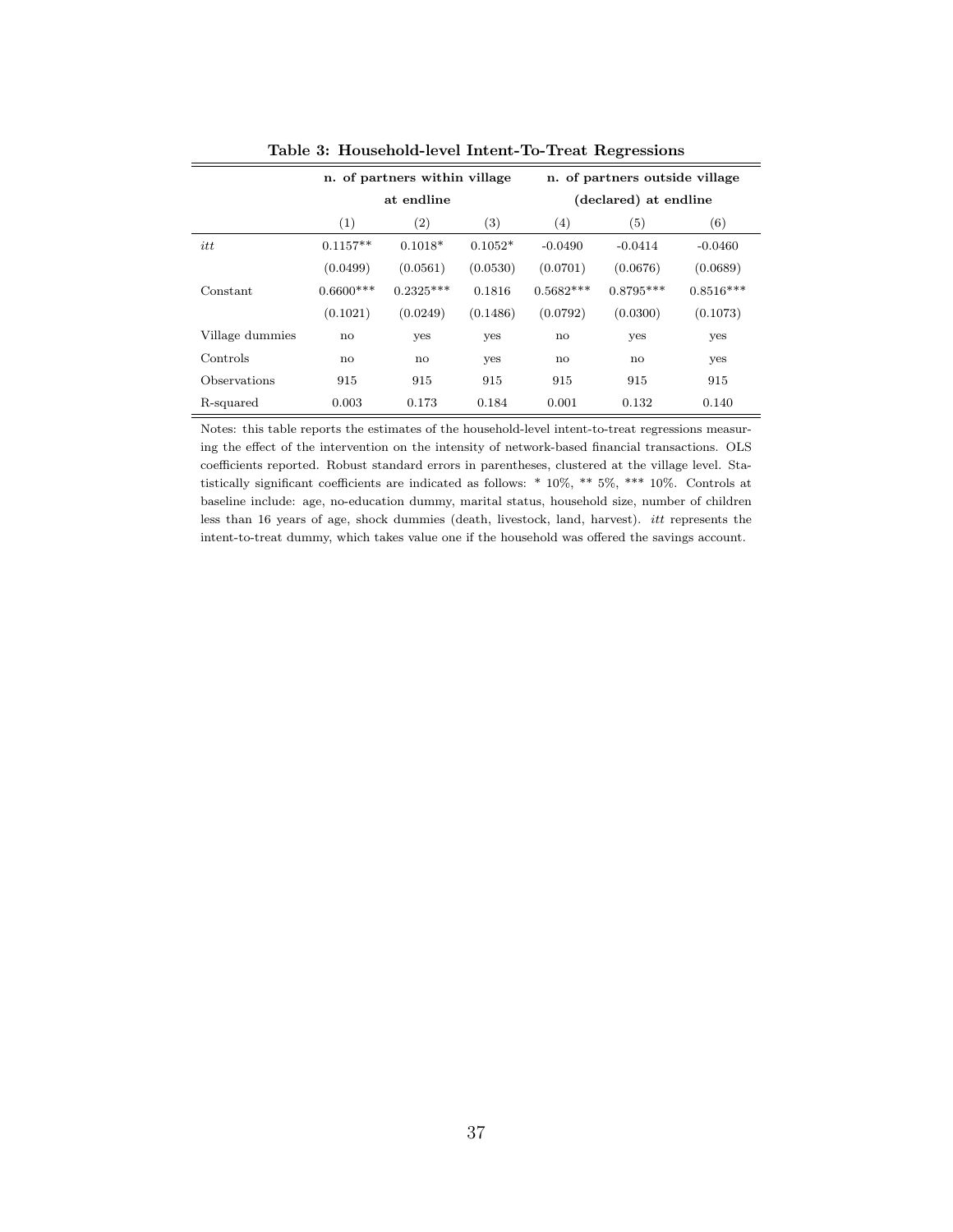|                                                                                                                             |                 |                  |               |                              |                  |               | rante +: Dyaduc muent-real negressions, creations open |                           |          |
|-----------------------------------------------------------------------------------------------------------------------------|-----------------|------------------|---------------|------------------------------|------------------|---------------|--------------------------------------------------------|---------------------------|----------|
|                                                                                                                             |                 | Gifts at endline |               |                              | Loans at endline |               |                                                        | Gifts or loans at endline |          |
|                                                                                                                             | $\widehat{\Xi}$ | $\widehat{c}$    | $\widehat{c}$ | $\left( \frac{4}{2} \right)$ | $\widehat{5}$    | $\widehat{6}$ | $\widetilde{\Xi}$                                      | $\circledast$             | ම        |
| itt <sub>i</sub>                                                                                                            | 0.0009          | 0.0008           | 0.0008        | $0.0055***$                  | $0.0053***$      | $0.0051*$     | $0.0060**$                                             | $0.0057**$                | 1.0056** |
|                                                                                                                             | (0.0007)        | (0.0006)         | (0.0006)      | (0.0024)                     | (0.0024)         | (0.0024)      | (0.0024)                                               | (0.0025)                  | (0.0025) |
| $it_i$                                                                                                                      | 0.0001          | 0.0000           | $-0.0000$     | 0.0034                       | 0.0032           | 0.0034        | 0.0036                                                 | 0.0033                    | 0.0034   |
|                                                                                                                             | (0.0005)        | (0.0005)         | (0.0004)      | (0.0024)                     | (0.0024)         | (0.0024)      | (0.0024)                                               | (0.0025)                  | (0.0024) |
| Village dummies                                                                                                             | $\frac{1}{2}$   | yes              | yes           | ho                           | yes              | yes           | no                                                     | yes                       | yes      |
| Controls                                                                                                                    | ho              | ho               | yes           | $\overline{a}$               | ho               | yes           | ho                                                     | ã                         | yes      |
| Mean of dep. var.                                                                                                           | 0.002           | 0.002            | 0.002         | 0.019                        | 0.019            | 0.019         | 0.020                                                  | 0.020                     | 0.020    |
| Observations                                                                                                                | 56,308          | 56,308           | 56,308        | 56,308                       | 56,308           | 56,308        | 56,308                                                 | 56,308                    | 56,308   |
| Notes: this table reports the estimates of the directed dyadic intent-to-treat regressions, in cross section. The dependent |                 |                  |               |                              |                  |               |                                                        |                           |          |

Cross Section Table 4: Dyadic Intent-To-Treat Regressions, Cross Section Table 4: Dvadic Intent-To-Treat Regressions.

 $\overline{\mathbf{u}}$ variable classifies the transfer (loans only, gifts only, loans or gifts) from  $i$  to  $j$  at endline in a five-category scale from  $0$ (no transfer) to 4 (more than 5,000 rupees). All directed within-village dyads are taken as observations. OLS coefficients variable classifies the transfer (loans only, gifts only, loans or gifts) from  $i$  to  $j$  at endline in a five-category scale from  $0$ are reported. Robust standard errors are in parentheses, clustered at the village level. Statistically significant coefficients are indicated as follows: \* 10%, \*\* 5%, \*\*\* 10%. Controls at baseline include, for both *i* and *j*: age, no-education dummy, marital status, household size, number of children less than 16 years of age, shock dummies (death, livestock, land, harvest). Constant term included.  $itti_i$  is the intent-to-treat dummy of the potential giver  $i$ . It takes value one if household  $i$  was offered a savings account.  $it t_j$  is the intent-to-treat dummy of the potential receiver  $j$ . It takes value one if household  $j$ (no transfer) to 4 (more than 5,000 rupees). All directed within-village dyads are taken as observations. OLS coefficients are reported. Robust standard errors are in parentheses, clustered at the village level. Statistically significant coefficients Constant term included.  $itti$  is the intent-to-treat dummy of the potential giver  $i$ . It takes value one if household  $i$  was Notes: this table reports the estimates of the directed dyadic intent-to-treat regressions, in cross section. The dependent are indicated as follows: \* 10%, \*\* 5%, \*\*\* 10%. Controls at baseline include, for both i and j: age, no-education dummy, marital status, household size, number of children less than 16 years of age, shock dummies (death, livestock, land, harvest). offered a savings account.  $itt_j$  is the intent-to-treat dummy of the potential receiver j. It takes value one if household j was offered a savings account. was offered a savings account.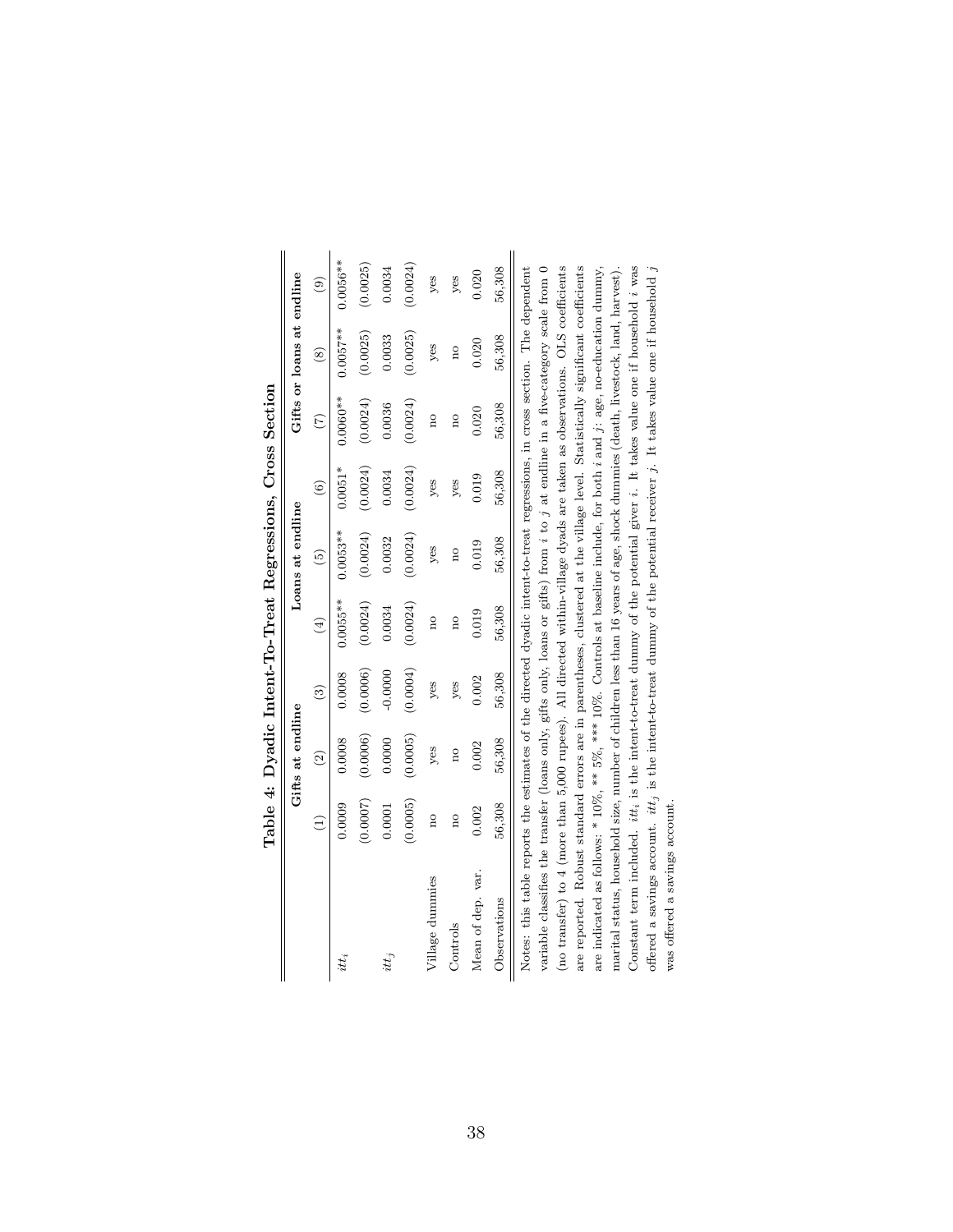|                  |                     | Gifts         |                        |             | Loans         |                        |                 | Gifts or loans                                                                                                                                                                                                                                                                            |               |
|------------------|---------------------|---------------|------------------------|-------------|---------------|------------------------|-----------------|-------------------------------------------------------------------------------------------------------------------------------------------------------------------------------------------------------------------------------------------------------------------------------------------|---------------|
|                  | $\widehat{E}$       | $\widehat{c}$ | $\widehat{\mathbf{e}}$ | $\bigoplus$ | $\widehat{5}$ | $\widehat{\mathbf{6}}$ | $\widetilde{C}$ | $\circledast$                                                                                                                                                                                                                                                                             | $\widehat{e}$ |
| itt <sub>i</sub> | $-0.0007$           | 0.0002        | $-0.000$               | $0.0054***$ | $0.0082**$    | $0.0080**$             | $0.0060***$     | $0.0087***$                                                                                                                                                                                                                                                                               | $0.0087***$   |
|                  | (0.0013)            | (0.0013)      | (0.0014)               | (0.0021)    | (0.0035)      | (0.0035)               | (0.0019)        | (0.0034)                                                                                                                                                                                                                                                                                  | (0.0034)      |
| $it_{i}$         | $-0.0009$           | $-0.0004$     | $-0.0003$              | 0.0028      | 0.0056        | 0.0056                 | $0.0029*$       | 0.0056                                                                                                                                                                                                                                                                                    | 0.0058        |
|                  | (0.0012)            | (0.0012)      | (0.0012)               | (0.0018)    | (0.0033)      | (0.0033)               | (0.0017)        | (0.0034)                                                                                                                                                                                                                                                                                  | (0.0034)      |
| $itt_i * itt_j$  |                     | $-0.0009$     | $-0.0008$              |             | $-0.0054$     | $-0.0046$              |                 | $-0.0053$                                                                                                                                                                                                                                                                                 | $-0.0046$     |
|                  |                     | (0.0016)      | (0.0015)               |             | 0.0063)       | (0.0063)               |                 | (0.0063)                                                                                                                                                                                                                                                                                  | (0.0062)      |
| ΪÏ               | $-0.0026**$         | $-0.0029***$  | $-0.0034***$           | $-0.0013$   | $-0.0027$     | $-0.0025$              | $-0.0027$       | $-0.0041$                                                                                                                                                                                                                                                                                 | $-0.0036$     |
|                  | (0.0010)            | (0.0009)      | (0.0010)               | (0.0032)    | (0.0039)      | (0.0035)               | (0.0035)        | (0.0042)                                                                                                                                                                                                                                                                                  | (0.0036)      |
| Controls         | $\overline{\Omega}$ | no            | yes                    | no          | no            | yes                    | no              | no                                                                                                                                                                                                                                                                                        | yes           |
| Constant         | $0.0050***$         | $0.0050***$   | $0.0090**$             | $0.0165***$ | $0.0165***$   | 0.0117                 | $0.0184***$     | $0.0184***$                                                                                                                                                                                                                                                                               | 0.0144        |
|                  | (0.0008)            | (0.0008)      | (0.0032)               | (0.0016)    | (0.0016)      | (0.0122)               | (0.0017)        | (0.0017)                                                                                                                                                                                                                                                                                  | (0.0110)      |
| Obs.             | 112,616             | 112,616       | 111,638                | 112,616     | 112,616       | 111,638                | 112,616         | 112,616                                                                                                                                                                                                                                                                                   | 111,638       |
| n. groups        | 56,308              | 56,308        | 56,308                 | 56,308      | 56,308        | 56,308                 | 56,308          | 56,308                                                                                                                                                                                                                                                                                    | 56,308        |
|                  |                     |               |                        |             |               |                        |                 | Notes: this table reports the estimates of the panel directed dyadic intent-to-treat regressions, with fixed effects. The dependent<br>variable classifies the transfer (loans only, gifts only, loans or gifts) from $i$ to $j$ at endline in a five-category scale from 0 (no transfer) |               |

Table 5: Dyadic Intent-To-Treat Regressions, Panel Table 5: Dyadic Intent-To-Treat Regressions, Panel  $\mathbf{I}$ to 4 (more than 5,000 rupees). All directed within-village dyads are taken as observations. OLS coefficients are reported. Robust \*\* 5%, \*\*\* 1%. Time-varying controls include, for both *i* and *j*: marital status, household size, number of children less than 16 years of age, shock dummies (death, livestock, land, harvest). itt, is the intent-to-treat dummy of the potential giver i. It takes value one if household  $i$  was offered a savings account.  $it,$  is the intent-to-treat dummy of the potential receiver  $j$ . It takes value standard errors are in parentheses, clustered at the village level. Statistically significant coefficients are indicated as follows: \*  $10\%$ , \*\* 5%, \*\*\* 1%. Time-varying controls include, for both i and j: marital status, household size, number of children less than 16 years of age, shock dummies (death, livestock, land, harvest). itti is the intent-to-treat dummy of the potential giver i. It takes value one if household i was offered a savings account.  $it_j$  is the intent-to-treat dummy of the potential receiver  $j$ . It takes value variable classifies the transfer (loans only, gifts only, loans or gifts) from i to j at endline in a five-category scale from 0 (no transfer) to 4 (more than 5,000 rupees). All directed within-village dyads are taken as observations. OLS coefficients are reported. Robust standard errors are in parentheses, clustered at the village level. Statistically significant coefficients are indicated as follows: \* 10%, one if household j was offered a savings account. one if household j was offered a savings account.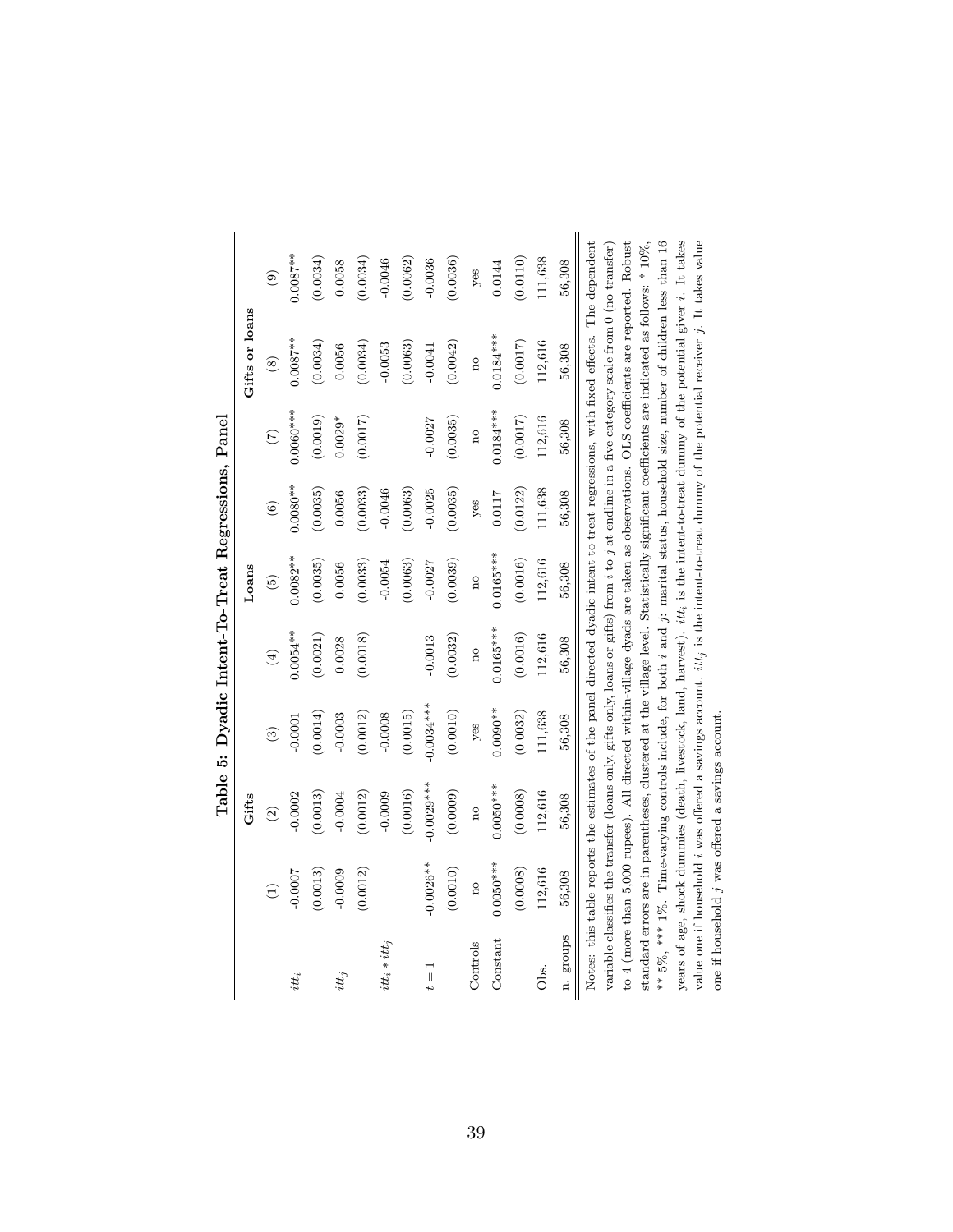|                             |             | loans or gifts |
|-----------------------------|-------------|----------------|
|                             | (1)         | (2)            |
| $itt_i = 1$ or $itt_j = 1$  | $0.0039*$   | $0.0040**$     |
|                             | (0.0023)    | (0.0020)       |
| $itt_i = 1$ and $itt_i = 1$ | $0.0045*$   | $0.0046**$     |
|                             | (0.0022)    | (0.0023)       |
| $t=1$                       | $-0.0031$   | $-0.0031*$     |
|                             | (0.0023)    | (0.0017)       |
| Controls                    | no          | yes            |
| Constant                    | $0.0117***$ | $0.0188***$    |
|                             | (0.0010)    | (0.0062)       |
| Obs.                        | 56,308      | 56,308         |
| n. groups                   | 28,154      | 28,154         |

Table 6: Undirected Dyadic Regressions

Notes: this table reports the estimates of the panel undirected dyadic intent-to-treat regressions. The binary dependent variable takes value one if there is a transfer (loan or gift) between  $i$  and  $j$  at time  $t$ . OLS coefficients are reported. Robust standard errors are in parentheses, clustered at the village level. Statistically significant coefficients are indicated as follows: \* 10%, \*\* 5%, \*\*\* 1%.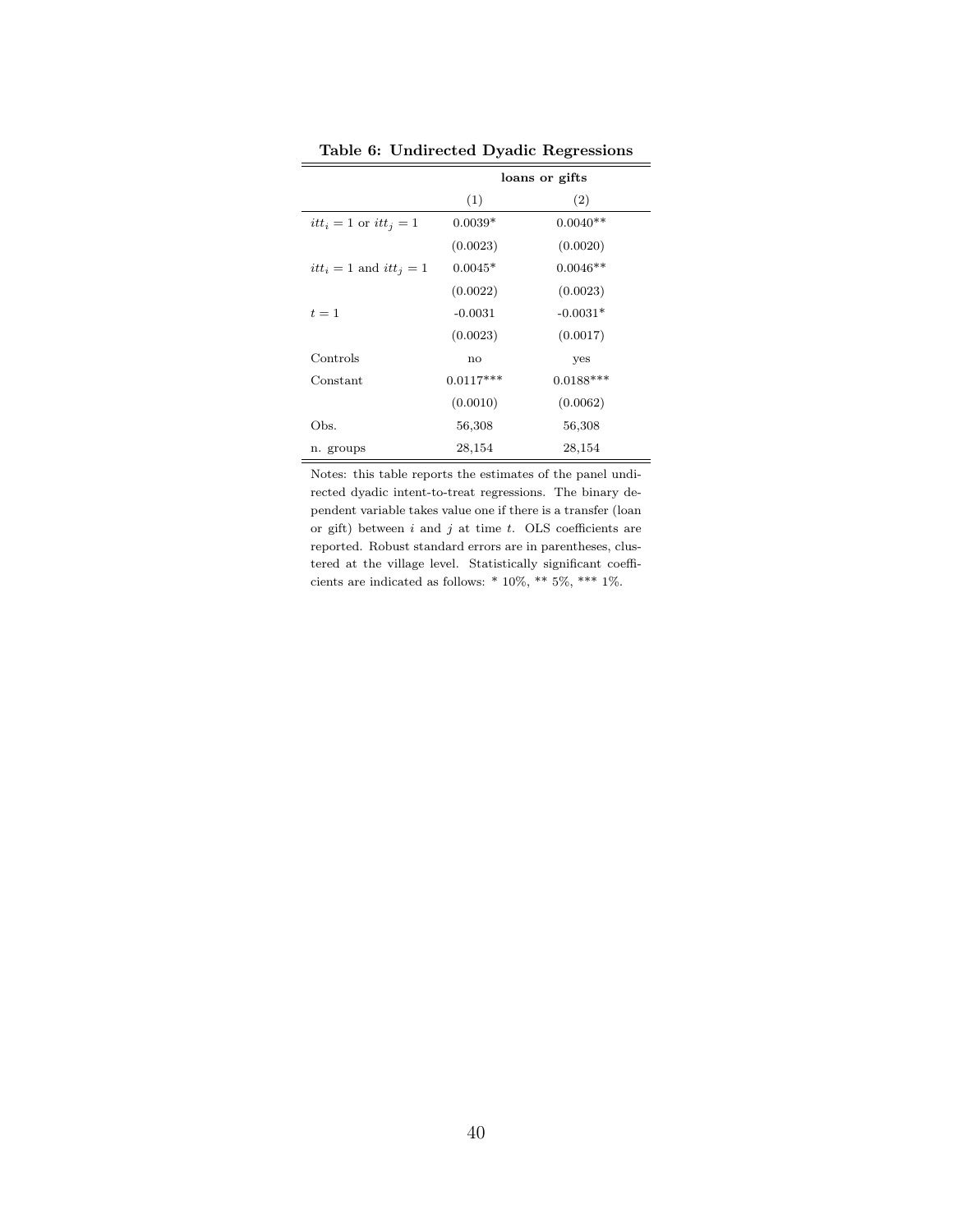|                       | <b>Static Network</b> |             |             | <b>Endogenous Network</b> |                |
|-----------------------|-----------------------|-------------|-------------|---------------------------|----------------|
| Dependent var.        | $pe_A$                | $pe_A$      | $pe_B$      | $pe_C$                    | $\Delta G$ itt |
|                       | (1)                   | (2)         | (3)         | (4)                       | (5)            |
| itt                   | 0.051                 | $0.368**$   | $0.998*$    | $0.722***$                | 0.093          |
|                       | (0.140)               | (0.169)     | (0.545)     | (0.209)                   | (0.066)        |
| $\mathbf{G}^0$ itt    | $-0.207$              | $-0.376$    | $-5.763***$ | 0.047                     | $-0.724***$    |
|                       | (0.534)               | (0.445)     | (0.917)     | (0.337)                   | (0.059)        |
| $iv_1$                | $0.233***$            | $0.194**$   | 0.370       | $-0.205*$                 | 0.003          |
|                       | (0.086)               | (0.098)     | (0.382)     | (0.104)                   | (0.020)        |
| $iv_2$                | $-0.188**$            | $-0.142**$  | $-0.148$    | 0.083                     | 0.003          |
|                       | (0.081)               | (0.062)     | (0.097)     | (0.055)                   | (0.011)        |
| $iv_3$                |                       | $-0.118*$   | $-0.300*$   | $-0.096$                  | $-0.055***$    |
|                       |                       | (0.061)     | (0.180)     | (0.102)                   | (0.018)        |
| $iv_4$                |                       | $-0.594***$ | $-0.383$    | $-0.916***$               | $-0.065*$      |
|                       |                       | (0.071)     | (0.293)     | (0.223)                   | (0.035)        |
| $iv_5$                |                       | $9.700***$  | 13.022***   | 11.954***                 | $1.558***$     |
|                       |                       | (0.848)     | (3.229)     | (3.318)                   | (0.342)        |
| $iv_6$                |                       | 0.007       | $5.112***$  | $-0.223$                  | $-0.011$       |
|                       |                       | (0.365)     | (1.259)     | (0.295)                   | (0.023)        |
| iv7                   |                       | 1.840       | $-60.247**$ | 5.209                     | 0.348          |
|                       |                       | (5.822)     | (27.952)    | (4.663)                   | (0.583)        |
| Constant              | 0.221                 | $-0.238$    | 1.190       | 0.488                     | $0.221***$     |
|                       | (0.196)               | (0.299)     | (1.047)     | (0.441)                   | (0.079)        |
| Weak id. test $(P>F)$ | 0.041                 | 0.030       | 0.000       | 0.039                     | 0.074          |

Table 7: Peer-effect Model, First Stage Regressions

Notes: This table reports the first-stage estimates of the static network and endogenous network peer-effect models. The weak identification tests are the Kleibergen-Paap F-test for column (1) and the Angrist-Pischke multivariate F-test for the remaining columns. Robust standard errors are in parentheses, clustered at the village level. Statistically significant coefficients are indicated as follows:  $*$  10%,  $**$  5%,  $***$  1%. The  $i<sup>th</sup>$ subscript has been dropped for all vectors, *i.e.* itt reads itt<sub>[i]</sub>.  $pe_A \equiv G^0 \Delta y$  represents the change in partners' total expenditure keeping partners constant.  $\mathbf{p} \mathbf{e}_B \equiv \Delta \mathbf{G} \mathbf{y}^0$  represents the change in partners' total expenditure keeping expenditure constant.  $\mathbf{pe}_C \equiv \Delta \mathbf{G} \Delta \mathbf{y}$  represent the interaction of the expenditure change and the network change. itt represents the intent-to-treat dummy, which takes value one if the household was offered the savings account.  $\mathbf{G}^0$ **itt** represents the number of one's partners at baseline that was offered the savings account. ∆G itt represents the change in the number of one's partners that was offered the savings account.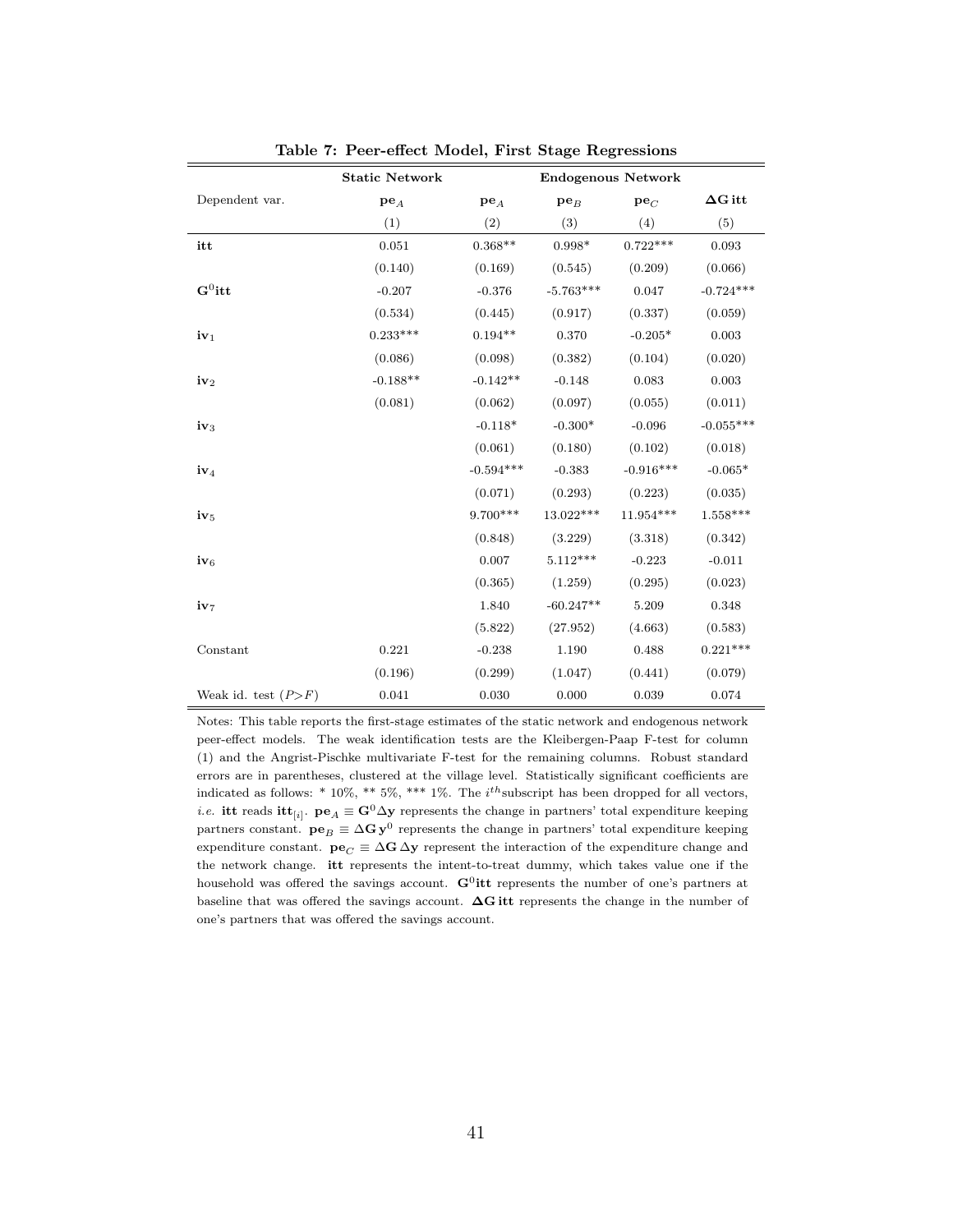|                    | <b>Benchmark</b> | <b>Static Network</b> |            |            | <b>Endogenous Network</b> |
|--------------------|------------------|-----------------------|------------|------------|---------------------------|
|                    | <b>OLS</b>       | <b>OLS</b>            | 2SLS       | <b>OLS</b> | 2SLS                      |
|                    | (1)              | (2)                   | (3)        | (4)        | (5)                       |
| itt                | $-0.038$         | $-0.038$              | $-0.088$   | $-0.112$   | $-0.175$                  |
|                    | (0.132)          | (0.130)               | (0.175)    | (0.126)    | (0.301)                   |
| $pe_A$             |                  | $0.250***$            | $0.844***$ | $0.313***$ | $0.877***$                |
|                    |                  | (0.085)               | (0.219)    | (0.057)    | (0.302)                   |
| $pe_B$             |                  |                       |            | 0.022      | 0.054                     |
|                    |                  |                       |            | (0.016)    | (0.045)                   |
| $pe_C$             |                  |                       |            | $0.222***$ | $0.659**$                 |
|                    |                  |                       |            | (0.019)    | (0.283)                   |
| $\mathbf{G}^0$ itt |                  | $-0.139$              | 0.125      | $-0.016$   | $-0.617$                  |
|                    |                  | (0.127)               | (0.300)    | (0.138)    | (1.934)                   |
| $\Delta G$ itt     |                  |                       |            | 0.002      | $-1.371$                  |
|                    |                  |                       |            | (0.211)    | (2.704)                   |
| Constant           | 0.279            | 0.351                 | 0.329      | 0.207      | 0.269                     |
|                    | (0.407)          | (0.378)               | (0.317)    | (0.321)    | (0.619)                   |
| Observations       | 915              | 915                   | 915        | 915        | 915                       |
| R-squared          | 0.000            | 0.062                 |            | 0.160      |                           |

Table 8: Peer-effect Model, Main Results

Notes: This table reports the estimates of a benchmark model with no peer effect, the static network and the endogenous network peer-effect models. Robust standard errors are in parentheses, clustered at the village level. Statistically significant coefficients are indicated as follows: \*  $1\%$ , \*\*  $5\%$ , \*\*\*  $1\%$ . The  $i^{th}$ subscript has been dropped for all vectors, *i.e.* **itt** reads  $\textbf{itt}_{[i]}$ . **itt** represents the intent-to-treat dummy, which takes value one if the household was offered the savings account.  $pe_A \equiv G^0 \Delta y$  represents the change in partners' total expenditure keeping partners constant.  ${\bf p} {\bf e}_B \equiv \Delta {\bf G} \, {\bf y}^0$  represents the change in partners' total expenditure keeping expenditure constant.  $\mathbf{pe}_C \equiv \Delta \mathbf{G} \Delta \mathbf{y}$  represent the interaction of the expenditure change and the network change.  $G^0$ **itt** represents the number of one's partners at baseline that was offered the savings account. ∆G itt represents the change in the number of one's partners that was offered the savings account.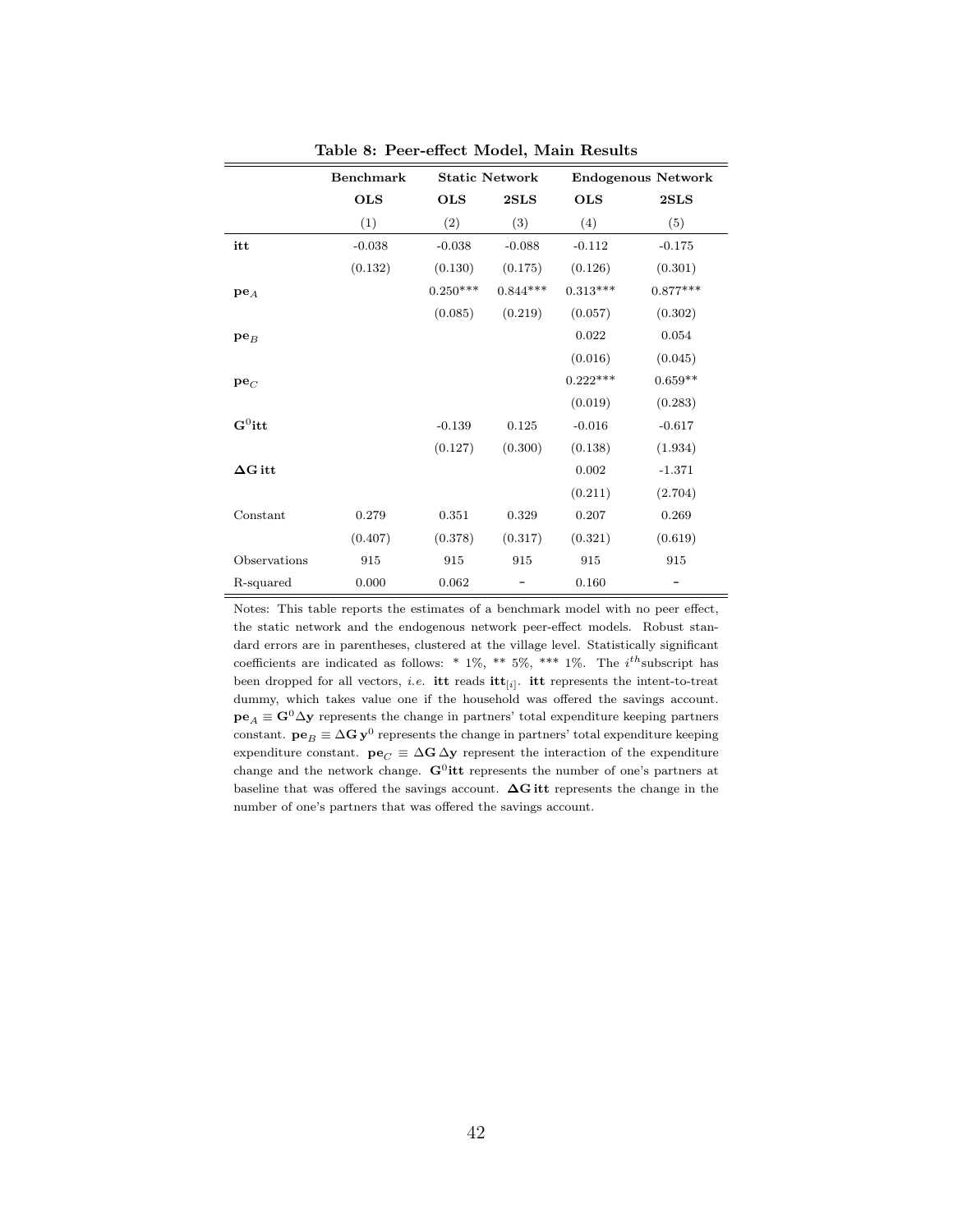# Appendix Tables

|                                       | $\mathbf t$      | Mean       | Min              | Max              | Std. Dev. |
|---------------------------------------|------------------|------------|------------------|------------------|-----------|
|                                       |                  |            |                  |                  |           |
| itt                                   | $\overline{a}$   | $0.51\,$   | $\overline{0}$   | $\mathbf{1}$     | 0.50      |
| n. of partners within village         | $\mathbf{1}$     | 0.72       | $\boldsymbol{0}$ | $\overline{7}$   | 1.00      |
| n. of partners outside village (decl) | $\mathbf 1$      | 0.54       | $\overline{0}$   | $\,6$            | 0.70      |
| age                                   | $\boldsymbol{0}$ | 36.80      | 16               | 99               | 12.51     |
| no education                          | $\overline{0}$   | 0.34       | $\boldsymbol{0}$ | $\mathbf{1}$     | 0.48      |
| married                               | $\boldsymbol{0}$ | 0.89       | $\boldsymbol{0}$ | $\mathbf{1}$     | 0.32      |
| single                                | $\boldsymbol{0}$ | 0.01       | $\boldsymbol{0}$ | $\mathbf{1}$     | 0.11      |
| n. children $<$ 16                    | $\overline{0}$   | 1.97       | $\boldsymbol{0}$ | 7                | 1.25      |
| HH members                            | $\boldsymbol{0}$ | 4.55       | $\mathbf{1}$     | 12               | 1.66      |
| shock: death                          | $\boldsymbol{0}$ | 0.01       | $\overline{0}$   | $\mathbf{1}$     | 0.11      |
| shock: livestock loss                 | $\boldsymbol{0}$ | 0.09       | $\overline{0}$   | $\mathbf{1}$     | 0.29      |
| shock: land loss                      | $\boldsymbol{0}$ | 0.01       | $\overline{0}$   | $\mathbf{1}$     | 0.07      |
| shock: bad harvest                    | $\overline{0}$   | $\rm 0.02$ | $\overline{0}$   | $\mathbf{1}$     | 0.13      |
| $\Delta y$                            |                  | $0.26\,$   | $-9.82$          | 10.01            | 2.61      |
| $pe_{A}$                              |                  | $-0.08$    | $-15.53$         | 21.78            | 2.53      |
| $pe_B$                                |                  | $-0.46$    | $-89.91$         | 30.20            | 9.20      |
| $pe_C$                                |                  | 0.68       | $-12.21$         | 44.39            | 3.71      |
| $\mathbf{G}^0$ itt                    |                  | $0.36\,$   | $\overline{0}$   | $\boldsymbol{9}$ | 0.70      |
| $\Delta G$ itt                        |                  | 0.03       | $-5$             | $\overline{4}$   | 0.83      |
| $\rm IV$ $1$                          |                  | 0.49       | $\overline{0}$   | 10               | 1.40      |
| IV $2$                                |                  | 1.96       | $\boldsymbol{0}$ | 11.36            | 3.47      |
| IV <sub>3</sub>                       |                  | $5.21\,$   | $\rm 0.99$       | 13.66            | 2.44      |
| IV $4$                                |                  | 5.18       | $\rm 0.85$       | 12.92            | 2.54      |
| IV <sub>5</sub>                       |                  | 0.41       | 0.04             | 0.92             | 0.18      |
| IV $6$                                |                  | $-0.05$    | $-5.37$          | 5.28             | 0.73      |
| IV <sub>7</sub>                       |                  | $\rm 0.02$ | $-0.18$          | 0.53             | 0.06      |

Table A1: Descriptive Statistics for the Household Sample (N=915)